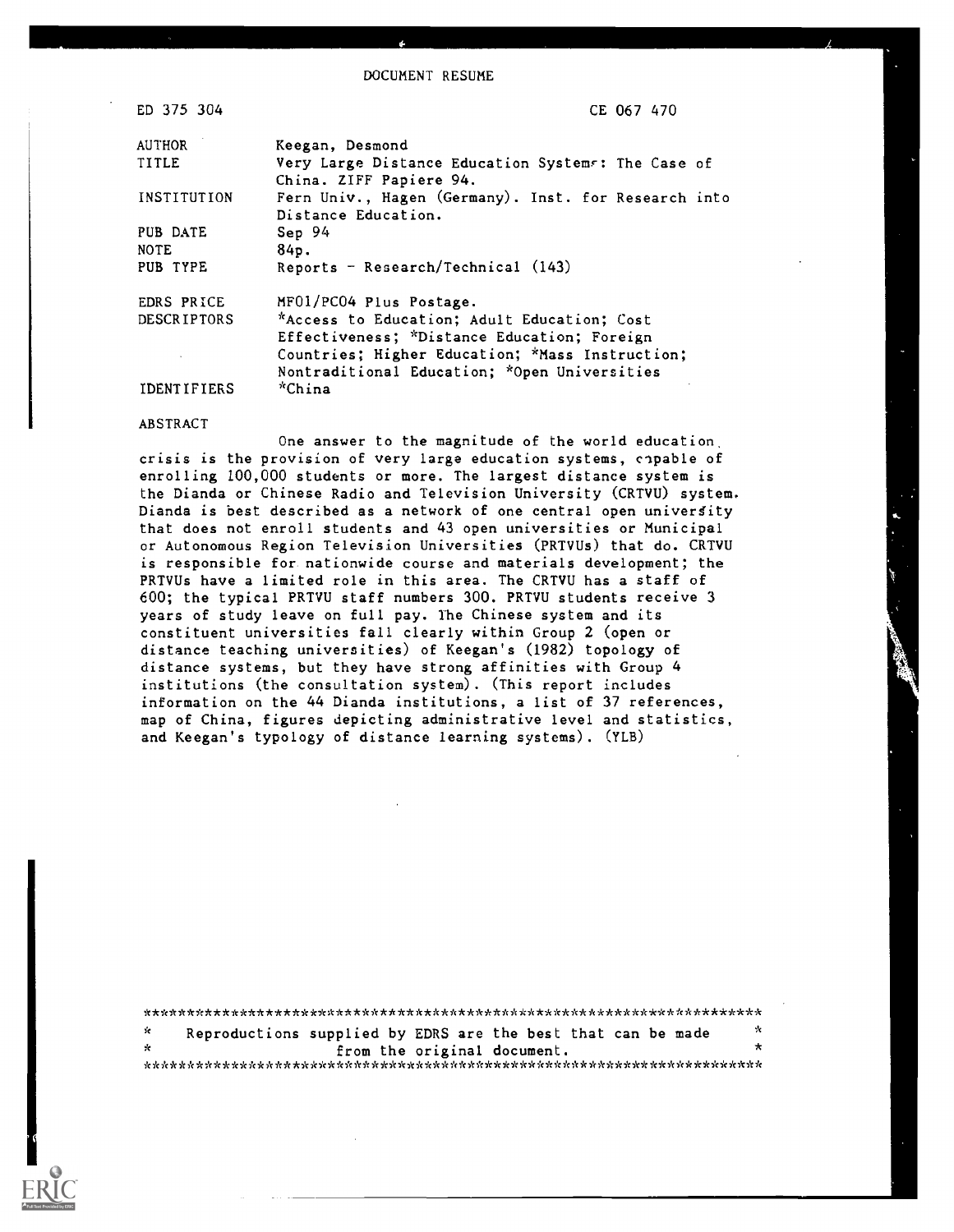

# ZIET PAPIERE

# Desmond Keegan

# Very Large Distance Education Systems The Case of China

U.S DEPARTMENT OF EDUCATION<br>Office of Educational Research ,ind Proverient<br>EDUCATIONAL RESOURCES INFORMATIONAL CENTER (ERIC) 0 This document has been reproduced as received from the person or orcanuation

originating it Minor changes nave bees made to improve reproduction quality

Points of view or opinions stated in this<br>document do not necessarily represent<br>official OERI position or policy

"PERMISSION TO REPRODUCE THIS MATERIAL HAS BEEN GRANTED BY

TO THE EDUCATIONAL RESOURCES INFORMATION CENTER (ERIC)."

Zentrales Institut fiir Femstudienforschung Hagen, September 1994

# BEST COPY AVAILABLE

 $\overline{2}$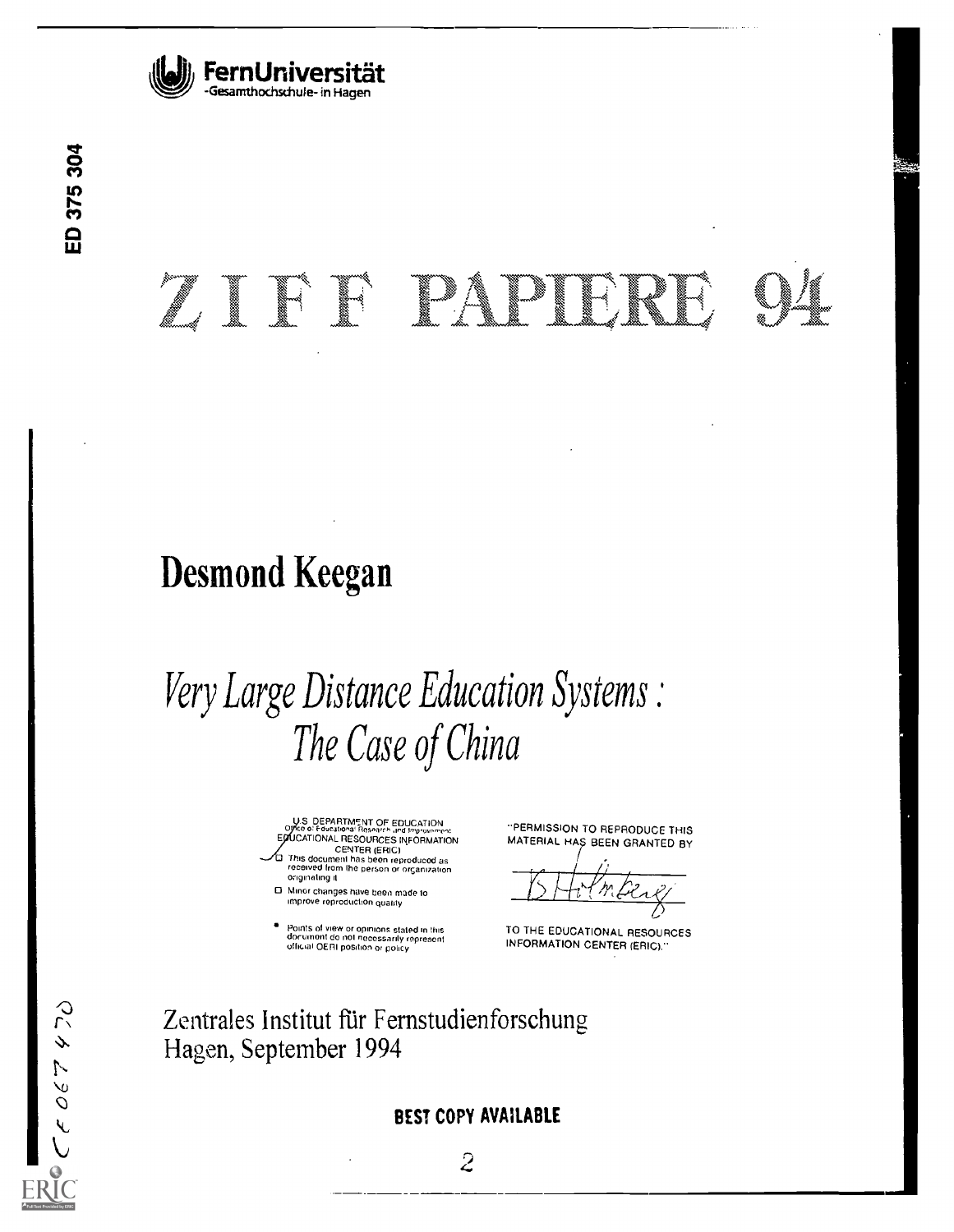#### ZIFF PAPIERE

o 1994 FernUniversitat Hagen - Gesamthochschule

Herausgegeben von Dr. Helmut Fritsch Redaktion: Frank Doerfert, Helmut Fritsch, Helmut Lehner (Konstanz)

Zu beziehen: FernUniversität Hagen ZIFF Postfach 940 D-58084 Hagen

> Tel.: 02331 / 987-2580 Fax: +49 2331 880637

# BEST COPY AVAILABLE 3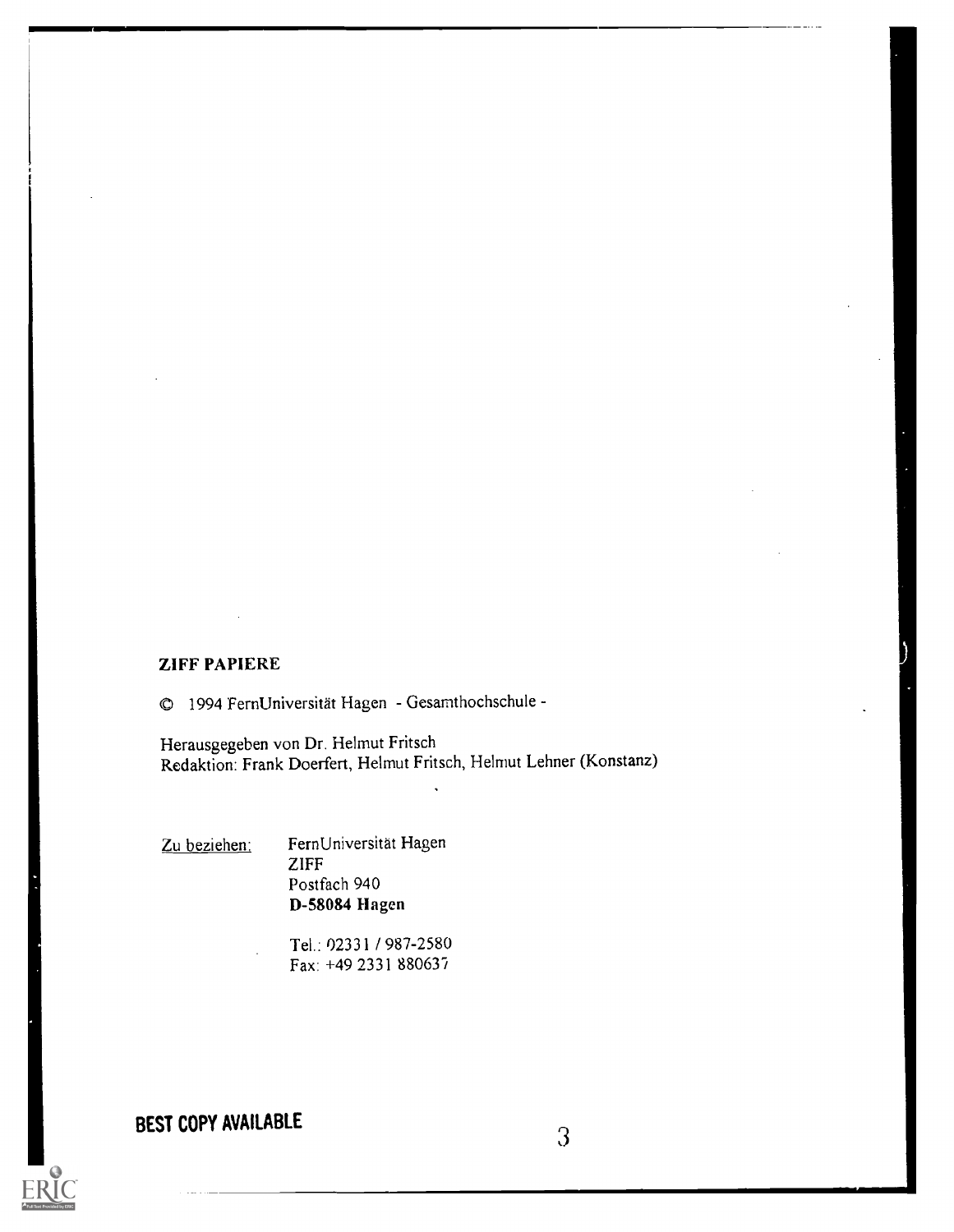# VERY LARGE DISTANCE EDUCATION SYSTEMS: THE CASE OF CHINA

BY

#### DESMOND KEEGAN

## ZENTRALES INSTITUT FÜR FERNSTUDIENFORSCHUNG FERNUNIVERSITAT - GESAMTHOCHSCHULE IN HAGEN

1994

 $\overline{\phantom{a}}$ 

 $\hat{\mathcal{E}}$ 

 $\boldsymbol{\varLambda}$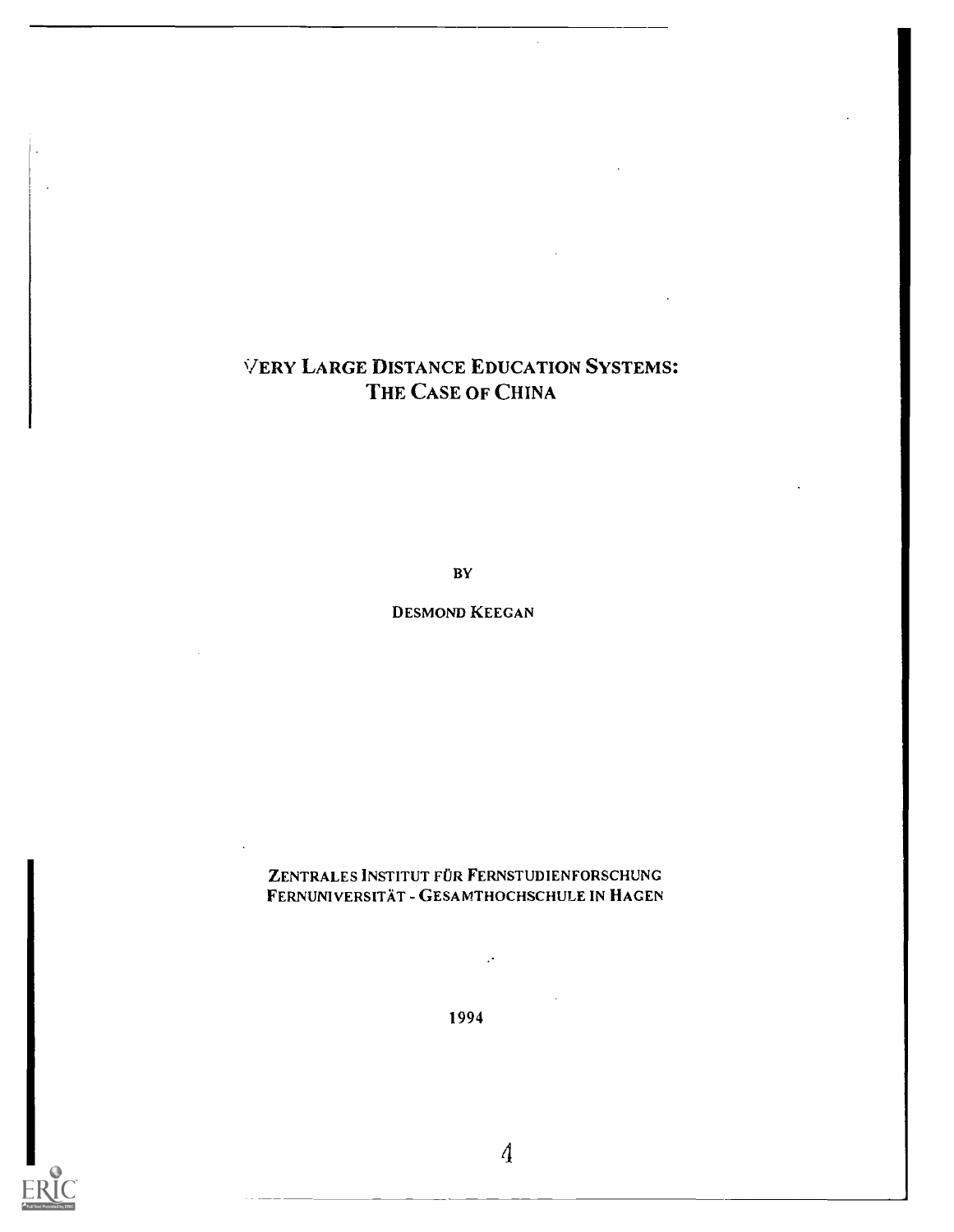Desmond Keegan was Visiting Professor of Distance Education at the Fernuniversitat in 1980. From 1984 to 1985 he was foundation Director General of the Italian distance university system, Consorzio per l'Universita a Distanza. In 1989 he was invited by the State Education Commission of the People's Republic of China to participate in the tenth anniversary celebrations of the Chinese distance university system. In late 1994 his book Foundations of distance education will be published in Chinese in Beijing, one of the first books by a Western educator officially to be translated into Chinese.

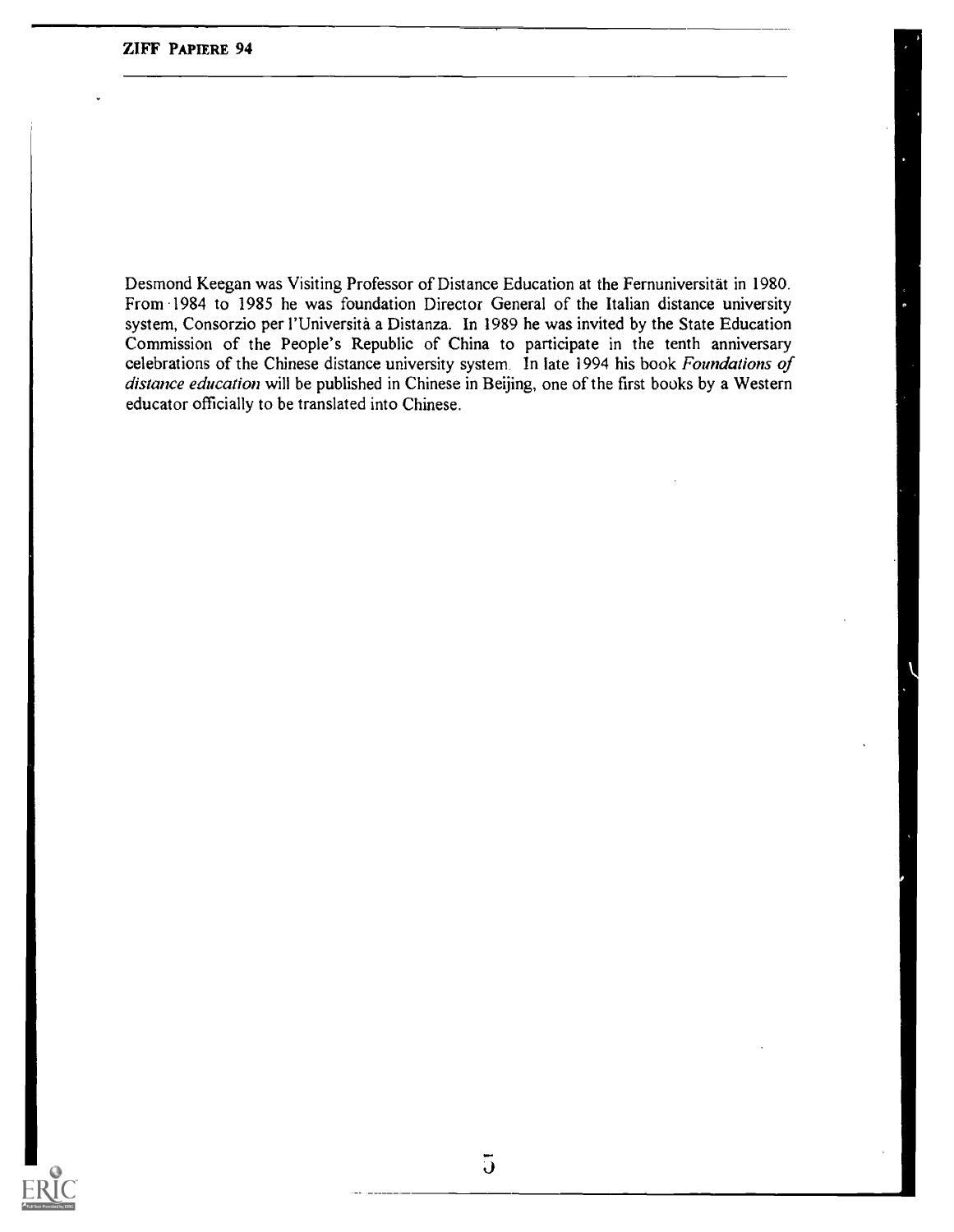# D. KEEGAN & VERY LARGE DISTANCE EDUCATION SYSTEMS: THE CASE OF CHINA

 $\mathcal{L}^{\mathcal{A}}$ 

 $\mathbb{Z}$  ,  $\mathbb{Z}$ 

# **CONTENTS**

| 1. | RESEARCH ON VERY LARGE DISTANCE SYSTEMS                    | 4  |
|----|------------------------------------------------------------|----|
|    | Introduction                                               |    |
|    | Very large education systems                               |    |
|    | Very large face-to-face universities                       |    |
|    | Very large distance universities                           |    |
|    |                                                            |    |
| 2. | THE CASE OF CHINA                                          | 7  |
|    | <b>Dianda: The Chinese Radio and Television University</b> |    |
|    | Stage 1.<br>1914-1949                                      |    |
|    | Stage 2. 1949-1966                                         |    |
|    | Stage 3. 1979- present                                     |    |
|    |                                                            |    |
| 3. | <b>HOW THE CHINESE SYSTEM WORKS</b>                        | 13 |
|    | <b>CRTVU</b> students                                      |    |
|    | <b>CRTVU</b> staff                                         |    |
|    | <b>PRTVU</b> students                                      |    |
|    | <b>PRTVU</b> staff                                         |    |
|    | A course                                                   |    |
|    |                                                            |    |
| 4. | THE SYSTEM AT WORK                                         | 16 |
|    | <b>Organizational structure</b>                            |    |
|    | <b>Evolution of the system</b>                             |    |
|    |                                                            |    |
| 5. | <b>RESEARCH</b>                                            | 20 |
|    | Introduction                                               |    |
|    | <b>Chinese sources</b>                                     |    |
|    | <b>Western sources</b>                                     |    |
|    |                                                            |    |
| 6. | <b>EVALUATION</b>                                          | 24 |
|    | <b>Unesco statistics</b>                                   |    |
|    | Typology                                                   |    |
|    | Terminology                                                |    |
|    | <b>Applicability to Western systems</b>                    |    |
|    |                                                            |    |
| 7. | THE INDIVIDUAL UNIVERSITIES                                | 27 |
|    |                                                            |    |
|    |                                                            |    |
| 8. | <b>REFERENCES</b>                                          | 72 |
|    |                                                            |    |



3 $6\,$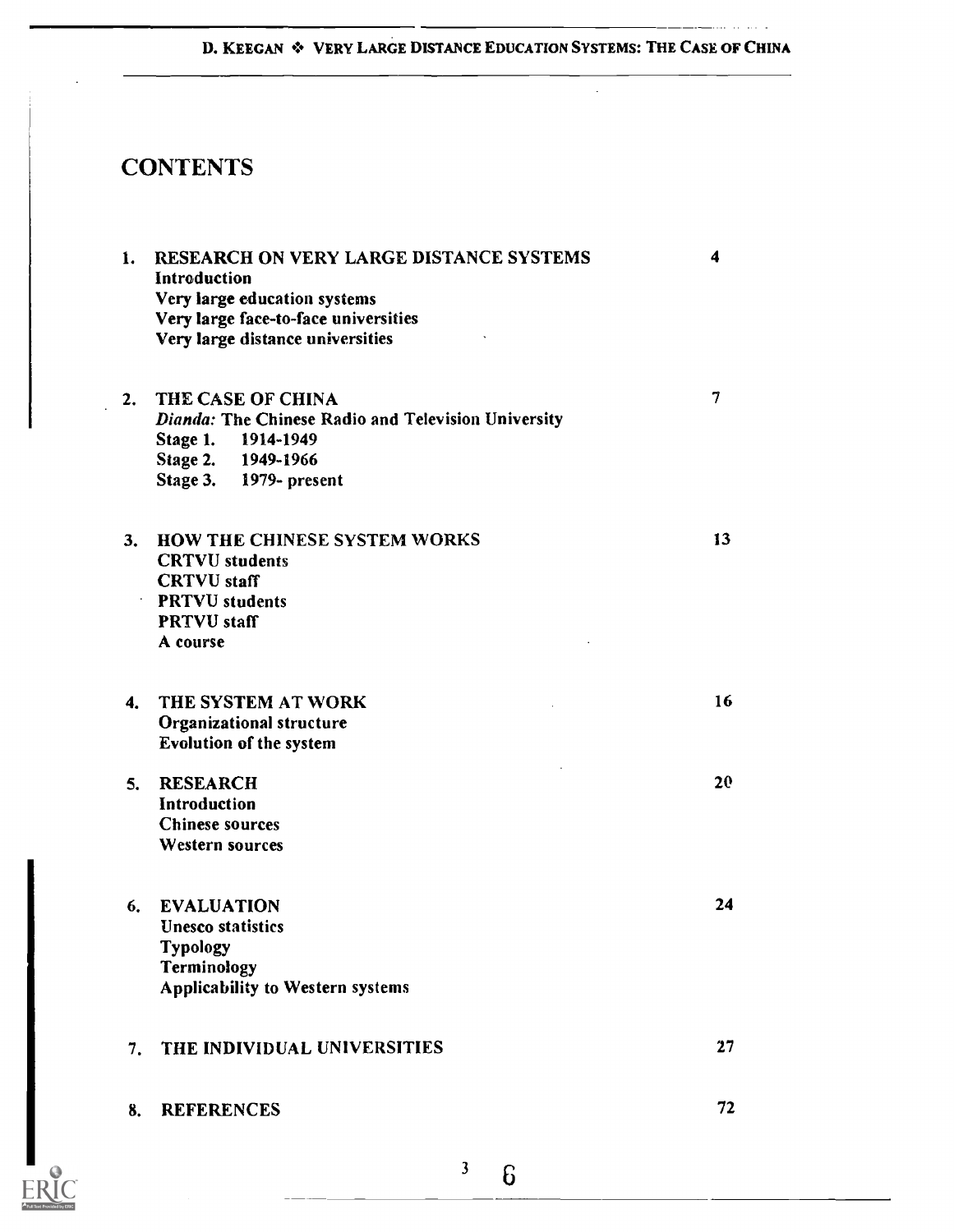#### 1. RESEARCH ON VERY LARGE DISTANCE SYSTEMS

#### Introduction

This monograph considers very large distance systems as a contribution to the study of distance education (*Fernstudienforschung*). It analyses the world's largest system, the Chinese Dianda, often referred to as China's Radio and Television University (CRTVU) system.

For the purpose of this monograph a very large education system is defined as one which has an enrolment of over 100 000 students.

#### Very large education systems

In the preparation of this monograph it proved impossible to find from computerised databases references to very large university systems, whether face-to-face or at a distance.

Nevertheless, many countries in the world today need very large university systems to deal with their educational problems.

These educational problems are described by Coombs (1985) in his The world crisis in education as 'the rapid growth of learning needs', and 'the growing financial squeeze'. He claims that by the early 1970s 'the halcyon days were over for virtually all educational systems in both the industrially advanced and the developing nations. In contrast to their relatively favourable ability to level claims on public resources in the 1950s and 1960s, education managers and their systems were caught in a squeeze between rising unit costs and resisting budget ceilings' (1985:136).

Coombs' book gives startling projections of the rapid growth of learning needs at primary, secondary and tertiary levels to the year 2000 and shows that they are truly formidable in size especially when compared with the observed increment achieved during the preceding decades. . ne African region, he claims, would have to increase total enrolments by 116 millions between 1980 and 2000, compared to only 55 millions added (with enormous effort and sacrifice) between 1960 and 1980. Latin America and South Asia would both have to add about the same number between 1980 as was added between 1960 and 1980, but the addition of each succeeding thousand or million becomes harder than the previous one.

One answer to the magnitude of the world education crisis is the provision of very large education systems, capable of enrolling 100 000 students a year or more.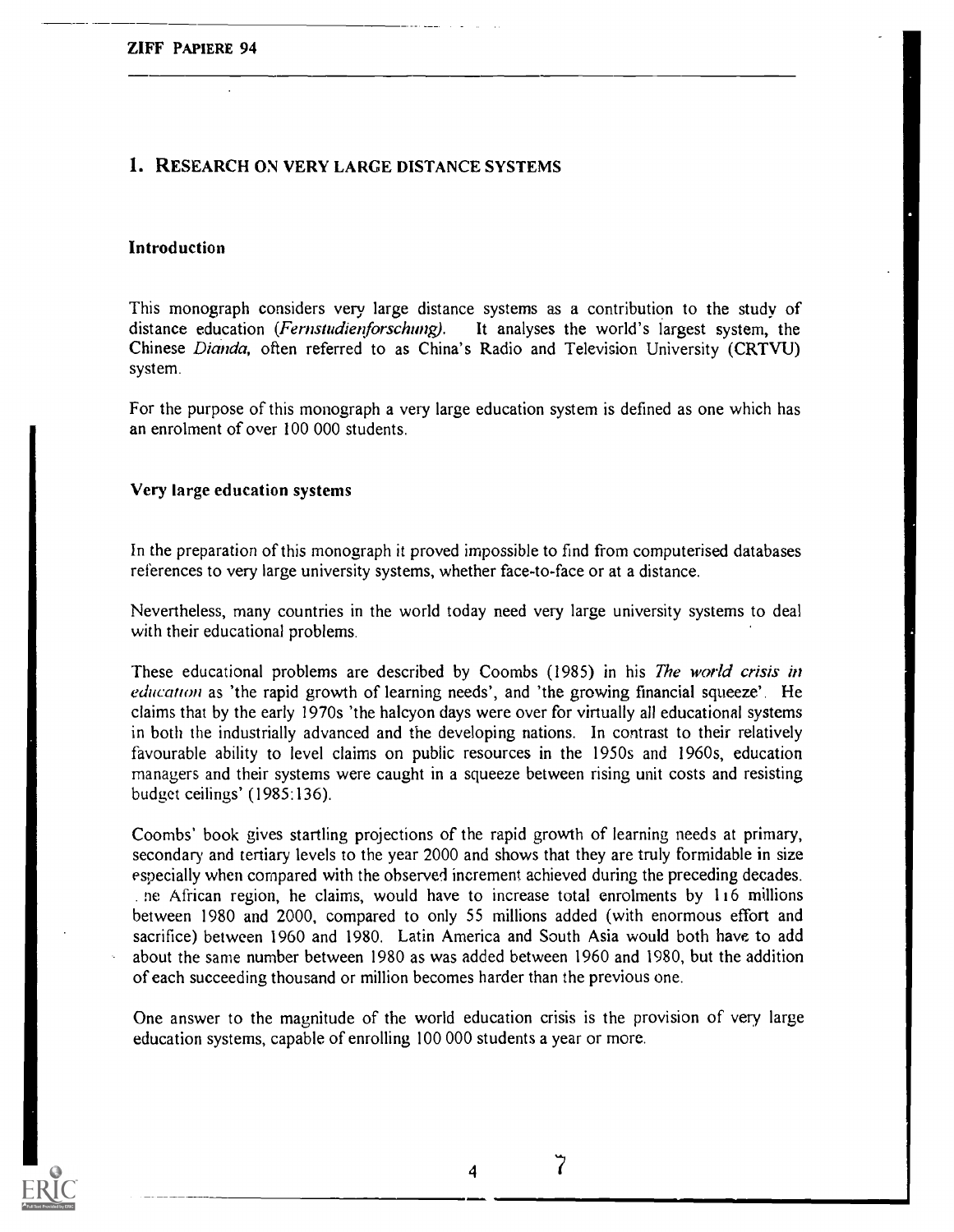#### Very large face-to-face universities

It is possible that very large conventional face-to-face institutions can make a contribution to the solution of the problem. University of Rome I for example, often referred to as 'La Sapienza', has an enrolment of 150 000. It has maintained these numbers in spite of the creation of University of Rome II at Tor Vergata in the late 1970s and the creation of the University of Rome III in the late 1980s. Its structures, however, are based on the premise that less than 20% of its students will attend the university and that the rest will study at home.

Very large face-to-face conventional education systems have limited ability to respond to the crisis in educational provision because:

the growing financial squeeze, referred to by Coombs, means that few governments in either developed or developing countries can build and maintain buildings to house over 100 000 students

the last decade has seen a querying of the link between education and employment with a concerted drive for more productivity from universities for the taxpayers' money, so that governments are less inclined to increase funding for education

the basic cost equation of very large face-to-face systems, usually given as:

Faculty salary expense = Weekly student hours  $\bar{x}$  Average faculty salary Average class size x Average faculty load

produces an enormous, recurring financial burden, where weekly student hours is a multiple of 100 000.

#### Very large distance universities

Very large distance education institutions may well provide the only viable solution to many of these problems of educational provision in both developed and developing countires. Examples of such institutions, with their location, date of foundation and estimated enrolment in 1994 are:

| Name            | Country        | Date of foundation | <b>Enrolment</b> |  |
|-----------------|----------------|--------------------|------------------|--|
| <b>CNED</b>     | France         | 1939               | 325 000          |  |
| Open University | United Kingdom | 1969               | 150 000          |  |
| <b>UNED</b>     | Spain          | 1972               | 130 000          |  |



5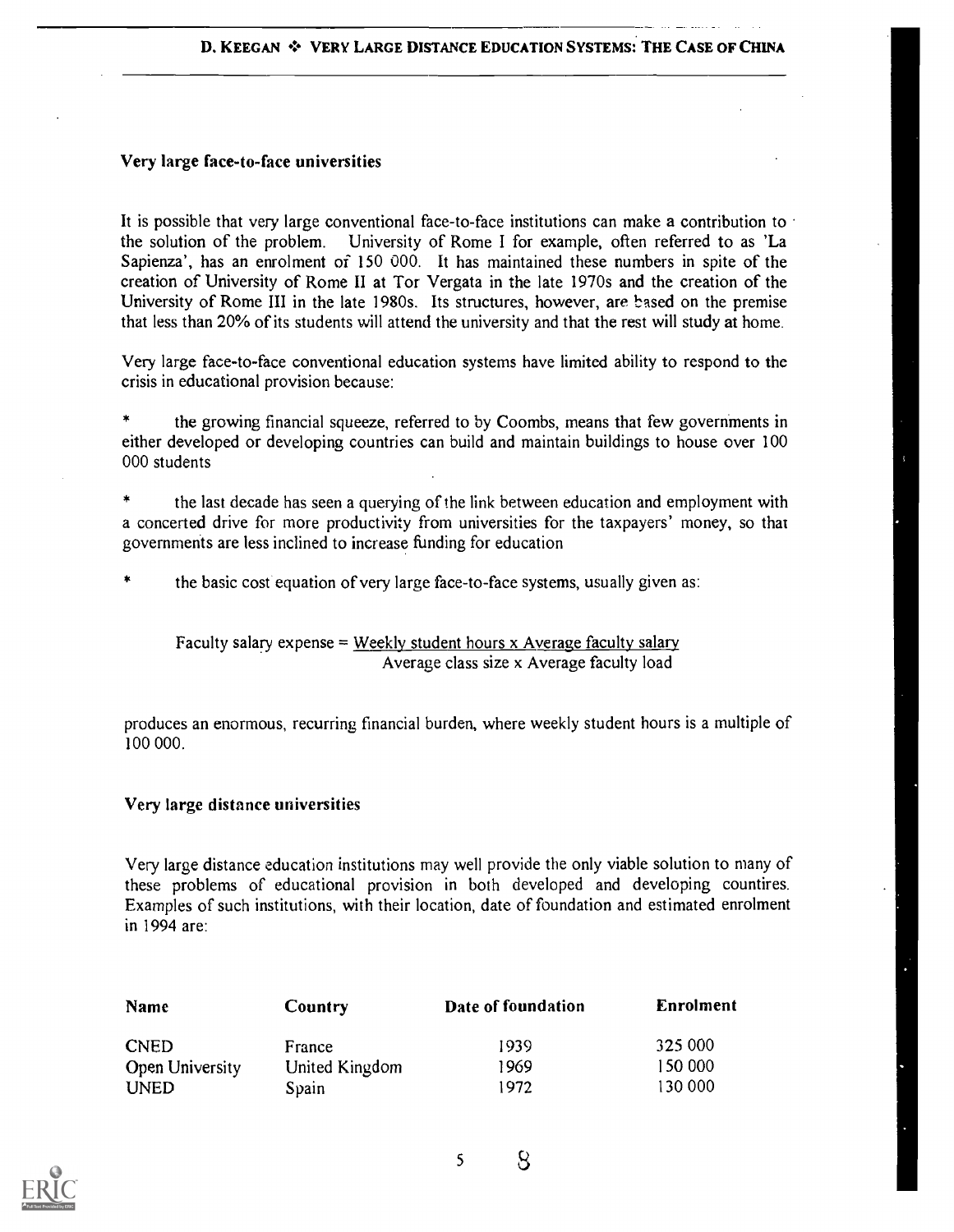#### ZIFF PAPIERE 94

| Name                | Country   | Date of foundation | <b>Enrolment</b> |
|---------------------|-----------|--------------------|------------------|
| Sukhothai           |           |                    |                  |
| Thammatirat OU      | Thailand  | 1978               | 450 000          |
| <b>CRTVU</b>        | China     | 1979               | 850 000          |
| Air and             |           |                    |                  |
| Correspondence U    | Korea     | 1982               | 300 000          |
| Universitas Terbuka | Indonesia | 1984               | 140 000          |

This grouping of very large distance education systems, and other more recently founded open universities which are at or near the 10u 000 enrolment level, form an important subset of distance education institutions and would justify specialist study.

Educational administrators and planners in both national and state systems have pressing needs for the results of research on how such institutions behave, how they cope with their massive dispersed student bodies, their capital investment and annual recurrent costs, and their success or failure in achieving academic excellence when compared with smaller universities, both face-to-face and at a distance.

It is a task for centres of distance education research (Instituten für Fernstudienforschung) to undertake such research and publicise the results of the findings to administrators and planners in both developed and developing countries.

This monograph undertakes a preliminary analysis of the largest distance system, the Dianda system of China.



6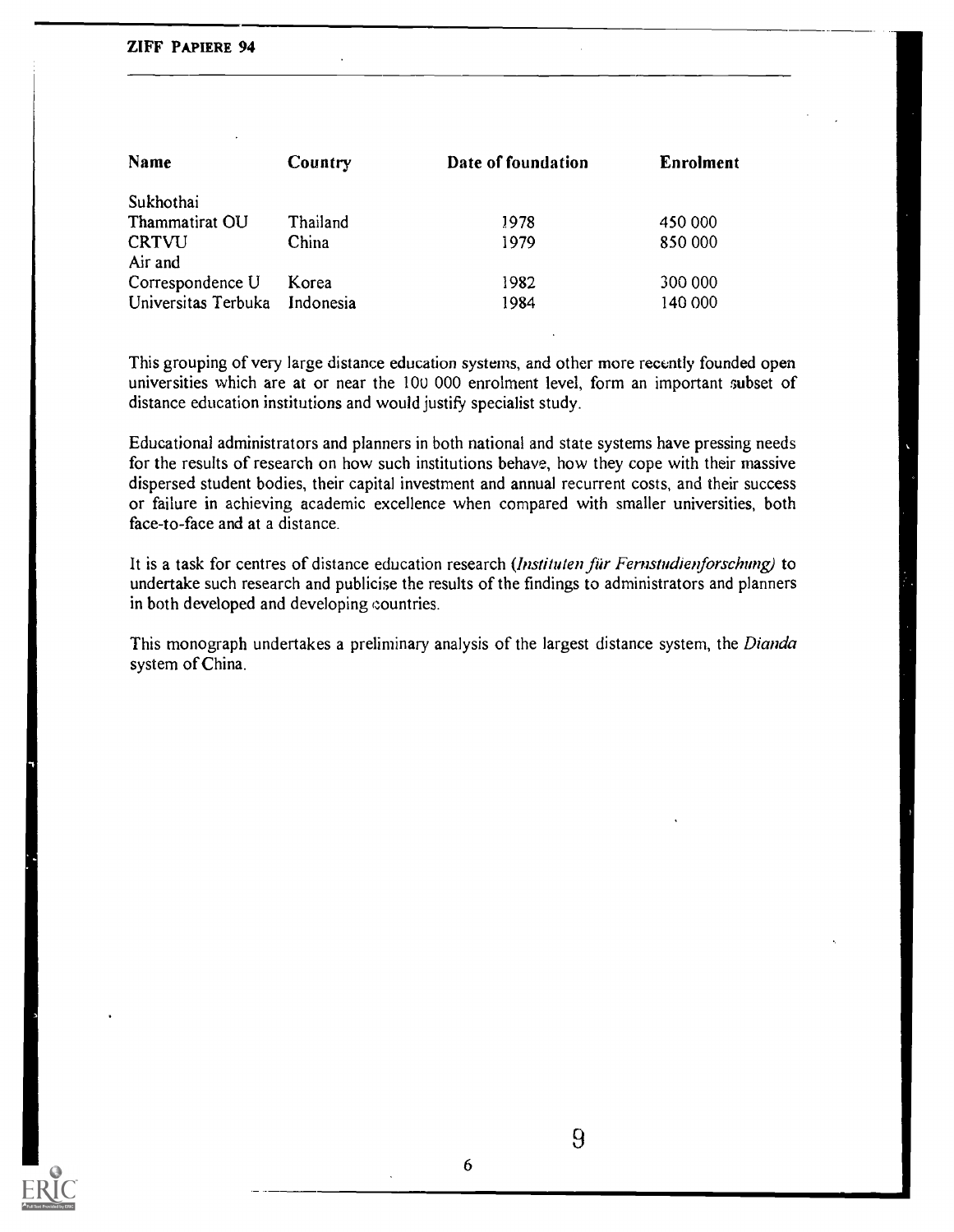# 2. THE CASE OF CHINA

## Dianda: The Chinese Radio and Television University

Dianda is the Chinese equivalent of an acronym for Zhongguo guangbo dianshi daxue (Chinese Radio and Television University). Because of the complexity and size of the structure one speaks of central Dianda, provincial Dianda, county Dianda and so on.

In Chinese one says 'I studied with *Dianda*' or 'Are you enrolled in *Dianda*?' or 'How are your Dianda studies going?'.

Dianda is best described as a network of one central open university which does not enrol students and 43 open universities which do. In the official 1993 statistics, Education statistics yearbook of Radio and TV University in China 1992-1993, each of the component universities is listed in the order below. To this list is added the staffing level for 1993.

Name of university Staffing 1993 Students 1993

| $\mathbf{1}$ .   | <b>CRTVU</b>                    | 598  | $\overline{0}$ |  |
|------------------|---------------------------------|------|----------------|--|
| $\overline{2}$ . | Beijing Open University         | 605  | 14657          |  |
| 3.               | Tianjin Open University         | 1285 | 21562          |  |
| 4.               | Hebei Open University           | 1807 | 24791          |  |
| 5 <sub>1</sub>   | Shanxi Open University          | 560  | 13439          |  |
| 6.               | Inner Mongolian Open University | 960  | 5295           |  |
| 7.               | <b>Liaoning Open University</b> | 1392 | 46965          |  |
| 8.               | Shenyang Open University        | 349  | 10277          |  |
| 9.               | Dalian Open University          | 187  | 26155          |  |
| 10.              | Jilin Open University           | 780  | 41104          |  |
| 11.              | Changchun Open University       | 135  | 6084           |  |
| 12.              | Heilongjiang Open University    | 2302 | 30529          |  |
| 13.              | Harbin Open University          | 399  | 6341           |  |
| 14.              | Shanghai Open University        | 1228 | 13968          |  |
| 15.              | Jiangsu Open University         | 2965 | 35092          |  |
| 16.              | Nanjing Open University         | 625  | 4494           |  |
| 17.              | Zhejiang Open University        | 1172 | 35352          |  |
| 18.              | Ningbo Open University          | 167  | 10898          |  |
| 19.              | Anhui Open University           | 656  | 12519          |  |
| 20.              | Fujian Open University          | 678  | 17304          |  |
| 21.              | Xiamen Open University          | 62   | 2373           |  |
| 22 <sub>1</sub>  | Jiangxi Open University         | 801  | 13088          |  |
| 23.              | <b>Shandong Open University</b> | 3734 | 40037          |  |
| 24.              | Qingdao Open University         | 382  | 18604          |  |
| 25.              | Henan Open University           | 2188 | 41673          |  |
| 26.              | Hubei Open University           | 2239 | 22297          |  |



7

 $\mathbf{1}0$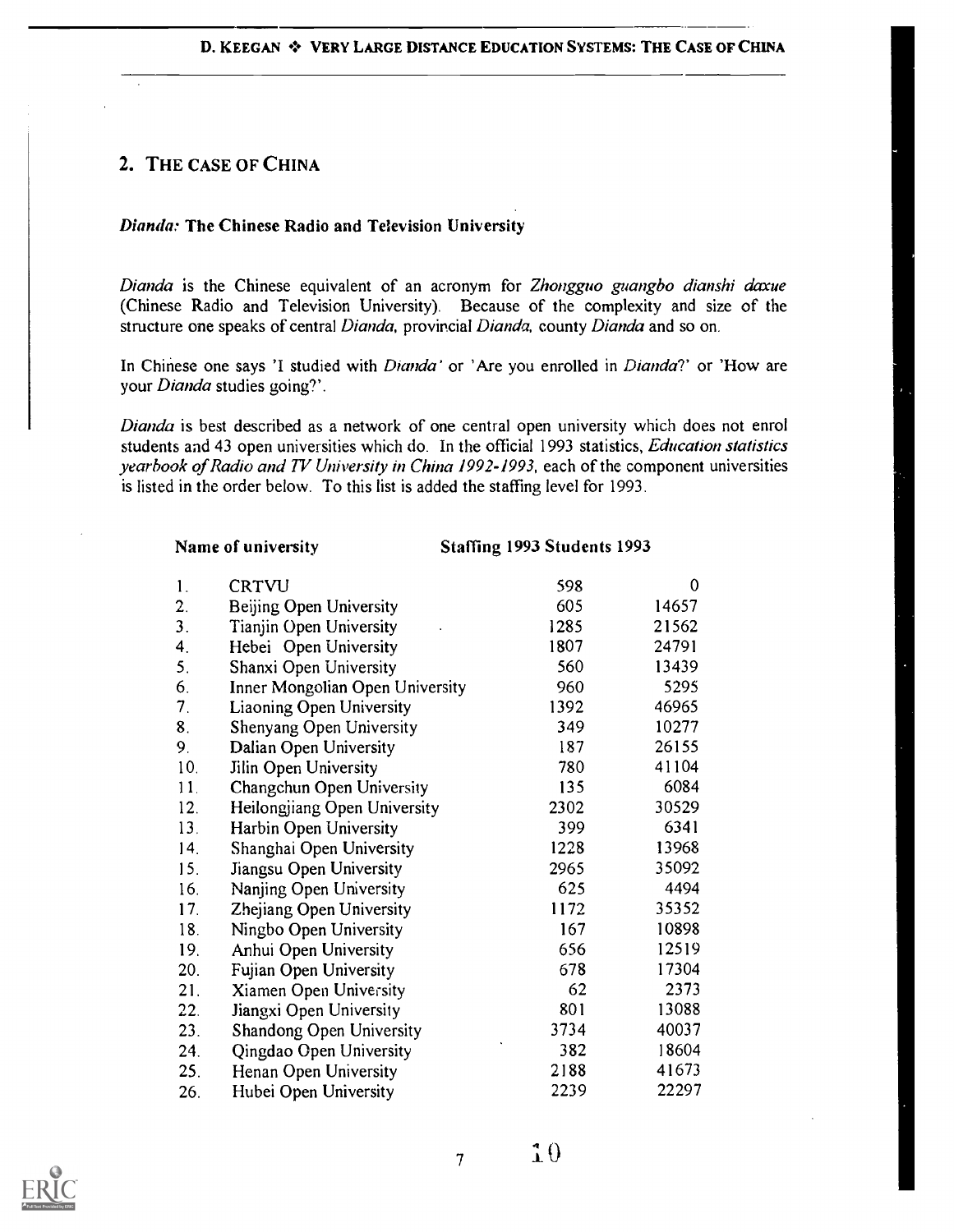| 27.             | Wuhan Open University     | 910   | 2697   |  |
|-----------------|---------------------------|-------|--------|--|
| 28.             | Hunan Open University     | 993   | 25244  |  |
| 29.             | Guangdong Open University | 1950  | 34015  |  |
| 30 <sub>1</sub> | Guangzhou Open University | 223   | 6562   |  |
| 31.             | Shenzhen Open University  | 134   | 3489   |  |
| 32.             | Guangxi Open University   | 742   | 12447  |  |
| 33.             | Hainan Open University    | 96    | 1266   |  |
| 34.             | Sichuan Open University   | 1083  | 34176  |  |
| 35.             | Chengdu Open University   | 82    | 22788  |  |
| 36.             | Chongqing Open University | 136   | 10483  |  |
| 37.             | Guizhou Open University   | 948   | 9474   |  |
| 38.             | Yunnan Open University    | 570   | 37392  |  |
| 39.             | Shaanxi Open University   | 1622  | 10181  |  |
| 40.             | Xian Open University      | 421   | 5357   |  |
| 41.             | Gansu Open University     | 595   | 8681   |  |
| 42.             | Qinghai Open University   | 86    | 613    |  |
| 43.             | Ningxia Open University   | 293   | 5651   |  |
| 44.             | Xinjiang Open University  | 1122  | 6471   |  |
|                 | <b>TOTAL</b>              | 40262 | 852885 |  |

Of the 40 262 staff employed in 1993, 123 are of professorial status, 2897 senior lecturers, 10 872 lecturers and 12 071 assistant lecturers. There are 14 299 technical or administrative staff. In addition there are 12 528 part-time lecturers.

To understand the system it is important to realise that the CRTVU, which is located at Fuxing Road, Beijing, does not enrol any students but has responsibility for nationwide course and materials development, and that the 43 open universities enrol students but have a limited role in course and materials development.

You (1992) divides the development of distance education in China into three stages:

| (i)   | 1914 - 1949     |  |
|-------|-----------------|--|
| (ii)  | 1949 - 1966     |  |
| (iii) | 1979 - present. |  |

#### Stage 1. 1914 - 1949

This stage runs from the introduction of distance education in China to the foundation of the People's Republic by Mao Zedong on 1 October 1949. It shows that the tradition of studying at a distance goes back 80 years in China and that the success and status of distance education in the 1990s both have long antecedents. The first correspondence courses were started by the Commercial Press in 1914 and correspondence colleges were developed right up to Liberation.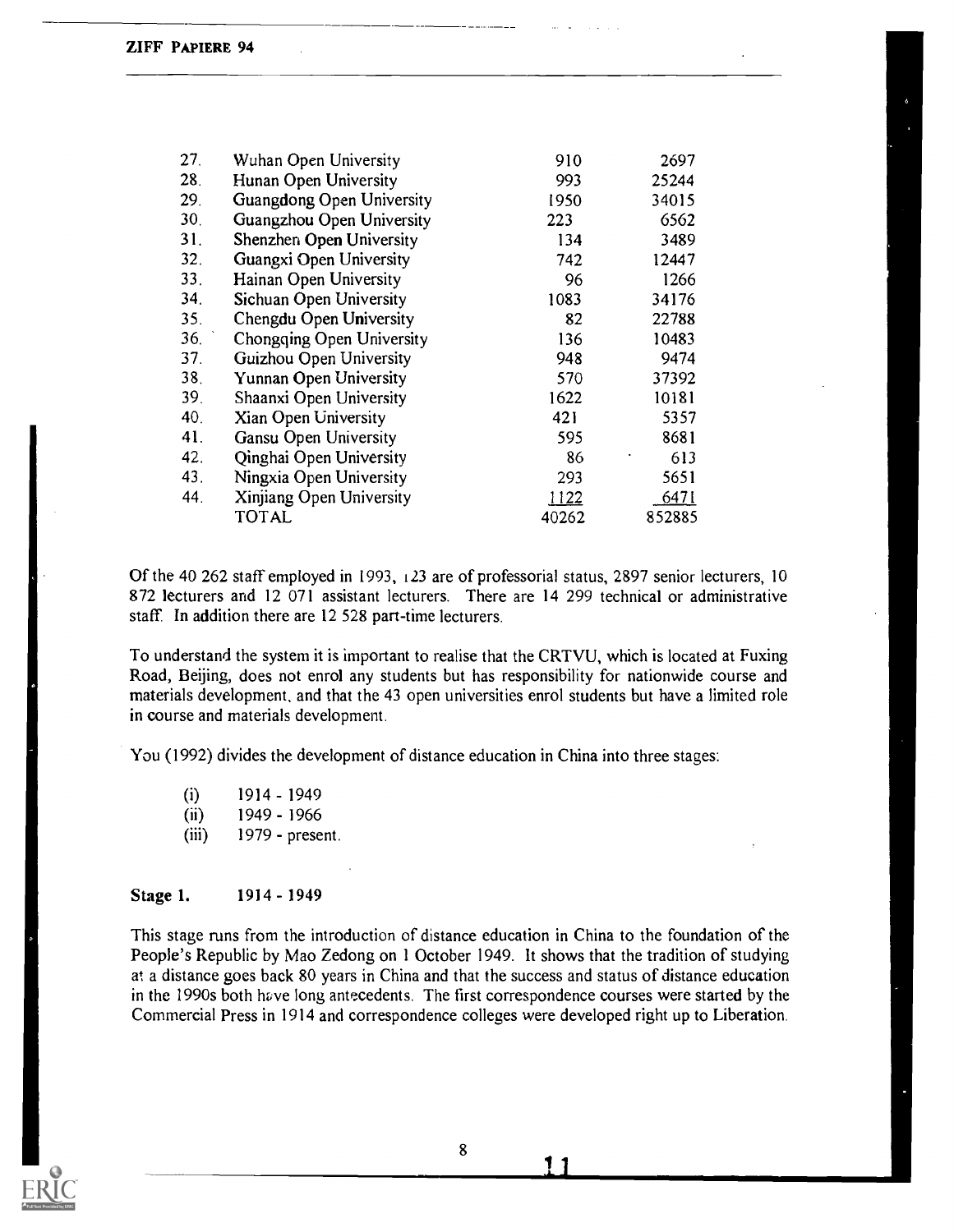#### Stage 2. 1949 - 1966

This period from the foundation of the New China to the Cultural Revolution is seen by You (1992:1) as a period in which 'distance education was mainly carried on at colleges and universities'.

Correspondence courses began from the teachers colleges in 1951; the People's University of China and the Northeast Teachers University began correspondence courses in 1953 (Yu 1992:1); in 1953 Shanghai Radio Station set up educational broadcasts; in 1954 it set up 'a sparetime junior cultural continuation college for workers and peasants' teaching by radio with the help of correspondence courses taught by professional teachers; in 1957 this became the Shanghai Self-study Radio College; in 1959 Tianjin started a Radio Correspondence College; in 1960 Radio Further Study Colleges were developed in Harbin, Jiangsu and Shanxi; in 1963 the Ministry of Agriculture and other organisations established a broadcasting network for agriculture; in 1964 a Youth Broadcasting College was set up in Shanxi Province and later the Party's Central Committee required all the provinces to popularize broadcasting education (You 1992:6).

The high efficiency, broad applicability and dynamism of distance education clearly made it an excellent tool for contributing to economic development and socialist modernization, while enhancing the cultural quality of the people.

Educational television began in China in the 1950s and in the late 1950s planning began for what is best described as China's first television-based open university. The Beijing TV University opened in March 1960 and was quickly followed by foundations of other television universities in Shanghai, Shenyang, Changchun, Harbin and Guangzhou (Yu 1992:1; You 1992: 2).

In their UNESCO report Zhao and Mu (1988) claim that 'China was one of the first countries to use radio and television for higher education purposes' and they give this description of the foundation of China's first open universities:

During the 1960s, soon after television broadcasting began to develop in China, the first television universities (TVUs) were founded in Beijing, the capital, and other principal cities to meet the demand for adult education. This new type of universities were (sic) well received and showed great potential as soon as they came into being. During the period from 1960 to 1966, more than 8 000 students graduated from the Beijing Television University and over 50 000 students finished single course studies through its teaching programmes. Most of them went on to make valuable contributions to industrial and agricultural enterprises or to cultural and educational institutes. The television universities of other places were all equally successful, Unfortunately, this newly emerging initiative was interrupted by the "Cultural Revolution" (1966-1976). (1988:8).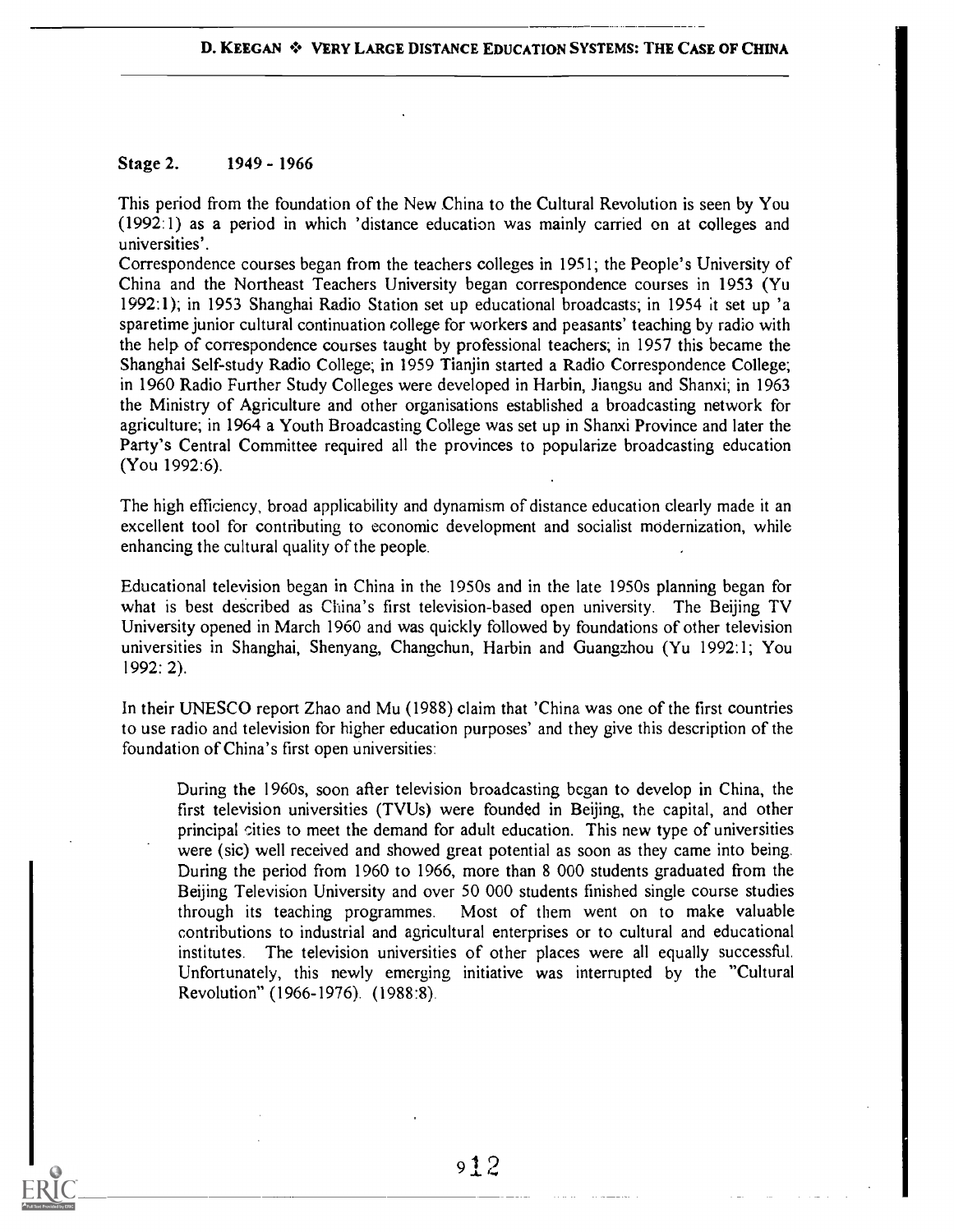McCormick, of the Open University of the United Kingdom, in his authoritative chapter on China in The distance teaching universities (1982: 143-154) writes:

The Central Broadcasting and Television University (usually called Central China Television University - CCTU) in its present form started preparing courses in 1978 and was launched in February 1979. A preliminary start had already been made in 1977 with courses in English, electric circuits and mathematics offerred through 'open broadcasting', by the Ministry of Education and the Education Department of the Chinese Central Television (CCTV). But the origins of CCTU go back further than this. The Beijing Television College (now connected with CCTU as the Beijing Broadcasting and Television University), opened in 1960 with five departments: mathematics, physics, chemistry, Chinese and English. Its teaching was through television, correspondence material and face to face teaching. From the period 1960- 66 some 8 000 students graduated wih another 50000 students studying a single subject. The Cultural Revolution disrupted television and Beijing TV College was closed. Indeed all educational television suffered and, for example, Shanghai's 'open broadcasting' did not resume until 1975 (1982:142).

The Chinese Television Universities of the early 1960s were not reported in the Western distance education literature as they predated the foundation of the Western open universities of the early 1970s which gave the field of distance education a new elan and status.

They are not referred to in either of the two major comparative studies of distance education published in the 1960s, Peters' 537-page Der Fernunterricht: Materialien zur Diskussion einer neuen Unterrichtsform (1965) nor in the 620-page volume Das Hochschulfernstudium: Materialien zur diskussion einer neuen Studienform (1968), which does, however, have one line on China. There is, however, a full chapter on China (taken from a 1963 pre-Communist Cultural Revolution source) in Peters' 1971 volume Texte zum Hochschulfernstudium.

One of the major findings of Peters' work in the 1960s is phrased by the author as: Die Siidafrikanische Republik ist neben der Sowjetunion das einzige Land, in deny es eine Fernuniversität gibt needs to be rephrased as: Die Südafrikanische Republik ist neben der Sowjetunion und China das einzige Land, in dem es eine Fernuniversität gibt.

This is not the place to comment on the effect of the Cultural Revolution on distance education in China. It is best to cite a Chinese commentator, specially translated from Chinese for this monograph:

Beijing TV University was established in 1960. Although it did not survive for long, it was founded prior to the British Open University . The foundation of Beijing TV University was due to Mei Yi of the Central Broadcasting Bureau and Deng Zao of Beijing City Council. It had four faculties: Mathematics, Chemistry, Physics and Chinese. Beijing University (Bei Da) was responsible for two faculties and Beijing Teachers University (Shi Da) for the other two. The deans of the faculties of the TV University were Professor Wang Li from the Faculty of Chinese and Professor Duan Xue Fu from the Faculty of Mathematics of Beijing University. During the mid 1960s, before the Cultural Revolution started, a series of experiments were carried out to



 $10 \t 13$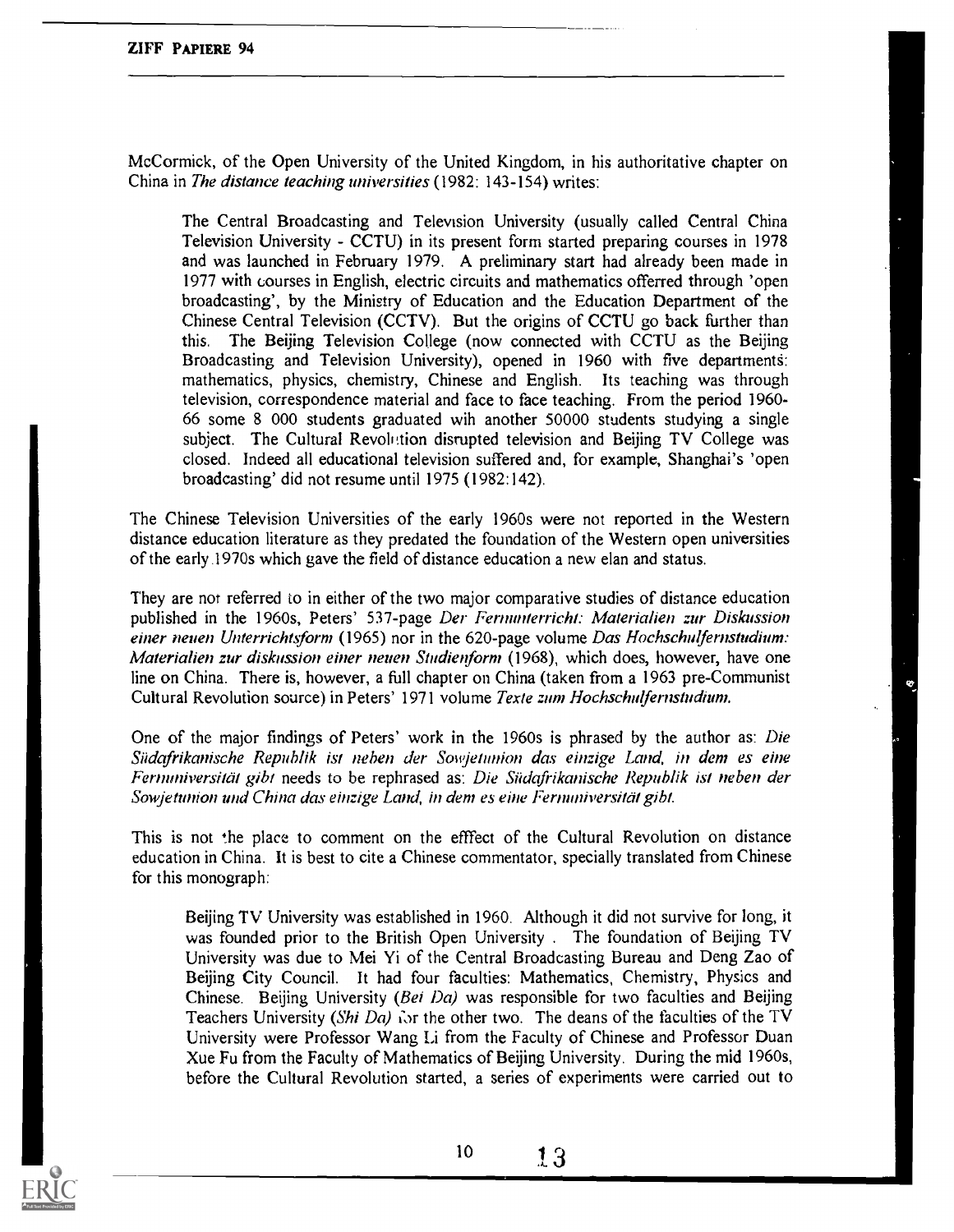shorten study time, to reduce the volume of study and to simplify the curriculum content, but these were pragmatic reforms without a firm theoretical basis. These TVUs lasted for about 5 to 6 years, with 8 000 graduates and more than 10 000 single subject graduates. This was an important achievement because the number of graduates was the same as the total of graduates from all adult education universities in Beijing at the time. During the Cultural Revolution the President of Beijing TVU, Professor Wu Han was tortured to death and the TVU was dissolved. If the TVUs had carried on from the 1960s to the present their prestige and structure would be extremely strong now (Guan 1984:3).

The importance of these early foundations is emphasised by their success and the involvement of leading national academics of the time.

#### Stage 3. 1979 - present

Planning for the establishment of the present *Dianda* system began in early 1978. A steering committee was set up with representatives from various ministries (Education, Broadcasting, Administration, Electronics, Finance, Commerce, Posts and Telecommunications) as well as representatives from other bodies: the National Planning Commission, Trades Unions , the Central Committee of the China Youth League and so on. It was chaired by the Minister of Education, with the Director of the Central Broadcasting Bureau as Vice-Chairperson. It reported to the State Council, the supreme body of government in China (McCormick 1982:58).

This committee produced a report and in mid-1978 the State Council approved the establishment of the Central Radio and Television University (CRTVU) and of 28 Provincial or Municipal or Autonomous Region Television Universities (PRTVUs).

The first courses were developed in late 1978 and in February 1979 there was nationwide enrolment of students in *Dianda* courses. By 1994 this had grown to the world's largest distance university system with an enrolment of 850 000.

It should be pointed out that this system is not the only form of distance education at university level in China. In 1994 China has three major distance university systems:

- the correspondence university system
- the self-study/university examination system
- Dianda (CRTVU/PRTVU) system which is the subject of this monograph.

Correspondence university system. The first university correspondence courses were developed by Northeast China Teachers University in 1952 and that university started its correspondence faculty in May 1953. Since then more and more universities have developed



 $^{11}$  14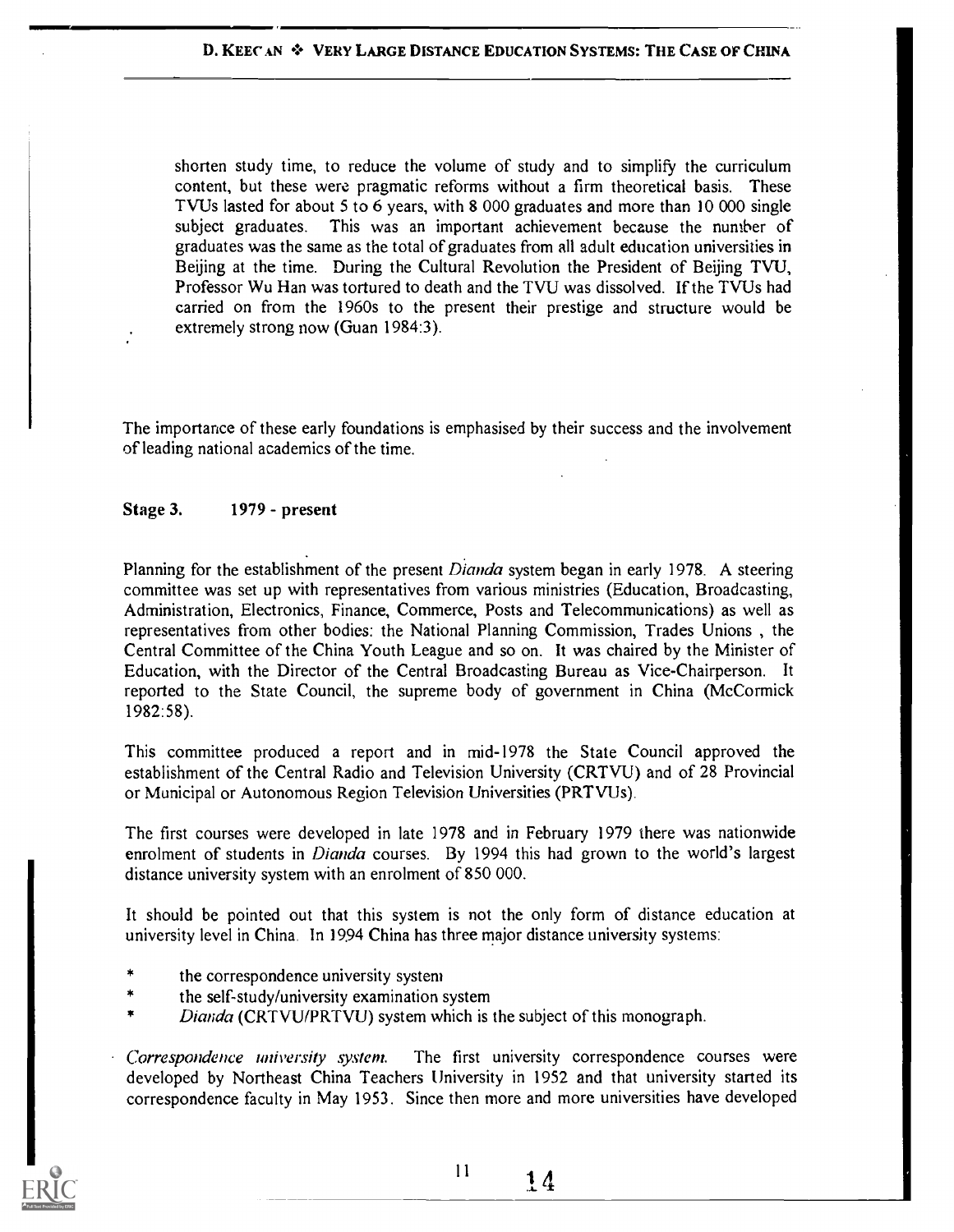correspondence systems. Normally these are departments of conventional universities but there are a number of independent correspondence universities. In a paper to the 16th ICDE World Conference, Yu Hexun (1992:2) gave the following numbers for students graduating from correspondence university courses for the years 1983-1988:

| Year | <b>Graduates</b> |
|------|------------------|
| 1983 | 135 000          |
| 1984 | 430 000          |
| 1985 | 517 000          |
| 1986 | 546 000          |
| 1987 | 778 000          |
| 1988 | 1 647 000        |

Self-study/university examination system. This is a national examination by which independent students can gain university certification by independent study following a teaching plan, and then present themselves for the university examinations. Yu Hexun claims that from 1981 to 1987 about 7 400 000 students presented themselves for these examinations. He explains that there are 76 disciplines for examination and that in the Shanghai area alone 18 universities are centres. This system as it exists today is described in a 1994 paper by Ma of the Beijing Teachers University and Hawkridge of the Open University of the United Kingdom:

A new and flexible self-study examination was established nationally in 1983, after trials in several major cities. It attracted many young people who studied by themselves in their spare time using a prescribed syllabus, usually without attending classes, then sat examinations. If they passed, they gained credit towards a diploma of higher education.

Dianda (CRTVU/PRTVU). The analysis which follows refers only to this system.

 $12$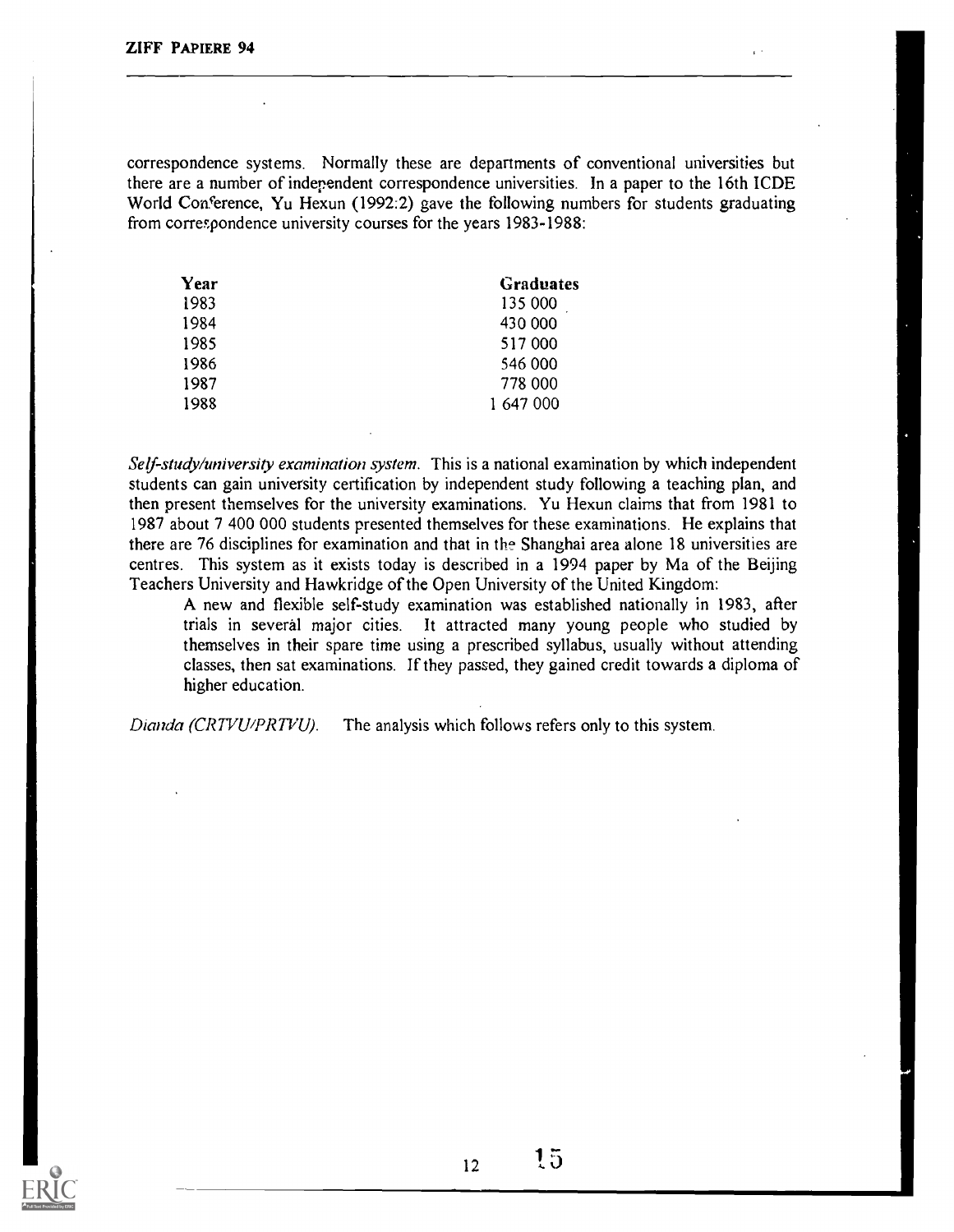# 3. How THE CHINESE SYSTEM, WORKS

A useful research technique when dealing with distance education systems is to establish by interview the details of what a member of the staff of the distance system does for a week from Monday to Sunday, and then establish what a student enrolled in the university does for a week from Monday to Sunday. This technique often throws up research data which is vital for the understanding of the system and which frequently contrasts markedly with conventional systems. One sometimes finds, for instance, that the staff are not educationists at all but accountants, lawyers or members of some other profession - and that if they are educationists they are employed full-time at another college or university. The students' only time for university work in some instances is around midnight, as they are fully occupied in non-study activities.

In what follows this technique is applied to students and staff of the CRTVU at Fuxing, Road, Beijing and to students and staff of a provincial TVU.

#### CRTVU students

The CRTVU does not enrol any students.

#### CRTVU staff

The CRTVU has 600 staff. They may be divided roughly as follows:

- 50 audiovisual personnel/television personnel/radio personnel
- 80 administration of the system
- 180 full-time academics<br>130 editors, typesetters.
- editors, typesetters, collators, printers
- 25 textbook and magazine production
- 15 computing personnel<br>100 clerical, training staff.
- clerical, training staff, construction and buildings, purchasing staff
- 20 library
- 600 Total

The role of the fulltime academic staff is that of course coordinator and course processor.

The course curriculum is set by the Government State Education Commission and then the course has to be approved for distance development. Once this is done and the author chosen then the course coordinator is responsible for setting the book written, getting the degree accreditation for the distance course; checking the target audience; deciding how many chapters the book will have; deciding on the TV programmes and broadcasting detail.

These full time academic staff at the CRTVU earn (early 1990s) 300 yuan per month or 3600 yuan per year: 25% goes on electricity and other sevices; it takes 18 yuan per month to rent a house (you cannot buy real estate); it takes 20 000 to buy a car.

 $^{13}$  16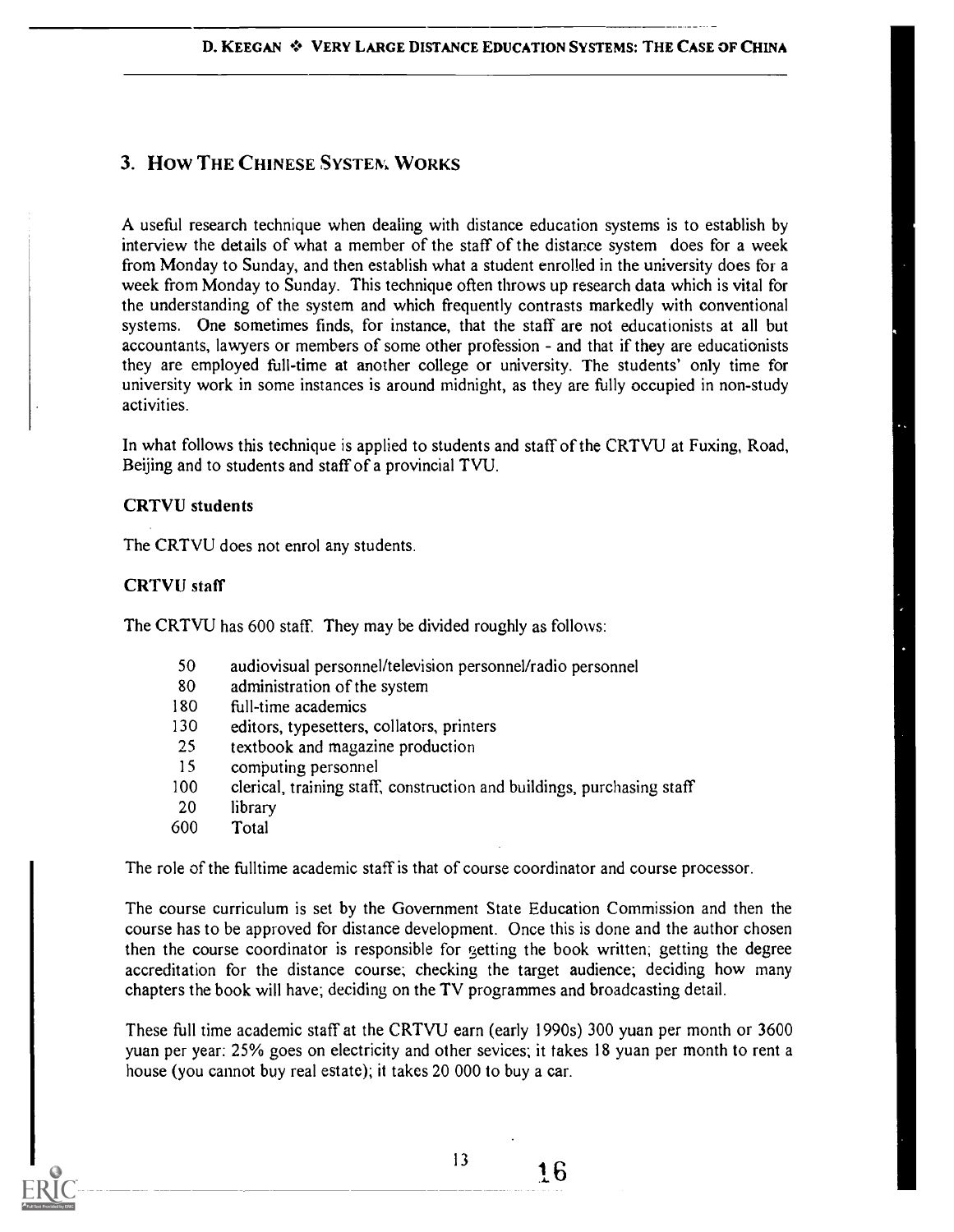#### PRTVU students

Students receive three years study leave on fill' pay. Most of the previous analyses of the Dianda system have failed to highlight this din.  $\Delta$  .ision, but without this realisation the system is incomprehensible. The application for enrolment in distance education is initiated by the company and if approved by the company manager the employee has by law no work for 3 to 5 years, depending on the study programme.

The student, therefore, attends at work from Monday to Saturday but goes to the company Education Centre and not to the factory. The study programme lasts from 8.30 to 12.00 and from 1.30 to 4.30 and consists of three TV lectures per day by satellite from the CRTVU in Beijing, plus face to face lectures in the company's education centre in groups of 20, during which the tutors go through the textbooks, then students do assignments and the tutor gives evaluation and feedback. The students have to attend.

This is the basic structure. There are many other variations; if, for instance, the manager will not authorise three years study leave on full pay then they might get one or two days part time study per week and in the mid 1990s other forms of enrolment are possible.

#### PRTVU staff

A typical provincial Dianda would have 300 staff all working full time in distance education:

- 130 lecturers
- 60 av/radio/television technicians
- 110 support staff (clerical, laboratories, administration, cleaning).

The 130 full time lecturers are employed thus:

some are employed as are the staff at the CRTVU as coordinators to produce<br>is if the PRTVU is one of the growing number of TVUs which originate specialised courses, if the PRTVU is one of the growing number of TVUs courses for local training requirements

most are employed as administrators of tutors and senior tutors and give guidance and advice to staff on their work at the study centres with students

many like to be tutors as well as in this way they get immediate feedback on functioning of the system and they get more money. the

#### A course

Another useful technique in the evaluation of distance systems is the identification of the total volume of work required of a student to complete a single course and the identification of activities that may not be required of distance students for example attendance at the university

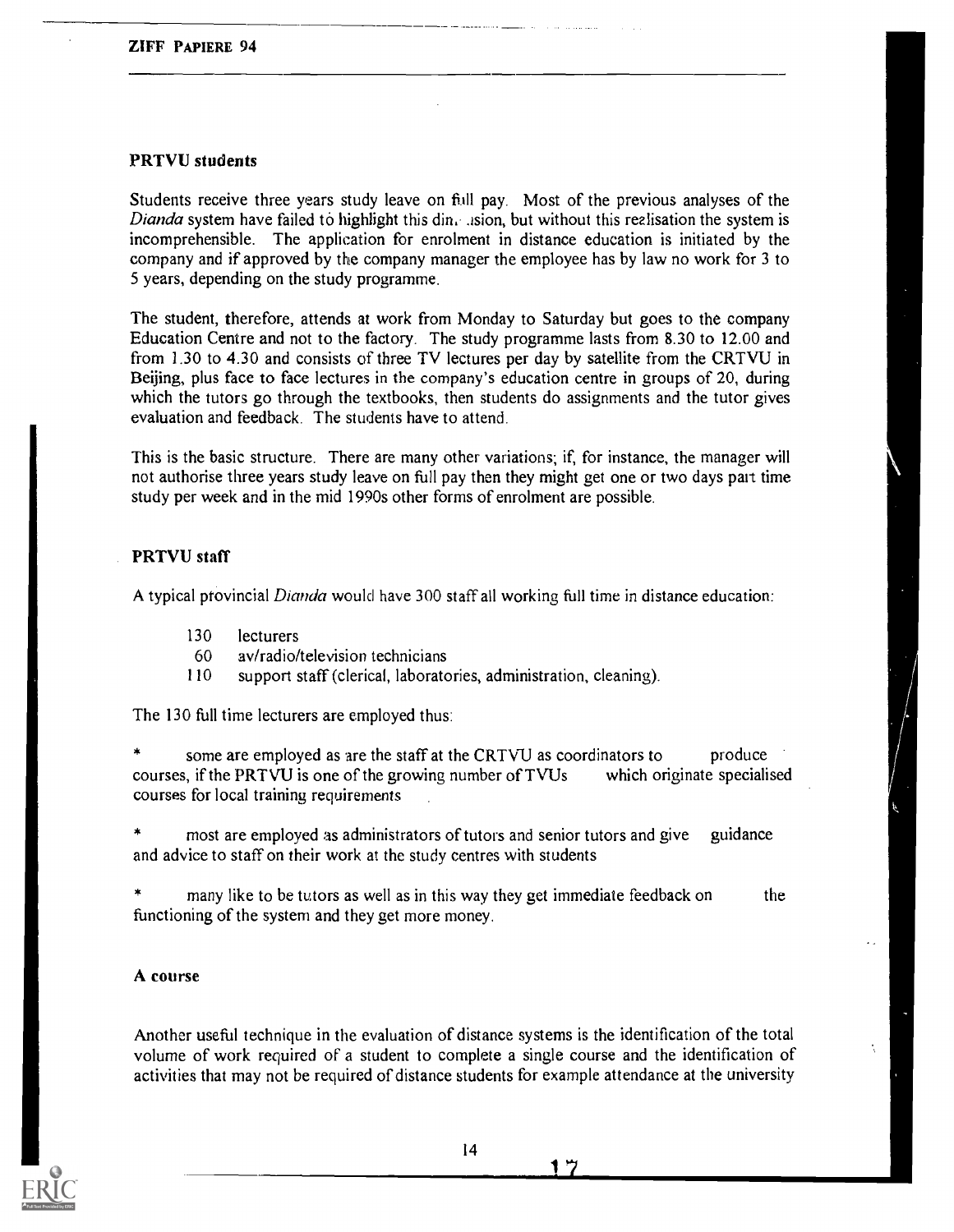for lectures or for seminars or for tutorials or for laboratory sessions or for research periods in the library.

A typical one semester *Dianda* course would comprise:

200 page textbook

- plus 20 to 40 TV programmes of 50 minutes each
- plus 10 to 20 radio programmes of 50 minutes each
- plus videocasettes
- plus course magazine

plus one examination set by the CRTVU which typically counts for 80% of course assessment. It is held at the local centre and lasts for one and a half to two hours.

Each week of the course approximates to one chapter of the text plus one TV programme plus one assignment plus one tutor-presented face to face lecture of 50 minutes duration.

The assignments are typically handed to the tutor at the TV class and the tutor gives a mark and explanations at the next class. 20% of examination score is for the assignments.

There are three types of TV programme:

 $\star$ the 50 minute lectures featuring the lecturer from the CRTVU in Beijing in the studio there

- 25 minute general background programmes
- 15-20 minute news or features.

The didacatic mix is approximately:

- 20% TV lecture programmes
- 30% printed materials
- investigation and experiment in the workplace and laboratory
- 30% private study including seminars.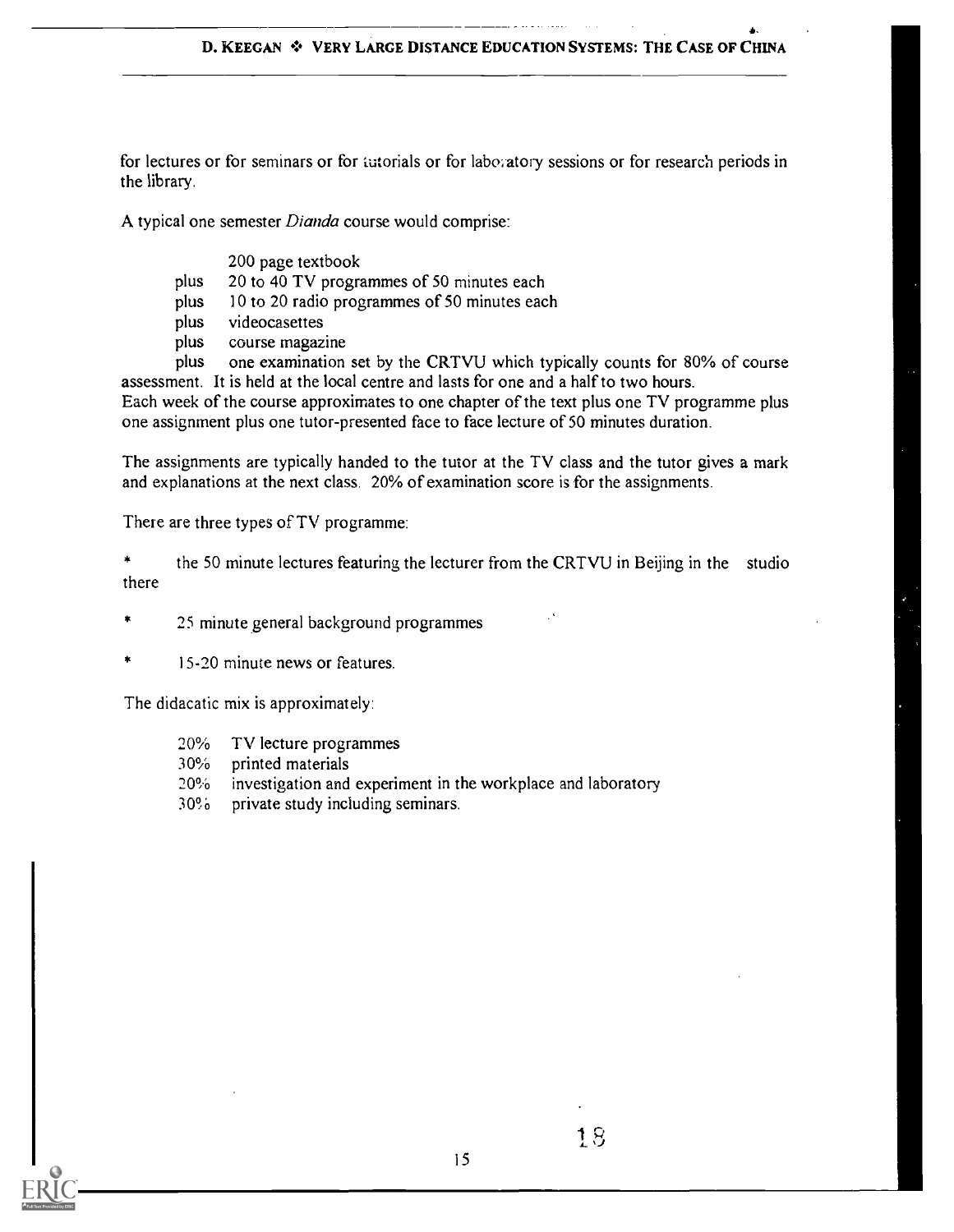# 4. THE SYSTEM AT WORK

### Organizational structure

One of the strengths of the Chinese system is that the levels of administrative strucure of the distance university network mirror the political administrative structure of the country.

There are five levels of political structure in China:

- 1. The Central Government of China based in the capital, Beijing (Zhongyang Zhengfu)
- $2<sup>1</sup>$ The Provincial Government located in the provincial capital (Sheng Zhengfu)
- $3<sub>1</sub>$ The City Council located in each major city of the province (Shi Zhengfu)

4. but with jurisdiction over the non-urban areas (Di Zhengfu) The Regional Council, sometimes also located in each major city of the province

5. County Councils or local administrative units (Xian Xengfu).

In the same way the CRTVU/PRTVUs are administered on five levels as shown in Figure 2.

These levels of administrative structure are:

1. The CRTVU, located in the capital Beijing and linked directly to the State Education Commission.

2. The Provincial TVUs, located in the provincial capitals and other important municipal areas, under the control of the provincial government

3. The Regional Colleges (Di. Shi Dianda (Fen Xiao)) located in important centres under city and regional governments.

4. The Education Centres (Gong Zuo Zhan (Fen Xiao)) run by district or county education offices or by large companies.

 $5<sub>1</sub>$ The Tutorial Groups (Jiao Xue Ban) or television class groups.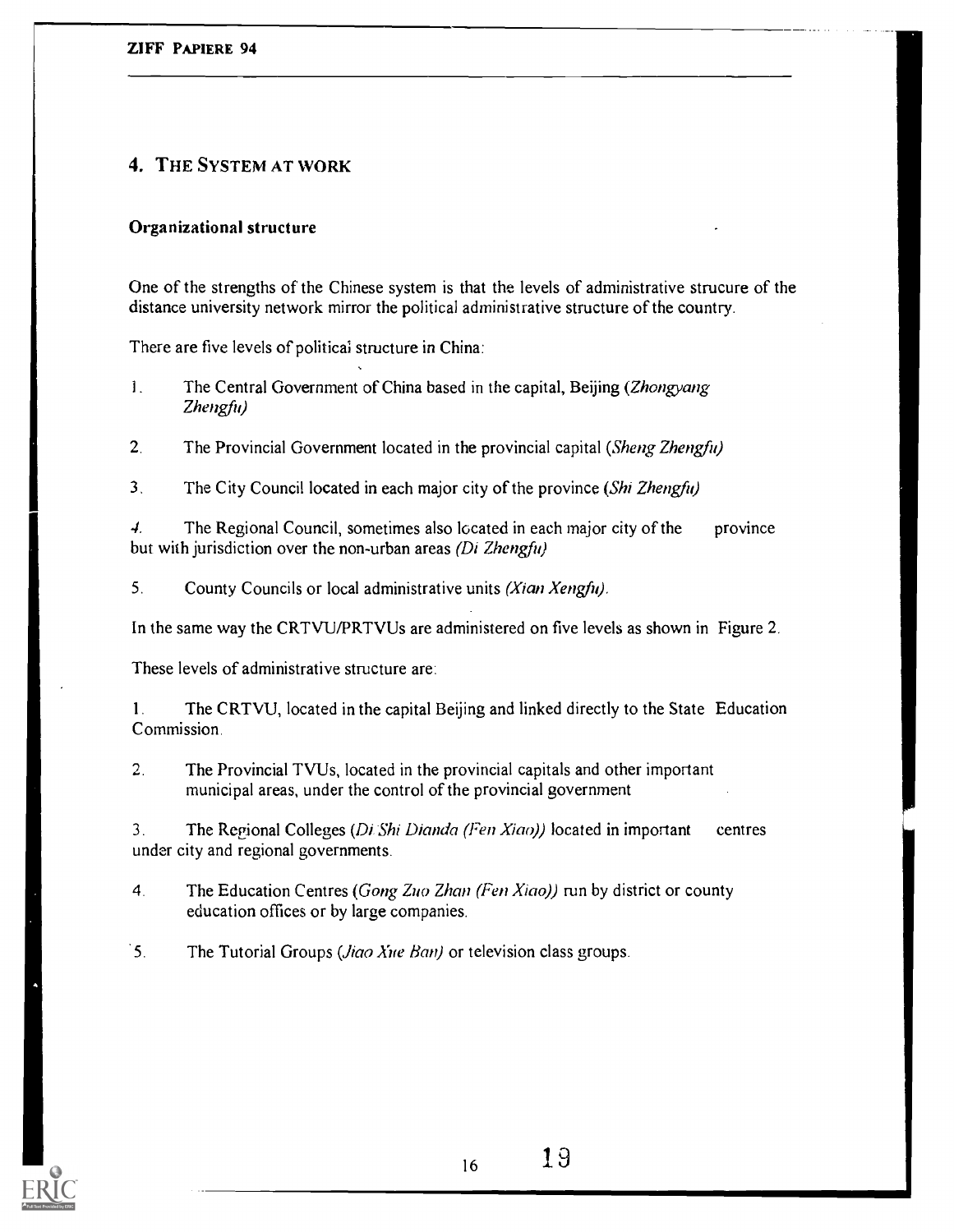#### D. KEEGAN \* VERY LARGE DISTANCE EDUCATION SYSTEMS: THE CASE OF CHINA

There is I CRTVU, 43 Provincial (or Metropolitan or Autonomous Region) TVUs, 487 Regional TVU Colleges, 1550 Education Centres at county or company level, and at least 30 000 tutorial groups, depending on the enrolment each year.

The delineation of the functions of the differing levels in the system is clearly given by Hawkridge and McCormick (1983: 162-167) of the Open University of the United Kingdom and by Yuhui of the CRTVU (1988: 219-220). The listing given here is adapted from official documentation of the early 1990s:

1. CRTVU is responsible for:

producing the curriculum for the TVUs and ensuring that this curriculum includes all the subjects which are authorised for offer by distance education nationally and offering courses in them.

producing syllabuses, radio and TV programmes for these courses. Writing, editing, publishing and distributing materials for these courses.

setting end of semester national examinations and ensuring that marking is standardized and drawing up national examiniation timetables.

training lecturers, technicians and administrative staff

 $\frac{1}{2}$ doing research on university level distance education

directing the academic administration of the PRTVUs and coordinating academic work when it is shared by more than one PRTVU.

2. The PRTVUs are responsible for:

 $\star$ producing courses in subjects which are approved as of specific interest to their region

producing syllabuses, TV and radio programmes, written course materials and supplementary materials for the courses they have produced

setting end of semester examinations for their own courses and marking them. Timetabling the examinations set by the CRTVU and marking these papers.

ensuring that lecturers follow set administrative and examination procedures. Enrolling new students, keeping student records and issuing degrees and certificates

training lecturers and keeping abreast of new teaching methodology and distance education research.. Promoting the interchange of ideas on the running of local TVUs.

directing the teaching and administration work done in the regional colleges and education centres

providing advice, guidance and help to students with academic/personal problems.

 $17 \quad 20$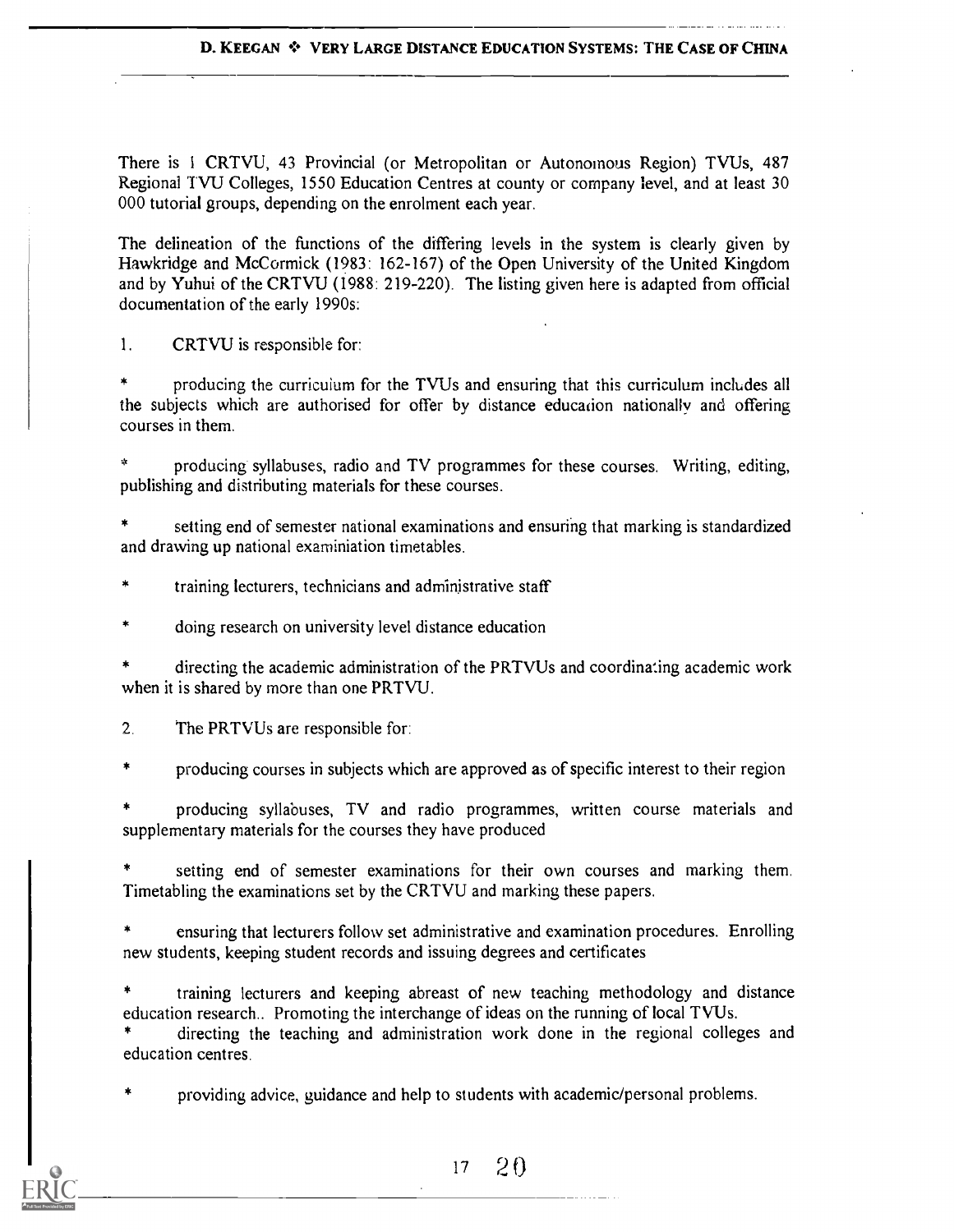$3<sub>1</sub>$ The Regional Colleges are responsible for:

all aspects of timetabling. This includes timetables for watching TV programmes, tutorials, examinations, tests, laboratory work and field studies as set out by the CRTVU and the provincial PRTVU

ensuring that the lecturers follow the set administrative and examination procedures. Ensuring that course syllabuses are adhered to

setting up education centres and TV tutorial groups and directing their work

providing advice, guidance and help to students with academic/personal problems

issuing degrees and certificates

administering established courses in the subjects which are of specific interest locally. \*

- 4. The Education Centres are responsible for:
- recruiting lecturers and tutors

organizing TV classes and maintaining high teaching standards. Timetabling tutorials, laboratory work and field studies. Organizing the distribution of teaching materials

 $\pmb{\ast}$ providing advice, guidance and help to students with academic/personal problems.

- 5. The TV tutorials groups are responsible for:
- drawing up class timetables each semester

organizing the viewing of and listening to course programmes. Arranging tutorials, laboratory work and field studies

encouraging students to take part in physical education and recreational activities

maintaining contact with the work units to which their students are attached.

Hawkridge and McCormick (1983) and Yuhui (1988) refer to the Regional Colleges as 'Branch Schools'. They translate Di/Shi Dianda (Fen Xiao) as 'schools' but this is misleading and might give the impression one was dealing with children and not working adults. Their translation 'branch' is poor as it fails to convey the size and population of the Chinese regions. In the same way Gong Zuo Zhan (Fen Ziao) is better translated 'Education Centres' rather than 'Work Stations', the translation chosen by Hawkridge and McCormick and by Yuhui. Station is a strange word in English for what are normally called 'Education Centres' or 'Study Centres'or 'Local Centres' and although many of them are at the students' workplace organized by companies or industries or factories, many are not.

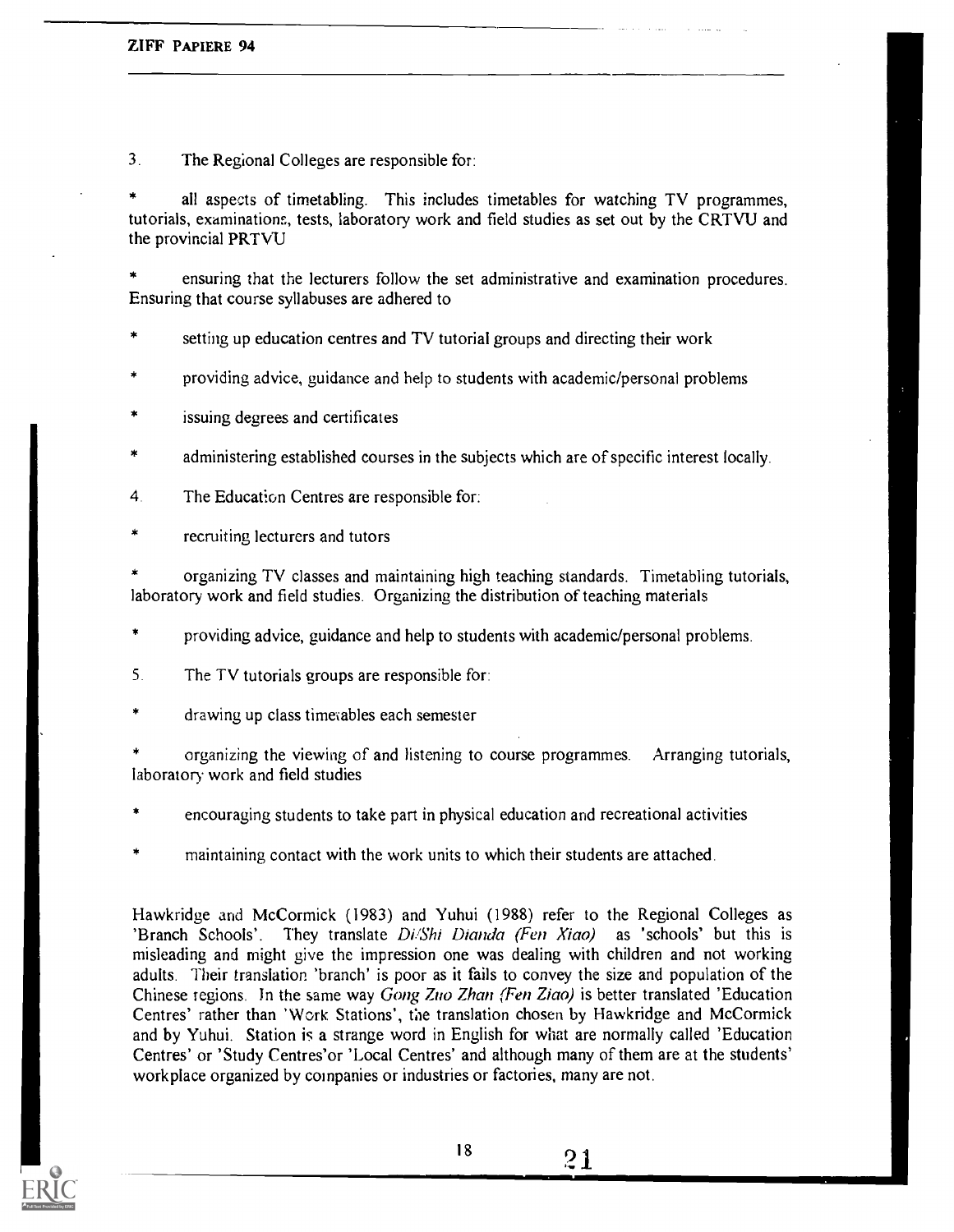# Evolution of the system

| 1978 | The State Council of the Peoples' Republic approved the establishment of the<br>CRTVU and of 28 Provincial, Municipal and Autonomous Region TVUs<br>(Dianda) |
|------|--------------------------------------------------------------------------------------------------------------------------------------------------------------|
| 1979 | Nationwide enrolment for students in <i>Dianda</i> courses                                                                                                   |
| 1981 | No enrolments due to inavailability of TV time                                                                                                               |
| 1982 | First graduates from the system                                                                                                                              |
| 1982 | The Chinese government decided to approach the World Bank for a<br>loan of US\$ 85 000 000 to develop the system                                             |
| 1986 | First enrolment of high school matriculants in short-cycle courses                                                                                           |
| 1986 | The CRTVU used satellite TV for the first time to transmit its<br>courses, in addition to the CETV microwave network                                         |
| 1987 | L<br>Introduction of post-graduate continuing education courses                                                                                              |
| 1989 | 10th anniversary celebrations of the system and international<br>distance education symposium in Beijing                                                     |
| 1990 | Number of provincial TVUs increased to 40                                                                                                                    |
| 1991 | Satellite and terrestrial transmissions reach 5000 hours of<br>broadcasting per year. Number of universities in the system increased to 44                   |
| 1993 | National Programme for Educational Reform and Development<br>pledges vigourous development of television education to 2000.                                  |
| 1994 | Publication of major study of the system by Wei Runfang and Tong<br>Yuanhui of Jinagsu TVU                                                                   |

 $35^{\circ}$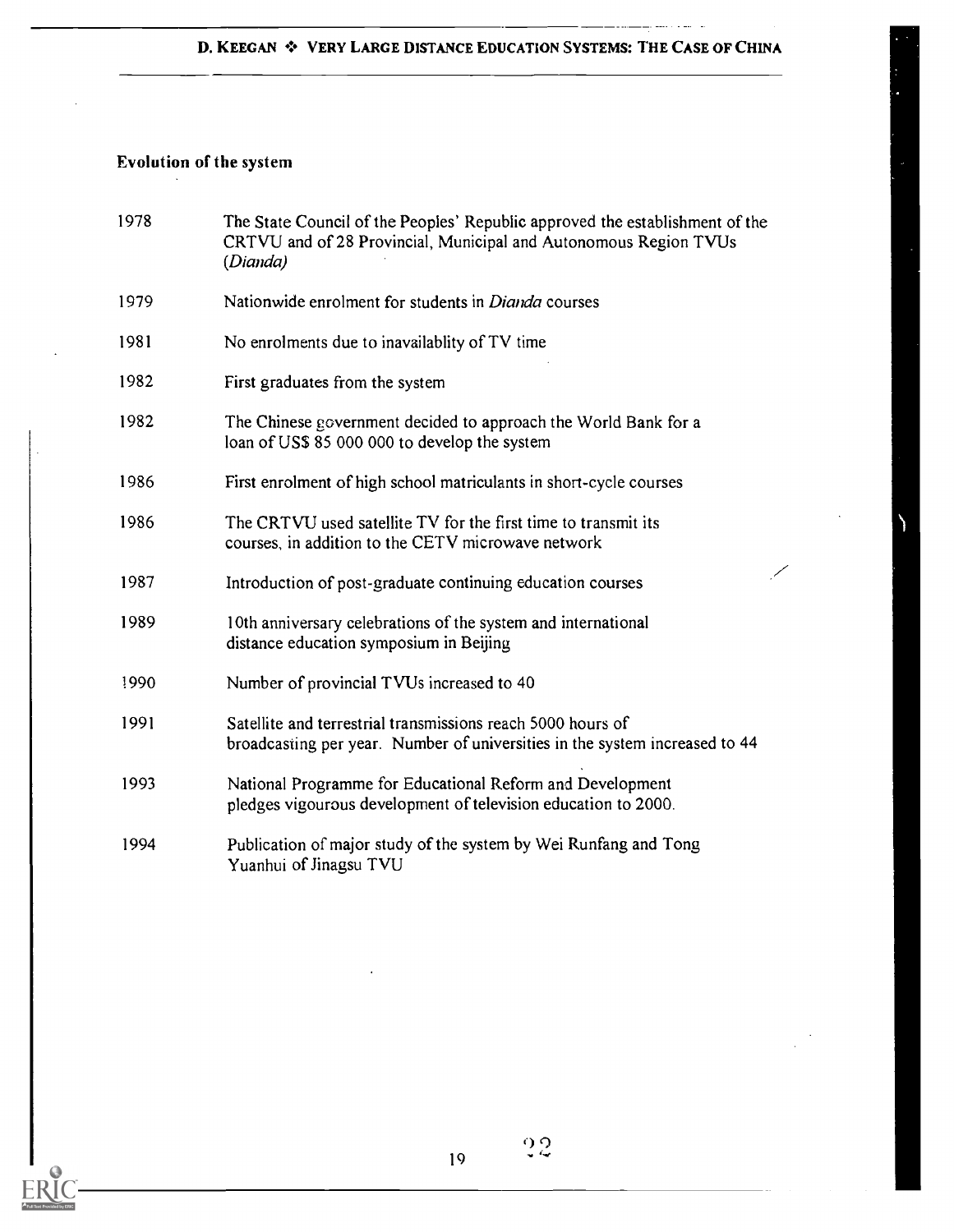# 5. RESEARCH

#### Introduction

Western and Chinese sources on the Dianda CRTVU/PRTVU system are presented here. Many of the universities in the system have a Centre for Research in Distance Education and up-to-date data can be obtained front the Research and Statistics Centre at the Central Radio and Television University at 83 Fuxing Road, Beijing, telephone 008618233861 or fax 008619217892.

#### Western sources

Peters' Texte zum Hochschulfernstudium (1971) has an introduction by the editor which highlights differences between Western and Eastern systems. An English translation is given in the 1994 Routledge book The industrialization of teaaching and learning: Otto Peters on distance education. The 1971 book has a chapter on the development of distance education in China in the early 1960s taken from the Peking Review of 1963 by Chou Li Fang.

McCormick of the Open University of the United Kingdom published a first article on the system in 1980 and followed this with the chapter on China in the 1982 Croom Helm book The distance teaching universities. This is an excellent, well constructed chapter dealing with the origins, students, academic programmes, media, course design, delivery, organizational structure and costs. He is the only one of the Western scholars who reads Chinese.

Four chapters of *The distance teaching universities* by Keegan and Rumble (1982) give an essential framework for interpretation of the Chinese network within the context of open universities worldwide under the headings: introduction to the distance teaching universities; distance teaching at university level; general characteristics; the distance teaching universities an appraisal.

To this should be added the framework for analysis provided by Keegan in *Foundations of* distance education (1990), especially pages 116-139, 145-146, 199-201.

Hawkridge and McCormick of the Open University the Unted Kingdom wrote a major article in 1983 in the British Journal of Educational Technology dealing with the origins, needs, political structures and the five different administrative levels. They pay special attention to policy issues, training and television production, contrasting the didactic strategies of the Chinese system with their own.

McCormick produced two further articles on different aspects of the system in 1985 and 1986 and in 1992 received a PhD from the Open University for his thesis 'Distance education in the Peoples' Republic of China' dealing comprehensively with the three systems.

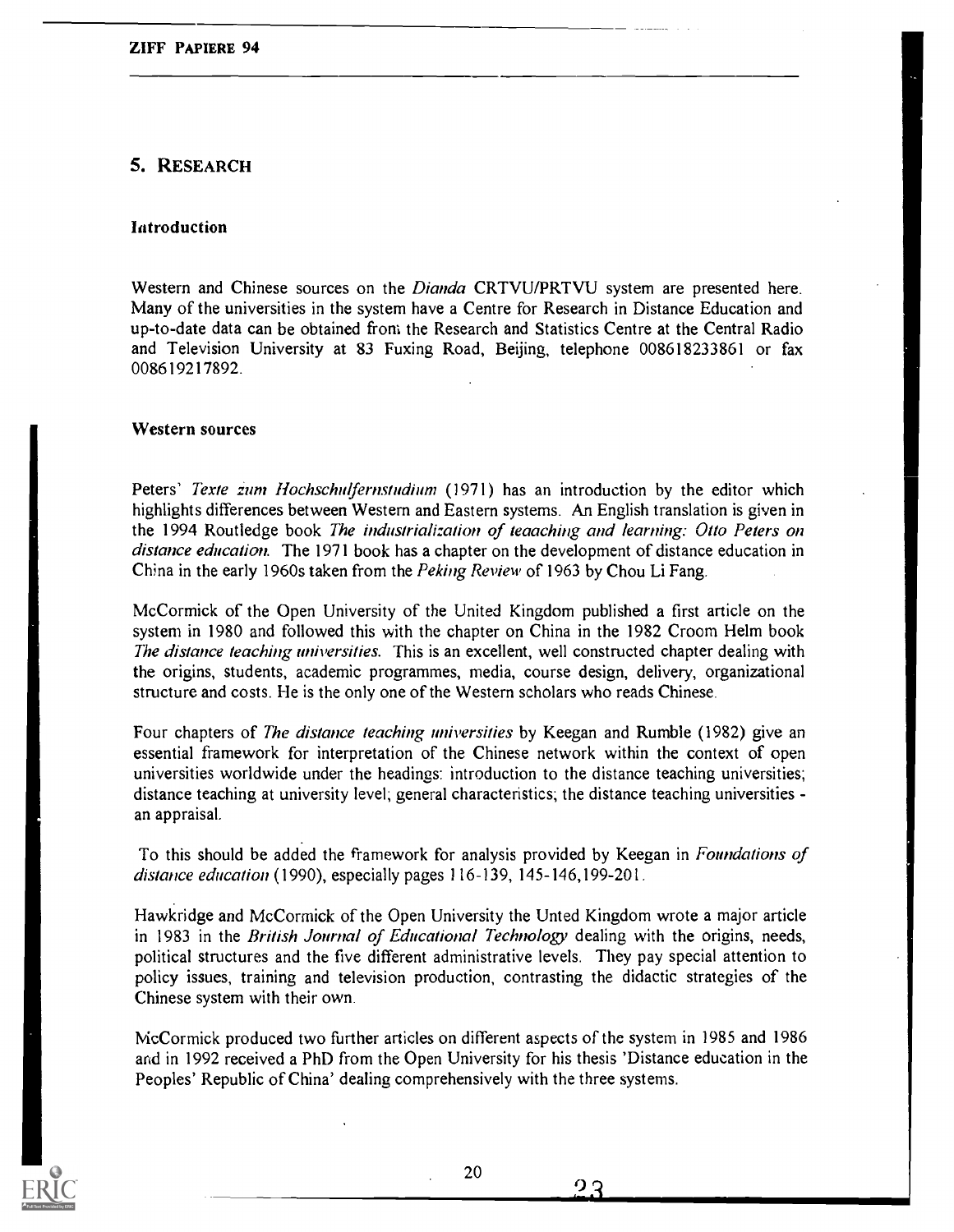Hawkridge was appointed chairperson of the International Advisory Panel to the World Bank and the State Eduction Commission of the PRC on the World Bank loan to develop the system and in 1988 wrote an article 'Distance eduation and the World Bank' situating the Chinese system within world development programmes. In 1990 his committee produced a report on both the TVUs and the Chinese face-to-face polytechnics. The section on the TVUs is an indepth analysis of the areas in which the World Bank was involved, trenchant and, at times, critical especially of the supply of Japanese computers which could not effectively print out Chinese.

Also in 1990 Hawkridge published with Chen an article 'Evaluating a World Bank project: the Chinese television universities' in The International Journal of Education Development giving his assessment of the system and restating his views on aspects of the system. Hawkridge's most recent contribution 'China's changing policy and practice in television education 1978- 1993' was written with Weixing Ma of the Beijing Teachers Univesity and is in press at the time of the drafting of this monograph. This article will deal with policy on the Chinese television universities, the World Bank loan, declining undergraduate enrolments, policy reforms in 1986 and 1987, broadcasting and satellite issues to the year 2000 and beyond.

#### Chinese sources

In 1984, five years after the reestablishment of university level distance education in China a symposium on university-level distance education was held in Beijing by the Beijing TVU. The proceedings were published as *Beijing TVU higher education research conference* by the Distance Education Research Department of Beijing TVU. Noteworthy are Guan Shixong's 'The establishment, orientation and style of China's TVUs' and Song Ren's 'The importance of theoretical research on TVU higher education'.

1986 saw the publication of an important article by Yu Xu, Professor of Journalism at Fudan University in Shanghai in *Distance Education* under the title 'A look at some aspects of distance education in the People's Republic of China'. Yu sees continuity between the TV universites of the early 1960s and the *Dianda* of today and talks of a suspension for 11 years from 1966. He is particularly strong on the social values of distance education in China and gives a detailed case study of the Chuansha county branch of Shanghai TVU and underlines the importance of the over 300 departments of correspondence education in Chinese universities. His perspective is that of a conventional university professor from Shanghai.

From within the CRTVU system in 1988 comes the Unesco case study of Asian distance universities prepared by Zhao Yuhui, the Dean of Academic Affairs, and Mu Xiaoming, Deputy Head of the President's office, at the CRTVU. This is a comprehensive study situating the distance system in the Chinese educational and economic context and dealing in some depth with system structure, course development, costs, outcomes and prospects for the future. Some of the material was used by Zhao for a 1988 Prospects article, an edited version of which appears in the 1993 Routledge collection Distance education: new perspectives, and also for an ICDE conference paper.

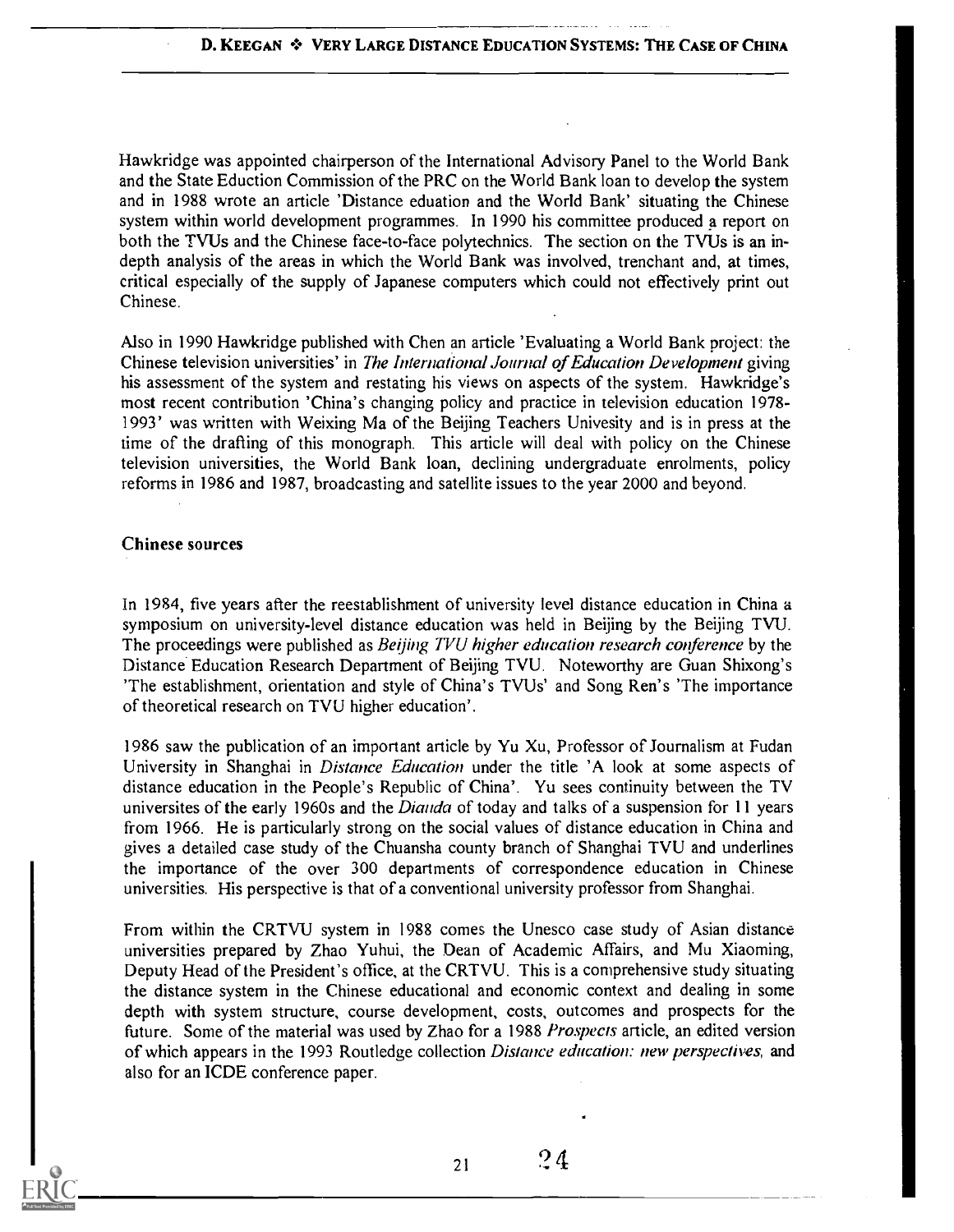Also from the system, but from the Beijing, Tianjin and Shanghai TVU<sub>3</sub>, comes a scholarly collection of papers Dianshi daxue lunwenji (TVU Collected Papers) edited by Guan Shixong. Most of these are on academic topics not related to distance education like Song Ren's 'Liang Qi Chao's political and legal psychology' (1988:1-6).

The 10th anniversary celebrations of the system were held in October 1989. An official brochure China Radio and TV University in Chinese and English gives information of the TVUs development, administration, curriculum, types of courses, students, course design, tutors and links with other organsisations. Many of the TVUs produced their own brochures, many of them in full colour and well illustrated, to show their regional role and characteristics.

An international symposium was held in Beijing from 26-28 October 1989 with about 100 Chinese delegates including the presidents of the 44 universities and their directors of the distance education research centres. The aims of the symposium were given as:

- to summarise the ideas developed over the previous ten years
- to promote the exchange of ideas with colleagues abroad
- to increase the international influence of the CTVUs

to draw on the experience of other countries teaching and management of distance higher education

to promote the reform and development of the CTVU.

The symposium proceedings were published under the editorship of Xie Xinguan, then vice president of the CRTVU, in both Chinese and English. There are 13 chapters by Chinese delegates from leading authorities from the TVUs nationwide and the Chinese volume has 6 chapters and the English version 5 chapters by the international delegates Summaries of the speeches were published in Chinese in a special edition of the journal of the CRTVU Zhongguo Dianda Jiaoyu (China TVU Education).

In the 1990s Zhong Wenhui published 'The development of Chinese Radio and TV universities in adult higher education (1990) and 'Chinese distance education as it enters the 1990s' from OISE in Toronto. Yu Hexun of the Shanghai Higher Education Bureau presented 'Current situation and trends in higher education at a distance in China' for the 1992 ICDE World conference, setting out the three systems (correspondence, TVU and self-study) and policy issues between them. You Qing Quan, also in 1992, wrote a paper on 'Present features and developing tendencies of distance education in China' which details with many systems especially for agricultural education.

By far the most important study of the TVU system yet published is Wei Runfang and Tong Yuanhui's Radio and TV universities: the mainstream of China's adult and distance higher education (1994). This is a highly professional 187 page analysis written in excellent English. The book gives an up to date account of all aspects of the system from two distance education professionals of Jiangsu TVU. The book is particularly good on all details of government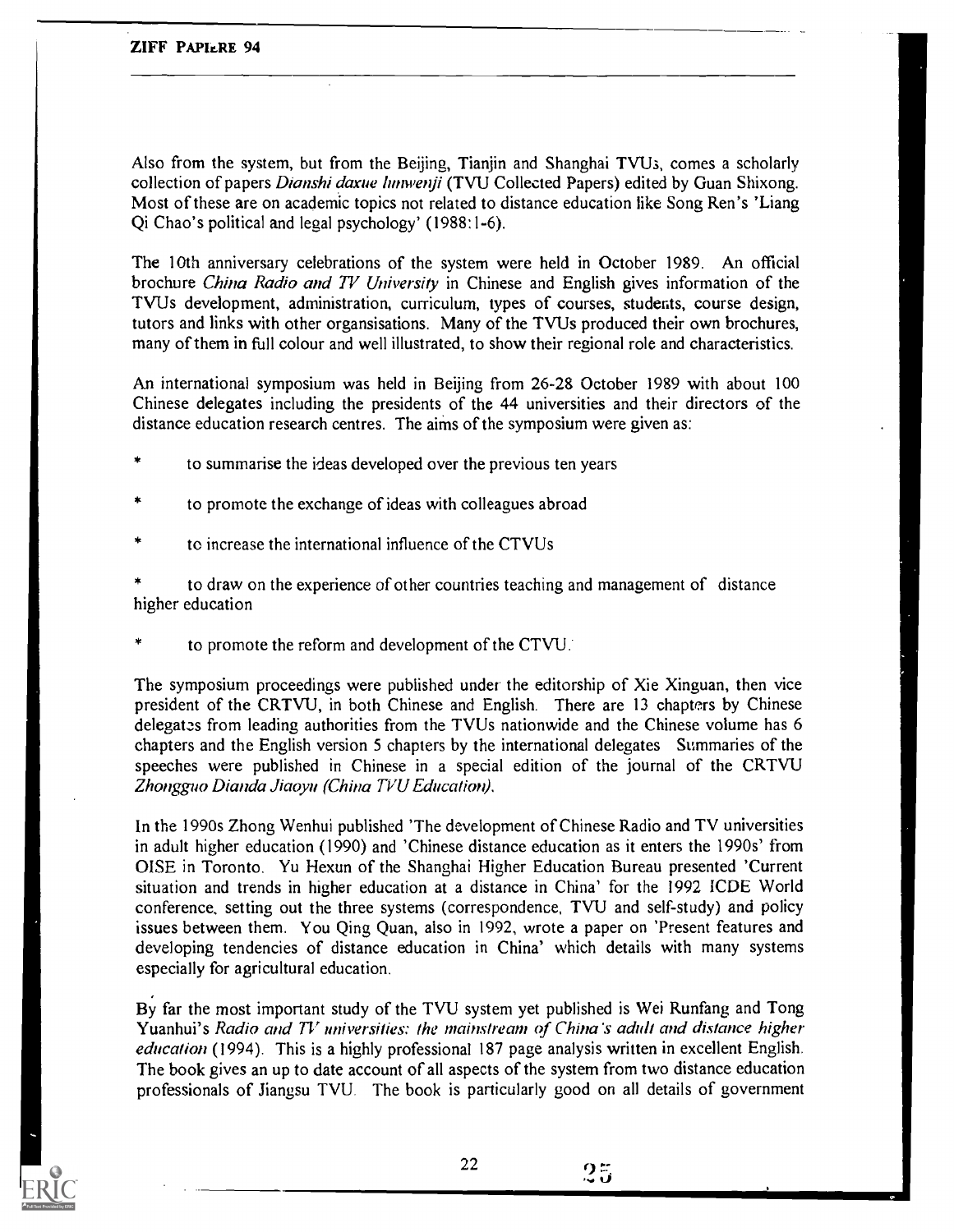policy and developments in the system, especially developments since 1992. It does not link the system to events previous to the Cultural Revolution and emphasises that it is no longer valid to deal only with the system as a whole but shows that each of the 44 universities has now an identity of its own and growing autonomy and responsibilities.

The authors give the following analysis of the statistics of the fulltime undergraduate degree students: numbers rose rapidly from 97 746 in the first year 1979-80, with no new enrolments in 1981, to a peak of 673 634 in 1985 when, like the Fernuniversitat, the requirement of matriculation for enrolment was insisted upon to increase the standard of graduates. Numbers as a result fell to 334 800 in 1991-1992 when they stabilised, with 335 000 in 1992-1993 and they forecast an increase in 1993-1994.

This volume makes a major contribution to distance education research and will be of value to all who are interested in the scientific study of very large education systems. It has a listing of 120 references. As an example of the individuality of their own university and the skill of the authors the illustration in Figure 5 of the instructional system at Jiangsu is a good indicator (1994:167):

The 199 page Education statistics yearbook of radio and TV university in China 1992-1993 gives enormous detail on the entire system, on each provincial system, on each education centre within the provincial systems and much else. The main headings are:

General statistics for each university (40 pages) Number of students by field of study by region Number of students by year of study by field of study Number of students by department by field of study Supplementary information on students and staff Academic rank of staff Breakdown of staff by age Breakdown of staff by academic qualifications Changes in undergraduate enrolment Data on plant and equipment Condition of university buildings Number of graduates, enrolments, staff in TVUs compared with conventional universites in China

At the time of writing the volume for the 1993-1994 academic year was being printed.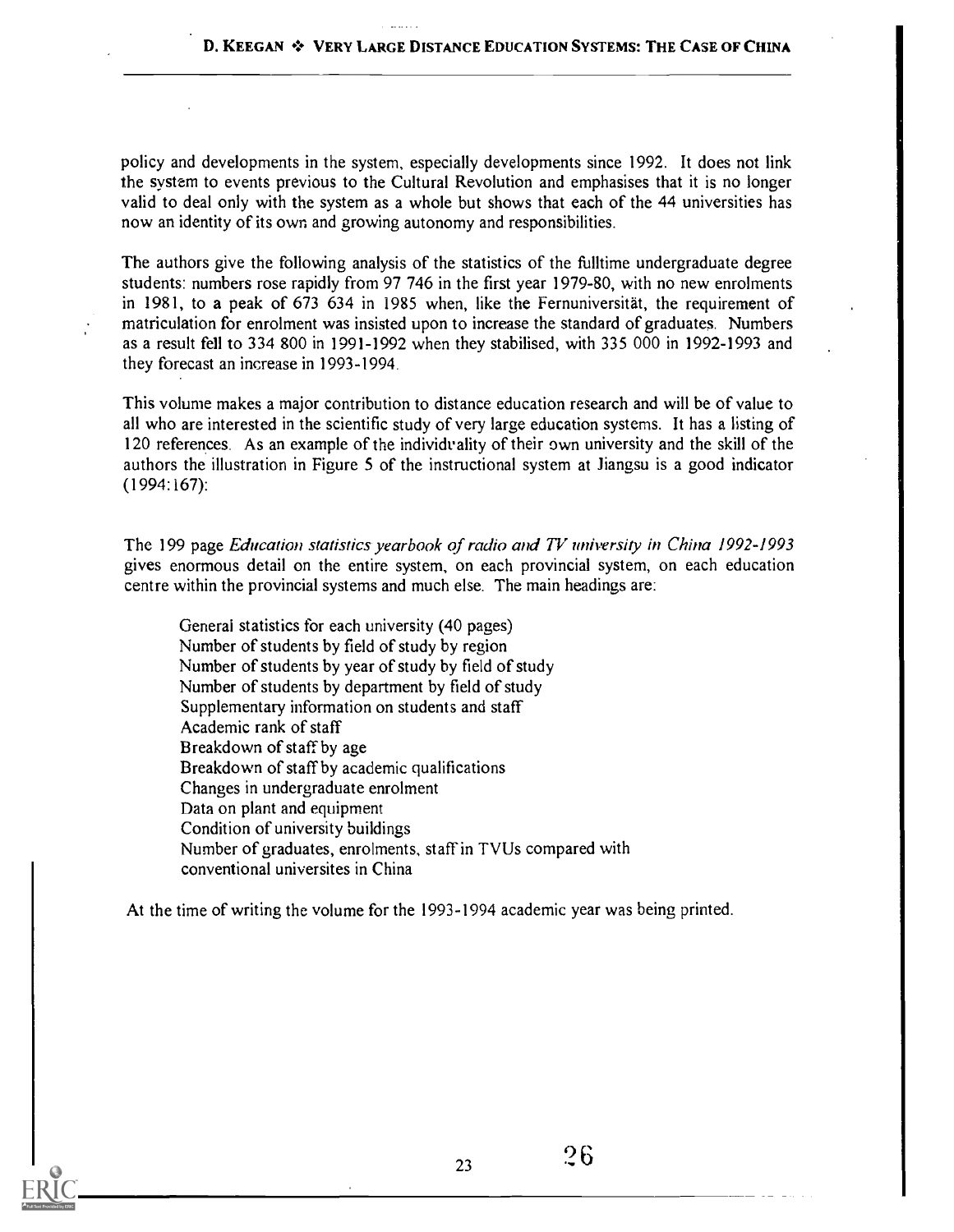# 6. EVALUATION

### Unesco statistics

Working from Unesco statistics in the mid-1980s, Dieuzeide (1985:31) showed that one third of all distance education students worldwide in the 1980s were from the USSR or China. This dimension went largely unreported in the literature, even though Peters had pointed out as early as 1971 the central role of distance education in socialist educational provision (1971: 11-21).

This is not a cause for surprise as the lack of analysis or reporting of socialist face to face education in schools, colleges and universities is equally marked. In the case of distance education, however, the loss of so much data for the 1980s does tend to distort some research findings, especially in areas, like drop-out, where the data from the former socialist countries differed markedly from the Western data.

There is a slight note of criticism in Hawkridge and McCormick's 'The extraordinary growth of China's television universities since they were founded in 1979 has passed more or less unnoticed in the Western educational press' (1983:160). They go on the point out that 'China with almost 250 million students, has the largest educational system in the world' (1983:161).

#### Typology

A framework is needed for the analysis of the world's largest distance university system as a component of the world's largest education system. A suitable framework is provided by Keegan's typology of distance systems, first published by the Zentrales Institut fur Fernstudienforschung in 1982 and developed in the author's Foundations of distance education (1990). This typology is relevant to both Western and Eastern systems of distance education (see Figure 6).

The Chinese system and its constituent universities fall clearly within Group 2 (open or distance teaching universities) but they have strong affinities with the institutions of Group 4 (the consultation system).

Both the Chinese system as a whole and each individual university share the characteristics of the open universities as a group. They are institutions for distance education, focus uniquely on the distance student and his or her problems, they teach at higher university level, make extensive use of media in their didactic strategies and have a comprehensive didactic structure for the linking of media based learning to student achievement. Keegan and Rumble (1982: 9- 14;15-31;204-224;225-249) provide four chapters of analysis for this grouping of universities in the book The distance teaching universities and much of what is written there is of value for analysis of the Chinese system today.



24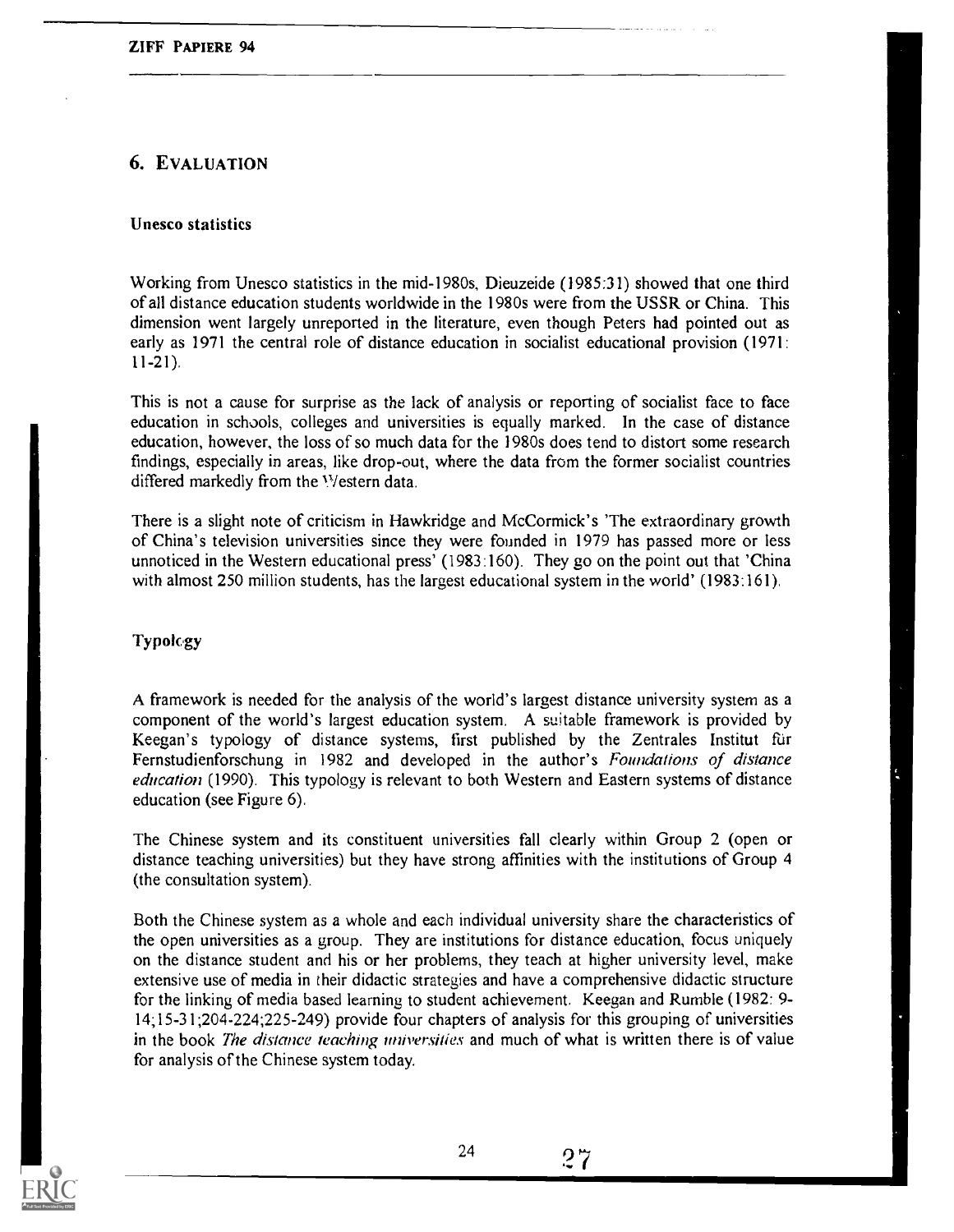#### D. KEEGAN  $\clubsuit$  VERY LARGE DISTANCE EDUCATION SYSTEMS: THE CASE OF CHINA

The similarities betwen the Group 4 consultation model of the former socialist countries of Central and Eastern Europe with the Chinese *Dianda* system are also of relevance but have not yet been pointed out by either Chinese or Western sources. Among the most striking of these are.

the decisive role of university-level distance education in national economic and manpower planning

the claim that the blending of theoretical and on-the-job learning that is characteristic of distance education is inachievable in conventional face-to-face universities

the granting of paid study leave by law to students enrolled in distance degrees (48 days per year, for instance, in the former Eastern Germany; three years in China for certain courses)

the organizational and adminsistrative structure of a central materials development agency (at Dresden, for instance, in the former Eastern Germany) and a national network of universities which offer courses but which do not develop the materials, or have a reduced role in course development

the relative absence of drop-out

the insistence on regular, programmed face-to-face consultations as an integral part of a distance system

the control of student enrolment by the company manager; the writing of the thesis on an aspect of company development; the role of the distance degree in company or factory staff planning and staff development; the granting of enhanced status or promotion on the completion of the distance degree.

#### Terminology

In the book The distance teaching universities Keegan and Rumble argued that 'distance teaching university' was the correct term for a university founded for distance education rather than the term 'open university'.

The influence of the Open University of the United Kingdom on the use of the term 'open university' in English has, however, proved decisive and it is significant that the most recent foundations, Open University of Tanzania and Bangladesh Open University have chosen to use that nomenclature.

In this monograph, therefore, the terms 'distance teaching university' or 'TV university' are used interchangeably with 'open university' or 'Ferminiversität' or 'Universidad de educación a distancia'. It would be pedantic to claim that some are more 'distance' than others because some require compulsory face to face presences and some do not; that some are more 'open'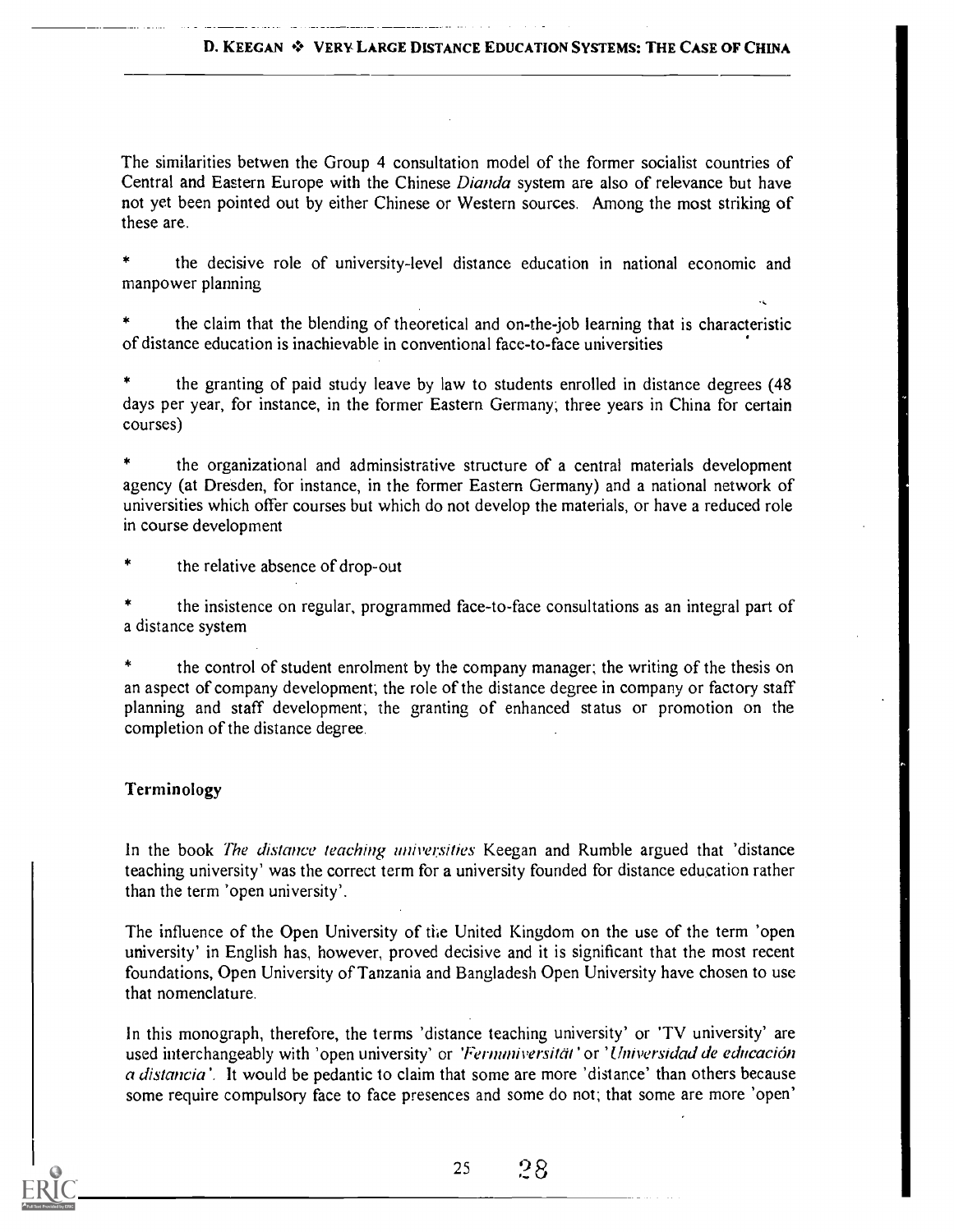than others because some require *Abitur* for entry to degree courses (Fernuniversität) and some do not; and some are more 'higher education' that others as nearly all (except the Fernuniversitat) offer certification, in addition to degrees, at less than degree level in the long standing focus of distance teaching on job-related qualification.

#### Applicability

It would be imprudent to suggest that the educational structures of the Peoples Republic of China could or should be copied elsewhere.

Nevertheless, the model of a central materials development agency with a permanent staff of highly qualified academics to :oordinate the development of course materials and engage in research in distance education, with a permanent staff of highly qualified print, audio, television and computer production staff remains an attractive one. There are economies of both scope and scale in this model. It is a model that may be of particular relevance to countries with federal systems of education which frequently have difficulties in finding models for nationwide provision. It is a model that also has relevance for developing countries where expertise either national or intenational can be merged with a team of distance education professionals to provide quality materials for local distribution.

As an example of a successful very large system the Chinese Dianda will be of interest to educational planners and government ministries worldwide as they try to cope with the education, training and retraining needs for the 21st century, especially in its ability to begin to bridge the urban/country divide which is so typical of China.

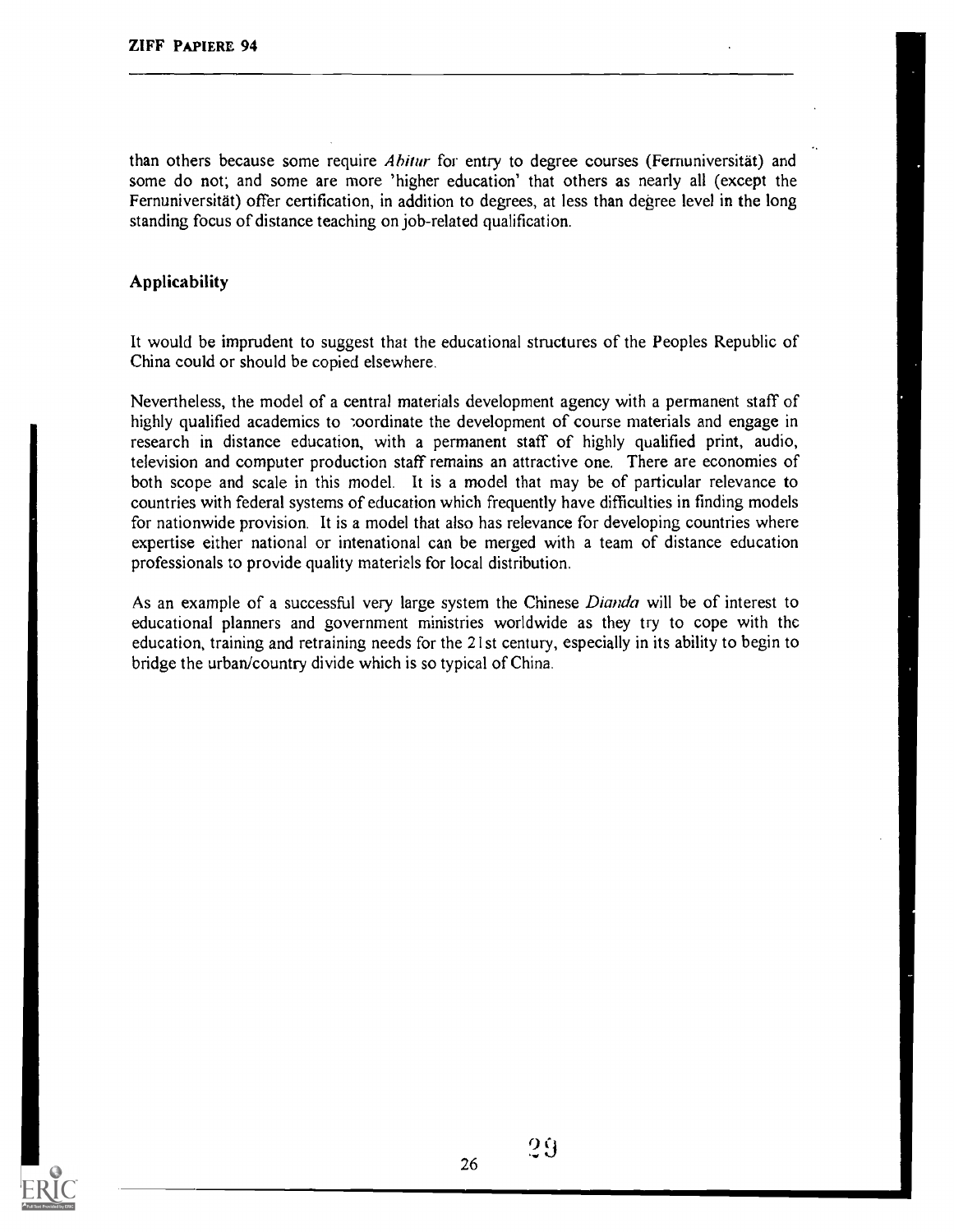# 7. THE INDIVIDUAL UNIVERSITIES

In almost all the published Western literature on the *Dianda* system the focus is on the network as a whole. There is little or no analysis of the 44 universities as individual structures with their own focus, their own regional responsibility, their own staff and students. In what follows a first attempt is made to individualsie the different open universites and give a first set of references to each.

The publication in late 1993 of Education statistics yearbook of Radio and TV University in China 1992-1993 makes it possible to establish statistics for each of the 44 universities in the system.

This 199 page volume gives extensive detail on the system as a whole and each university in particular. Figures 3 and 4 give an indication of the detailed statistics collected.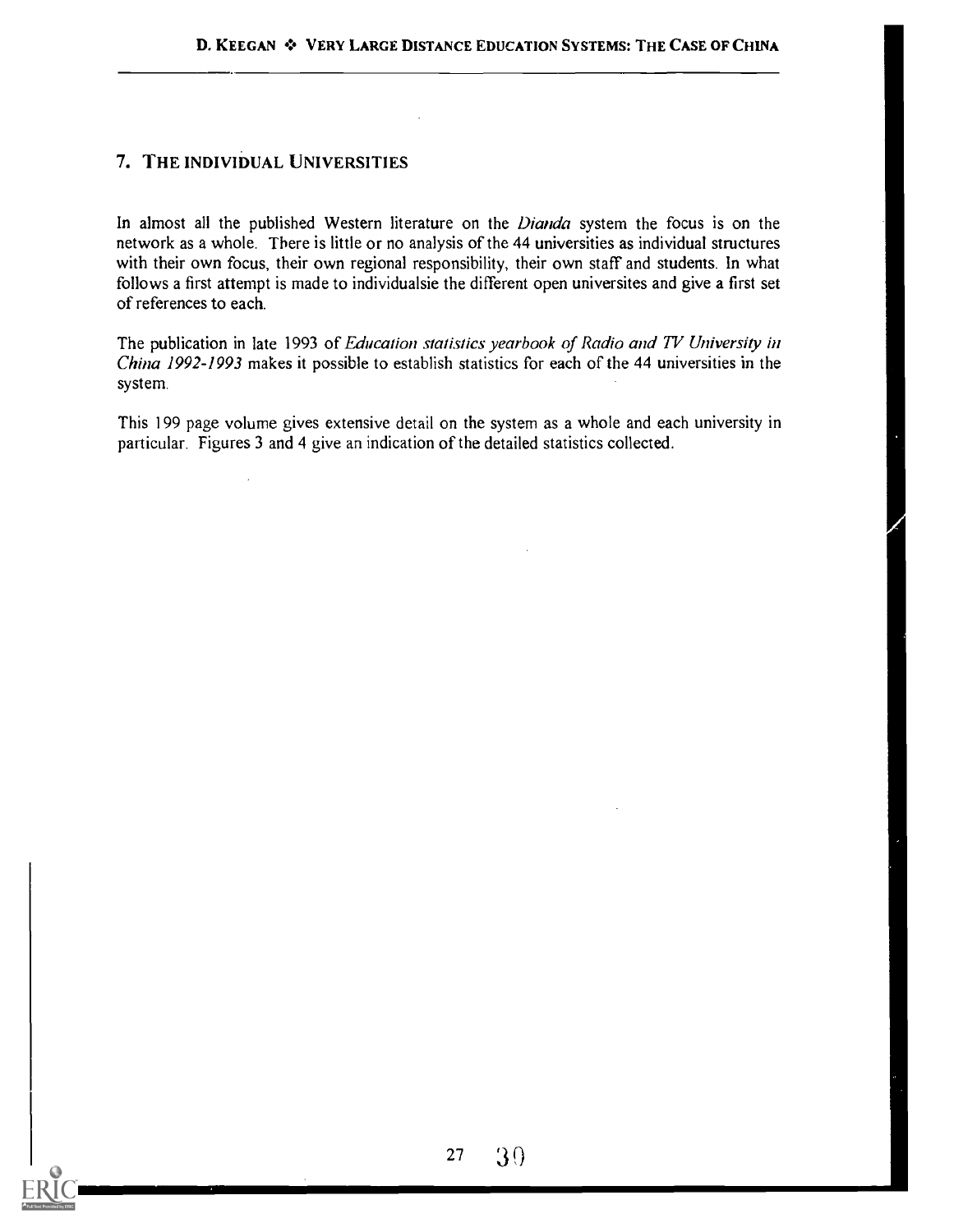# 1. CENTRAL RADIO AND TV UNIVERSITY

| 1.  | Name of university:           | CRTVU                                                                   |
|-----|-------------------------------|-------------------------------------------------------------------------|
| 2.  | Location:                     | <b>Beijing</b>                                                          |
| 3.  | Type:                         | Hub of network                                                          |
| 4.  | <b>Characteristics:</b>       | Central production and administrative<br>facility for the whole network |
| 5.  | Full time students 1992-1993: | $\mathbf 0$                                                             |
| 7.  | Full time staff 1992-1993:    | 598                                                                     |
| 8.  | Part time staff 1992-1993:    | 213                                                                     |
| 9.  | Plant occupied in $m^2$ :     | 45 269                                                                  |
| 10, | Library collection (volumes)  | 80 000                                                                  |

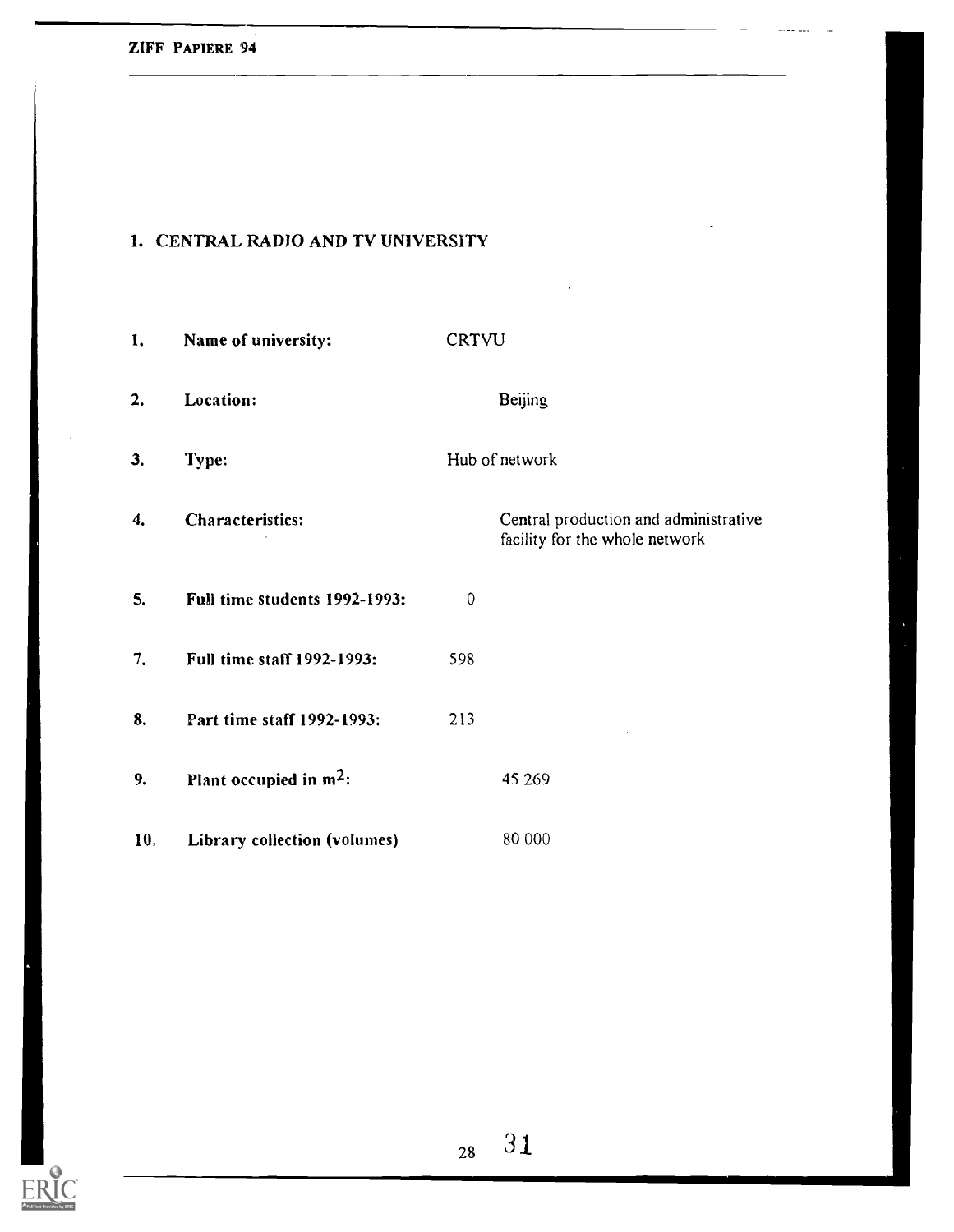D. KEEGAN  $\diamond$  VERY LARGE DISTANCE EDUCATION SYSTEMS: THE CASE OF CHINA

# 2. BEIJING OPEN UNIVERSITY

| 1.  | Name of university:               |     | Beijing TVU                                                                   |
|-----|-----------------------------------|-----|-------------------------------------------------------------------------------|
| 2.  | Location:                         |     | Beijing                                                                       |
| 3.  | Type:                             |     | Municipal                                                                     |
| 4.  | Characteristics:                  |     | National capital and financial, cultural,<br>educational and technical centre |
| 5.  | Full time students 1992-1993:     |     | 5024                                                                          |
| 6.  | Part time students 1992-1993:     |     | 9633                                                                          |
| 7.  | <b>Full time staff 1992-1993:</b> | 605 |                                                                               |
| 8.  | Part time staff 1992-1993:        | 338 |                                                                               |
| 9.  | Plant occupied in $m^2$ :         |     | 69518                                                                         |
| 10. | Library collection (volumes)      |     | 120415                                                                        |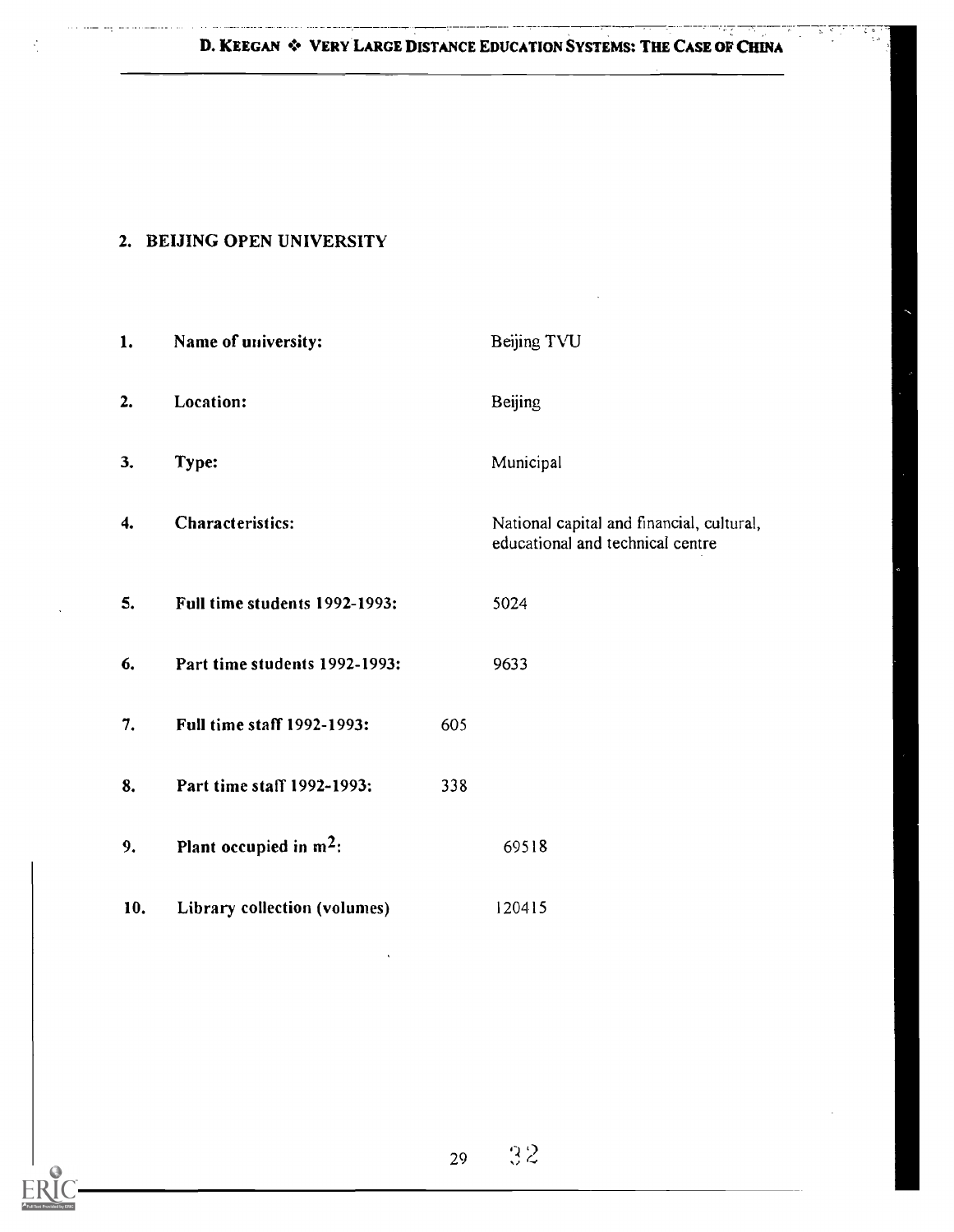# 3. TIANJIN OPEN UNIVERSITY

1. Name of university: Tianjin TVU 2. Location: Northeastern China 3. Type: Municipal 4. Characteristics: Major industrial centre and seaport with important import/export trade 5, Full time students 1992-1993: 7921 6. Part time students 1992-1993: 13641 7. Full time staff 1992-1993: 1285 8. Part time staff 1992-1993: 674 9. Plant occupied in  $m^2$ :  $145476$ 10. Library collection (volumes) 386178

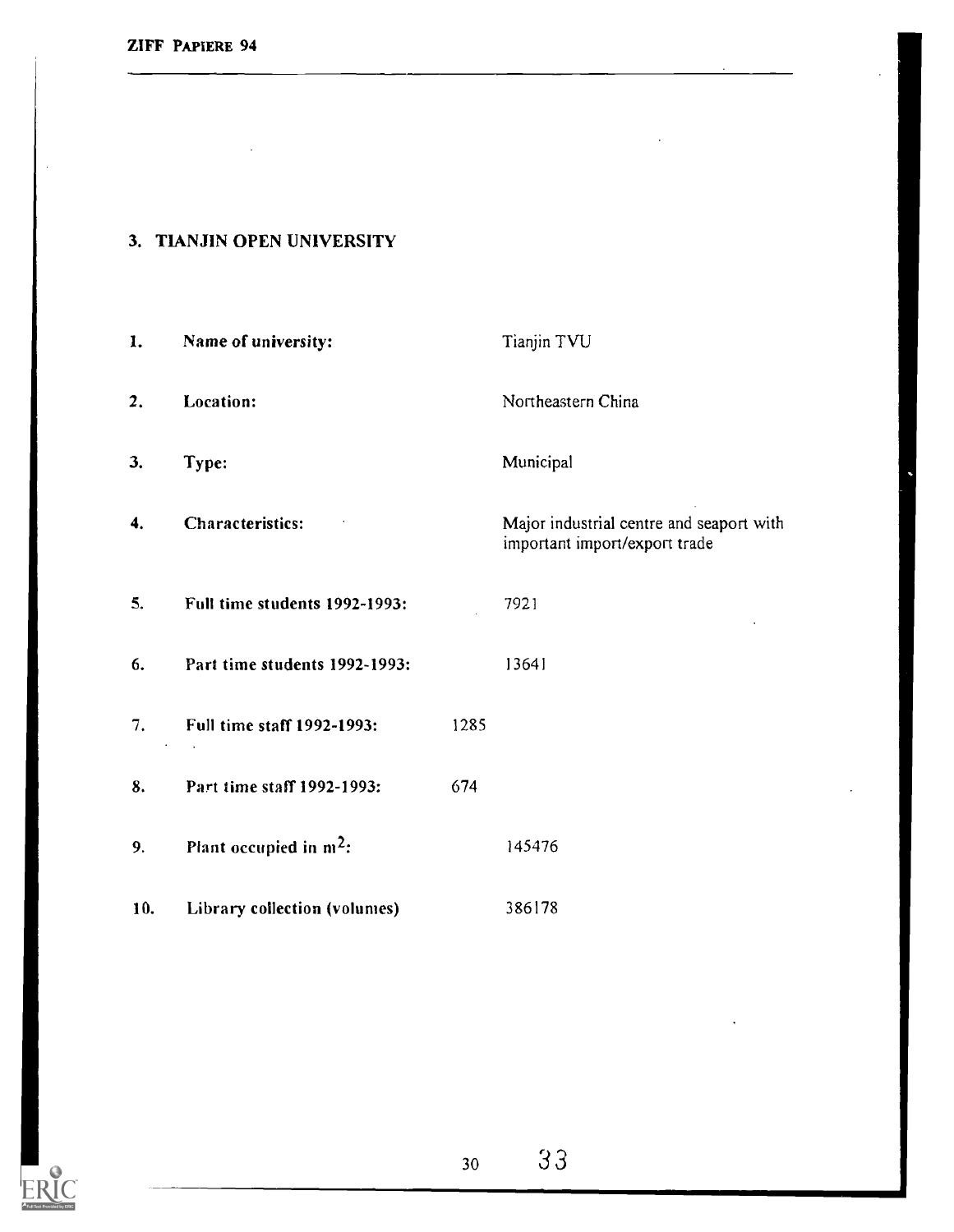# D. KEEGAN  $\div$  VERY LARGE DISTANCE EDUCATION SYSTEMS: THE CASE OF CHINA

# 4. HEBEI OPEN UNIVERSITY

| 1.  | Name of university:                       | Hebei TVU                                                                                                            |
|-----|-------------------------------------------|----------------------------------------------------------------------------------------------------------------------|
| 2.  | Location:                                 | Northern China                                                                                                       |
| 3.  | Type:                                     | Provincial                                                                                                           |
| 4.  | <b>Characteristics:</b>                   | Closest province to the capital, Beijing,<br>with easy transport access in a mixed agriculture and industrial region |
| 5.  | Full time students 1992-1993:             | 17442                                                                                                                |
| 6.  | Part time students 1992-1993:             | 7349                                                                                                                 |
| 7.  | <b>Full time staff 1992-1993:</b><br>1807 |                                                                                                                      |
| 8.  | Part time staff 1992-1993:<br>161         |                                                                                                                      |
| 9.  | Plant occupied in $m^2$ :                 | 1085797                                                                                                              |
| 10. | Library collection (volumes)              | 625371                                                                                                               |

3 4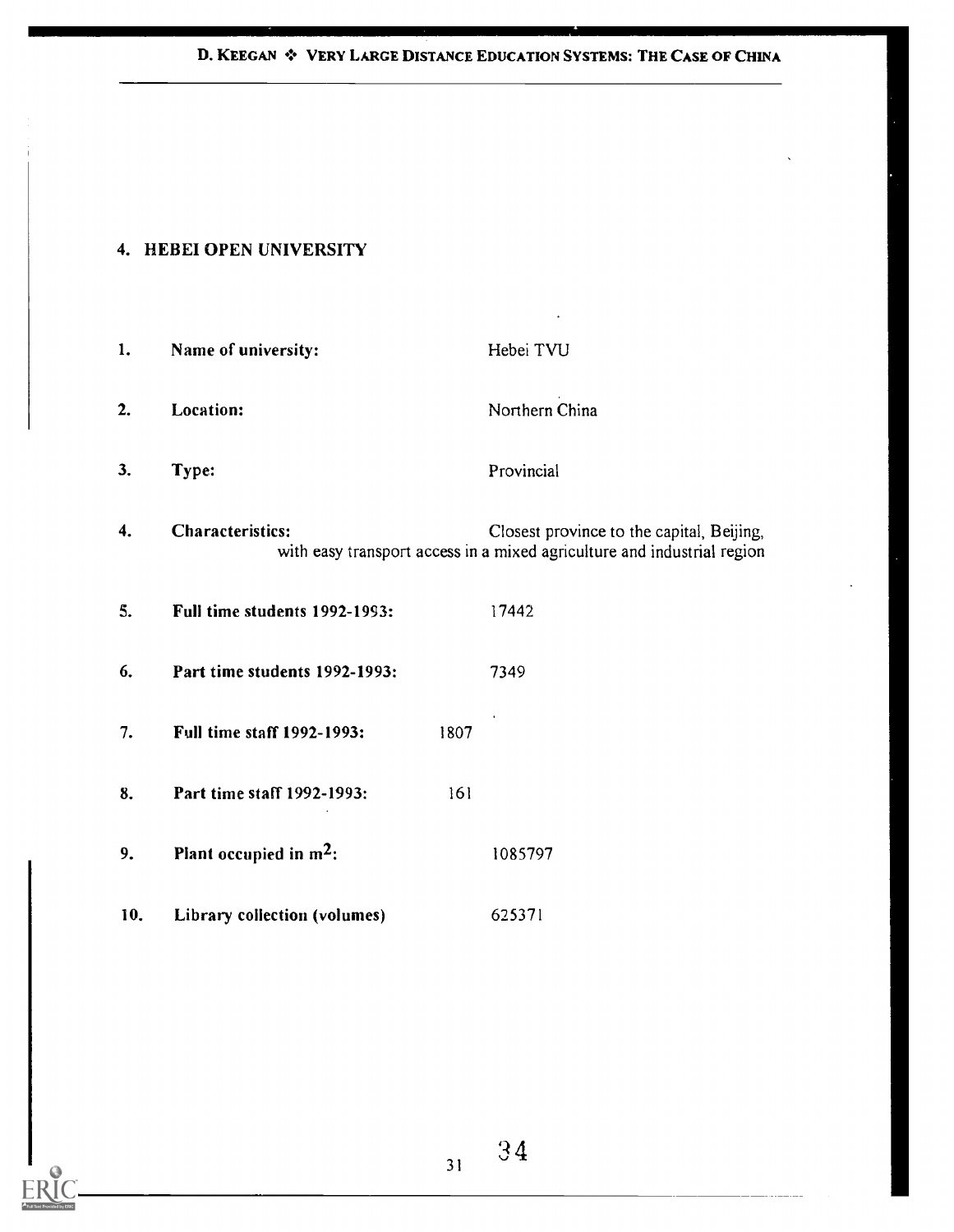# 5. SHANXI OPEN UNIVERSITY

| 1.  | Name of university:           |     | Shanxi TVU                               |
|-----|-------------------------------|-----|------------------------------------------|
| 2.  | Location:                     |     | North Western China                      |
| 3.  | Type:                         |     | Provincial                               |
| 4.  | Characteristics:              |     | Important agricultural and mining region |
| 5.  | Full time students 1992-1993: |     | 4613                                     |
| 6.  | Part time students 1992-1993: |     | 8826                                     |
| 7.  | Full time staff 1992-1993:    | 560 |                                          |
| 8.  | Part time staff 1992-1993:    | 142 |                                          |
| 9.  | Plant occupied in $m^2$ :     |     | 34880                                    |
| 10. | Library collection (volumes)  |     | 118350                                   |



 $\ddot{\phantom{0}}$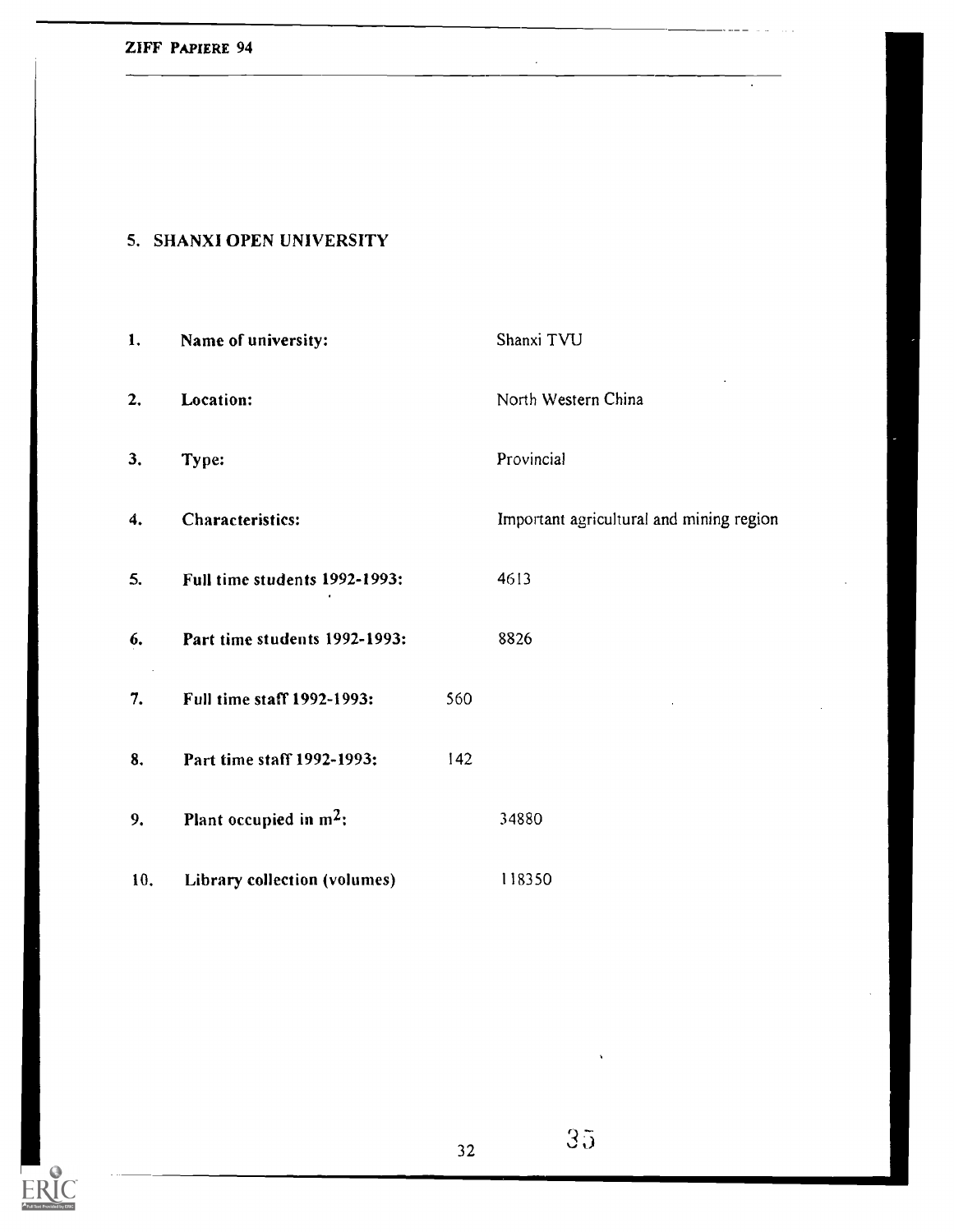#### D. KEEGAN  $\div$  VERY LARGE DISTANCE EDUCATION SYSTEMS: THE CASE OF CHINA

 $\bar{r}$ 

للأربيب

# 6. INNER MONGOLIAN OPEN UNIVERSITY

| 1.  | Name of university:           | Inner Mongolian TVU                                                                 |
|-----|-------------------------------|-------------------------------------------------------------------------------------|
| 2.  | Location:                     | North China                                                                         |
| 3.  | Type:                         | Autonomous Region                                                                   |
| 4.  | Characteristics:              | The Northernmost region bordering<br>Russia with farming and agricultural interests |
| 5.  | Full time students 1992-1993: | 4288                                                                                |
| 6.  | Part time students 1992-1993: | 1007                                                                                |
| 7.  | Full time staff 1992-1993:    | 960                                                                                 |
| 8.  | Part time staff 1992-1993:    | 31                                                                                  |
| 9.  | Plant occupied in $m^2$ :     | 271528                                                                              |
| 10. | Library collection (volumes)  | 229139                                                                              |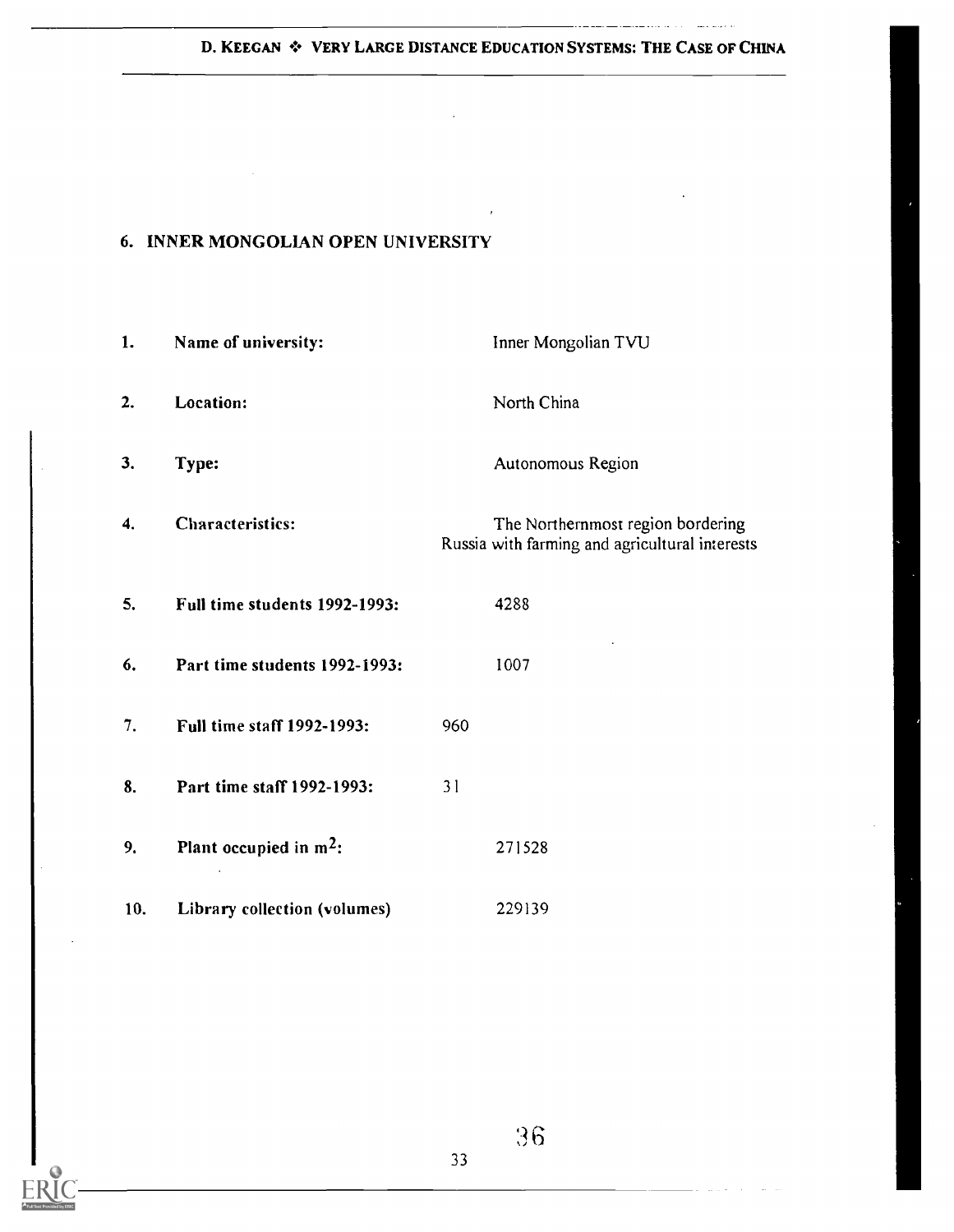#### 7. LIAONING OPEN UNIVERSITY

1. Name of university: Liaoning TVU 2. Location: North Eastern China  $\mathcal{L}_{\mathcal{L}}$ 3. Type: Provincial 4. Characteristics: Heavily developed industrial area, one of the largest provinces, near to Korea 5. Full time students 1992-1993: 12042 6. Part time students 1992-1993: 34923 7. Full time staff 1992-1993: 1392 8. Part time staff 1992-1993: 87 9. Plant occupied in  $m^2$ :  $136261$ 10. Library collection (volumes) 328276



3 ;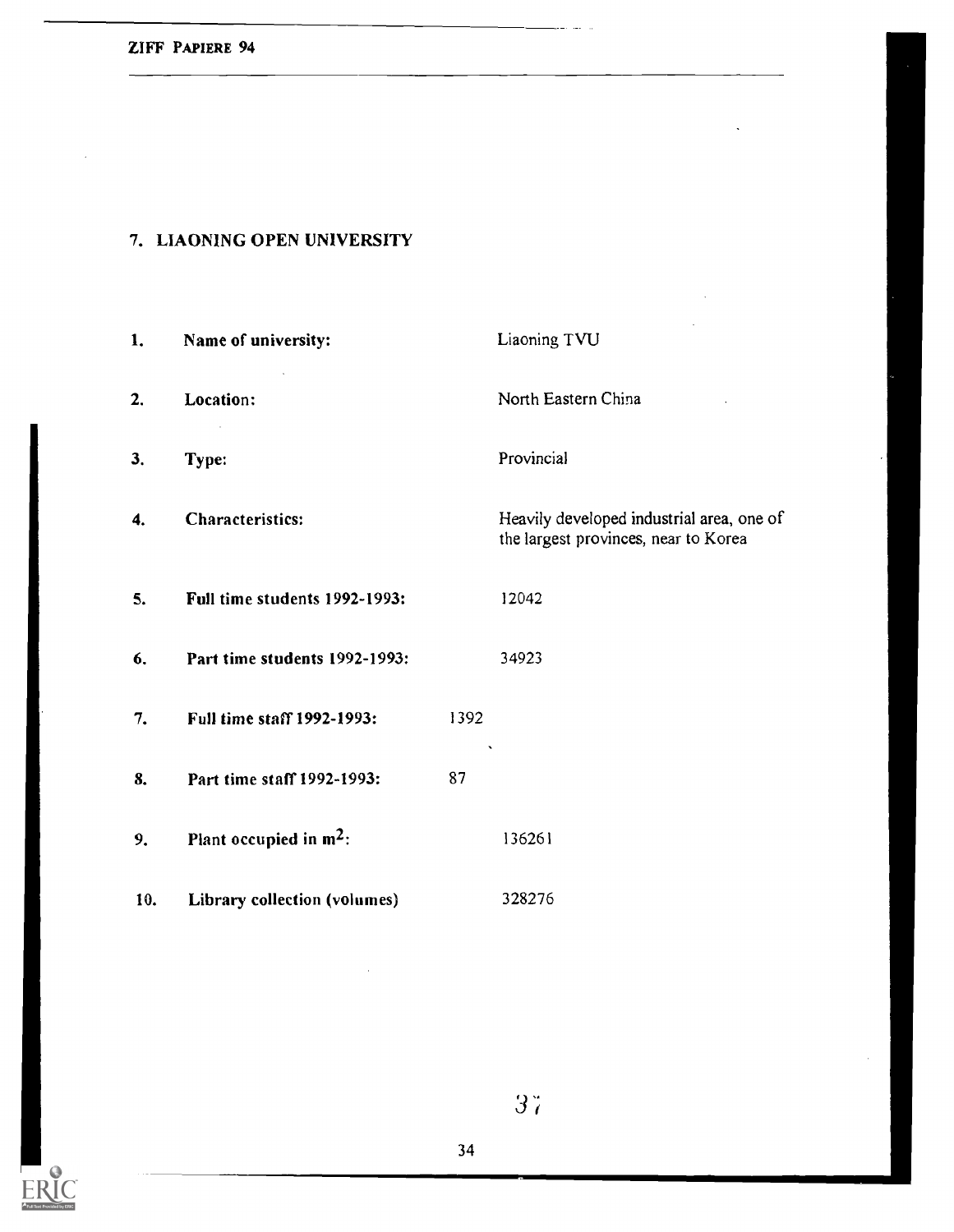#### D. KEEGAN  $\cdot$  VERY LARGE DISTANCE EDUCATION SYSTEMS: THE CASE OF CHINA

#### 8. SHENYANG OPEN UNIVERSITY

| 1.  | Name of university:           |             | Shenyang TVU                             |
|-----|-------------------------------|-------------|------------------------------------------|
| 2.  | Location:                     |             | Capital of Liaoning Province             |
| 3.  | Type:                         |             | Municipal                                |
| 4.  | Characteristics:              |             | Industrial centre in North Eastern China |
| 5.  | Full time students 1992-1993: |             | 5146                                     |
| 6.  | Part time students 1992-1993: |             | 5131                                     |
| 7.  | Full time staff 1992-1993:    | 349         |                                          |
| 8.  | Part time staff 1992-1993:    | $\mathbf 0$ |                                          |
| 9.  | Plant occupied in $m^2$ :     |             | 19210                                    |
| 10. | Library collection (volumes)  |             | 251000                                   |



 $\ddot{\phantom{a}}$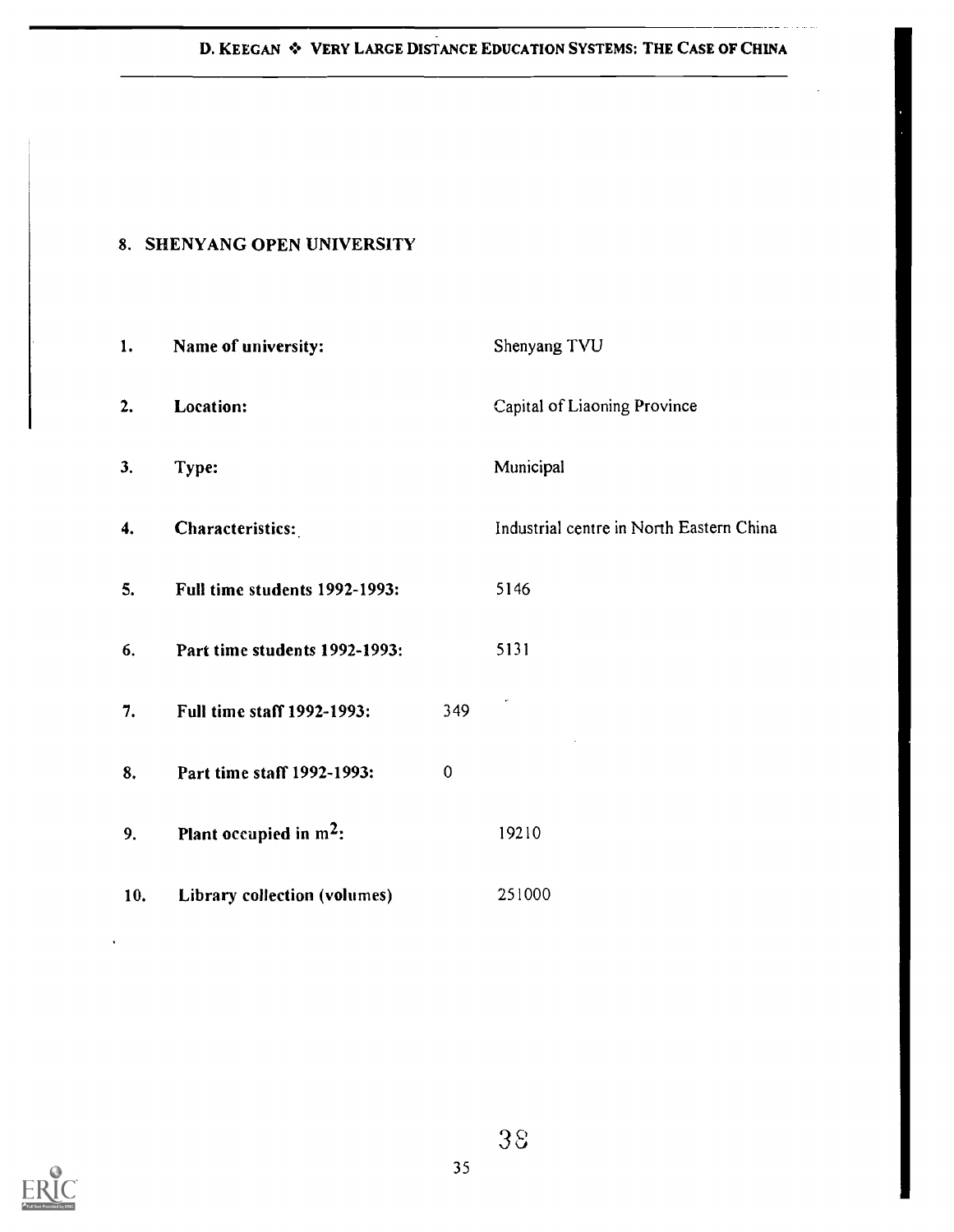$\bar{z}$ 

ТC

**ERIC** 

EI

## 9. DALIAN OPEN UNIVERSITY

| 1.  | Name of university:           |             | Dalian TVU                                                   |
|-----|-------------------------------|-------------|--------------------------------------------------------------|
| 2.  | Location:                     |             | North Eastern China                                          |
| 3.  | Type:                         |             | Municipal                                                    |
| 4.  | <b>Characteristics:</b>       |             | Harbour city with important i<br>mport/export infrastructure |
| 5.  | Full time students 1992-1993: |             | 3984                                                         |
| 6.  | Part time students 1992-1993: |             | 22171                                                        |
| 7.  | Full time staff 1992-1993:    | 187         |                                                              |
| 8.  | Part time staff 1992-1993:    | $\mathbf 0$ |                                                              |
| 9.  | Plant occupied in $m^2$ :     |             | 4000                                                         |
| 10. | Library collection (volumes)  |             | 50 000                                                       |

 $\mathfrak{Z}\mathfrak{A}$ 

36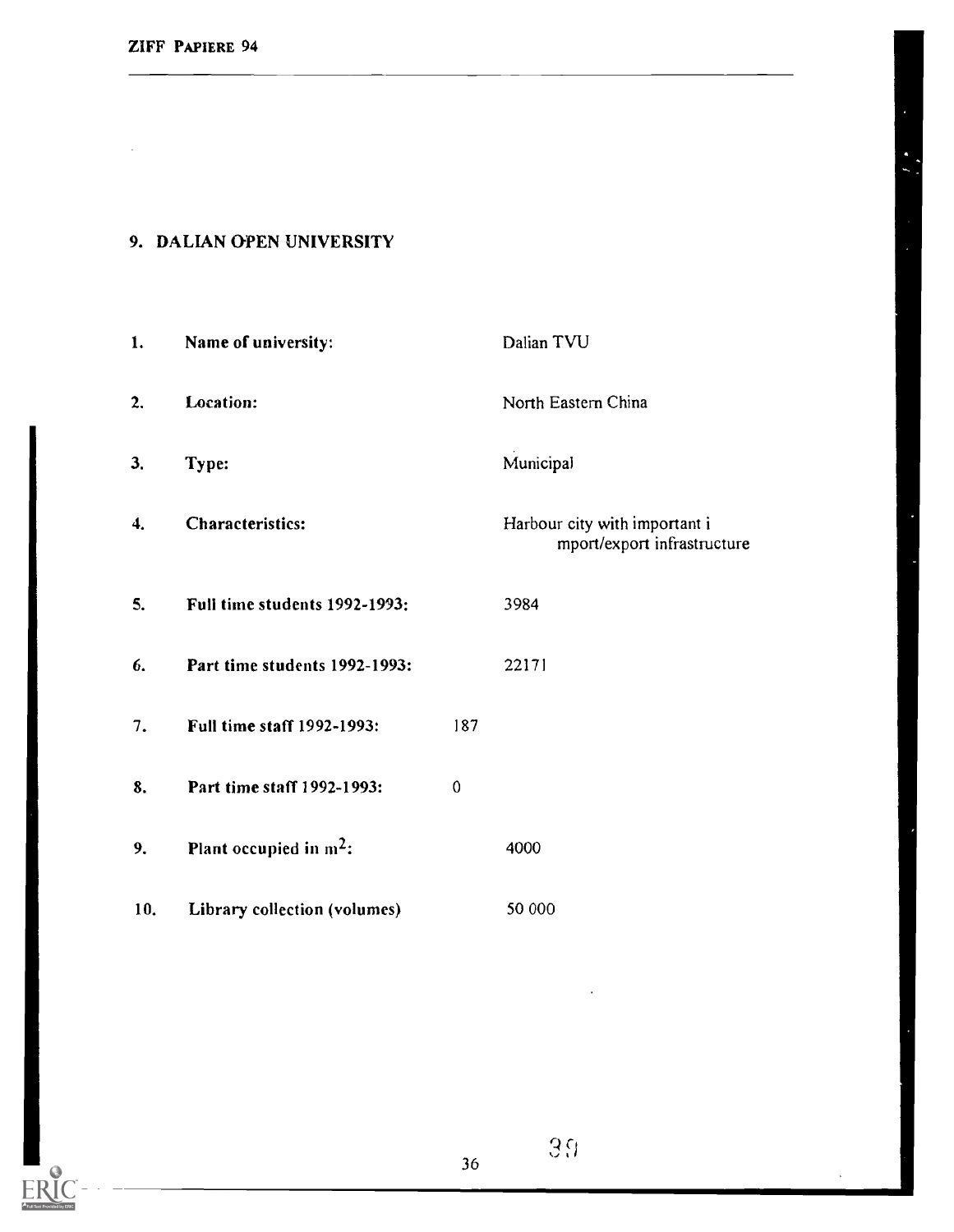## D. KEEGAN  $\div$  VERY LARGE DISTANCE EDUCATION SYSTEMS: THE CASE OF CHINA

#### 10. JILIN OPEN UNIVERSITY

| 1.  | Name of university:           |     | Jilin TVU           |
|-----|-------------------------------|-----|---------------------|
| 2.  | Location:                     |     | North Eastern China |
| 3.  | Type:                         |     | Provincial          |
| 4.  | Characteristics:              |     | Agricultural region |
| 5.  | Full time students 1992-1993: |     | 5835                |
| 6.  | Part time students 1992-1993: |     | 35269               |
| 7.  | Full time staff 1992-1993:    | 780 |                     |
| 8.  | Part time staff 1992-1993:    | 97  |                     |
| 9.  | Plant occupied in $m^2$ :     |     | 45566               |
| 10. | Library collection (volumes)  |     | 160166              |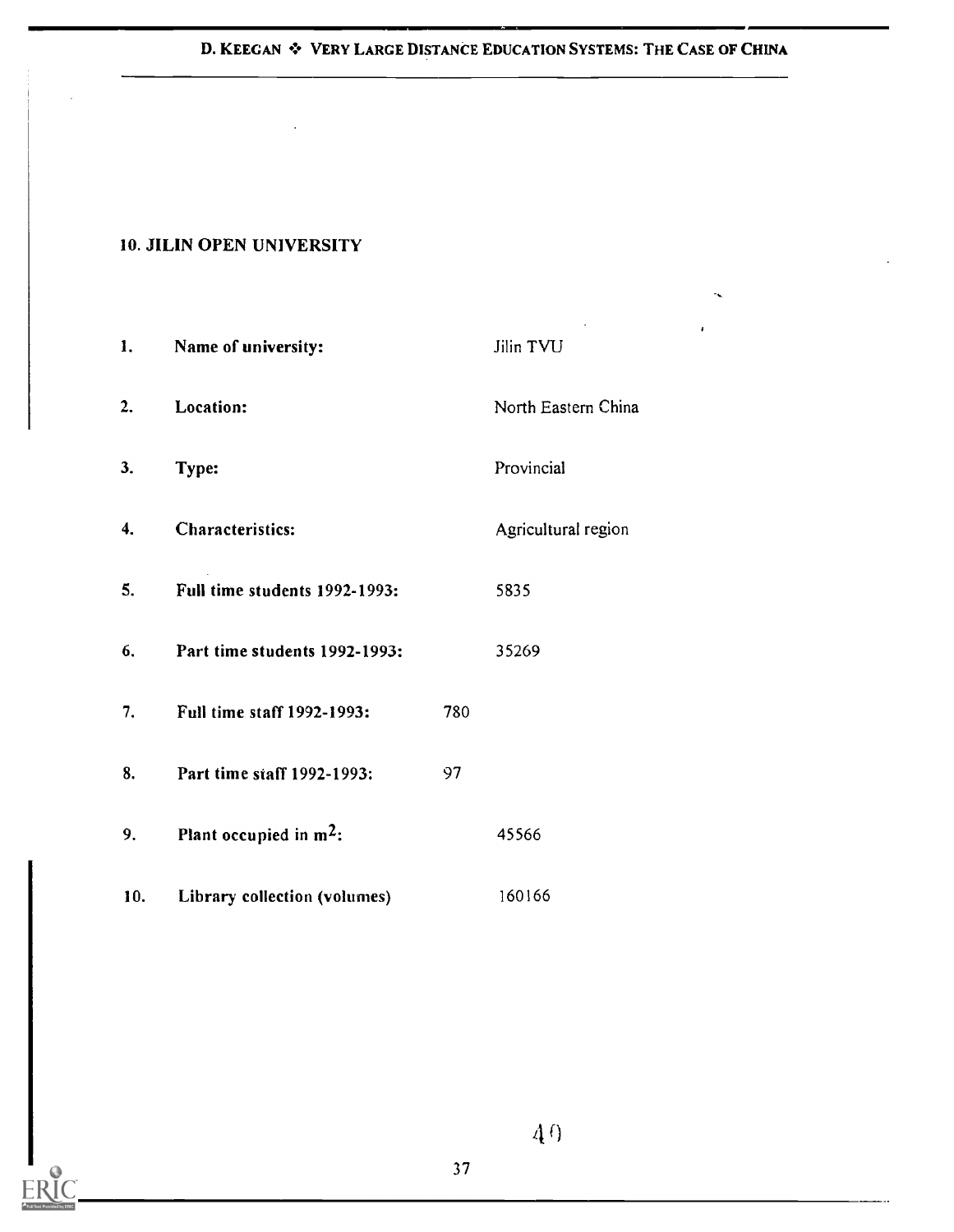$\sim$ 

## 11. CHANGCHUN OPEN UNIVERSITY

 $\hat{\mathcal{A}}$ 

 $\bar{z}$ 

 $\bar{z}$ 

| 1.  | Name of university:           |     | Changchun TVU                                                                                    |
|-----|-------------------------------|-----|--------------------------------------------------------------------------------------------------|
| 2.  | Location:                     |     | Provincial capital of Jilin                                                                      |
| 3.  | Type:                         |     | Municipal                                                                                        |
| 4.  | <b>Characteristics:</b>       |     | Provincial capital with heavy vehicle<br>manufacturing industries: lorries, tractors, bulldozers |
| 5.  | Full time students 1992-1993: |     | 1615                                                                                             |
| 6.  | Part time students 1992-1993: |     | 4469                                                                                             |
| 7.  | Full time staff 1992-1993:    | 135 |                                                                                                  |
| 8.  | Part time staff 1992-1993:    | 64  |                                                                                                  |
| 9.  | Plant occupied in $m^2$ :     |     | 23896                                                                                            |
| 10. | Library collection (volumes)  |     | 172535                                                                                           |

38

للماء ومعاد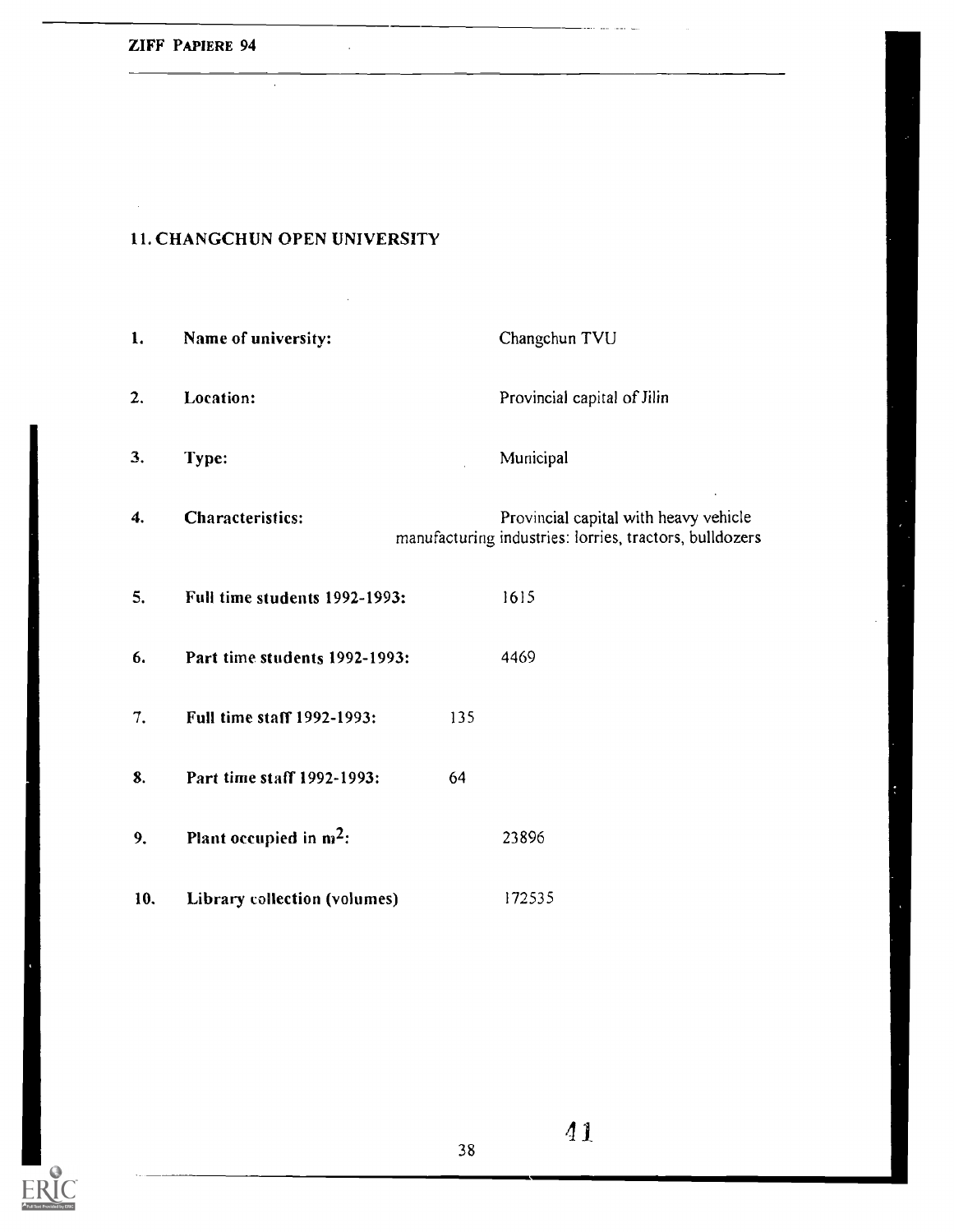#### 12. HEILONGJIANG OPEN UNIVERSITY

| 1.  | Name of university:               |      | Heilongjiang TVU                                                 |
|-----|-----------------------------------|------|------------------------------------------------------------------|
| 2.  | Location:                         |      | Extreme Northeast of China                                       |
| 3.  | Type:                             |      | Province                                                         |
| 4.  | <b>Characteristics:</b>           |      | Cold northern province with Russian<br>influence dealing in furs |
| 5.  | Full time students 1992-1993:     |      | 11985                                                            |
| 6.  | Part time students 1992-1993:     |      | 18634                                                            |
| 7.  | <b>Full time staff 1992-1993:</b> | 2302 |                                                                  |
| 8.  | Part time staff 1992-1993:        | 387  |                                                                  |
| 9.  | Plant occupied in $m^2$ :         |      | 2943099                                                          |
| 10. | Library collection (volumes)      |      | 598990                                                           |

. . . . . . . . . . . . .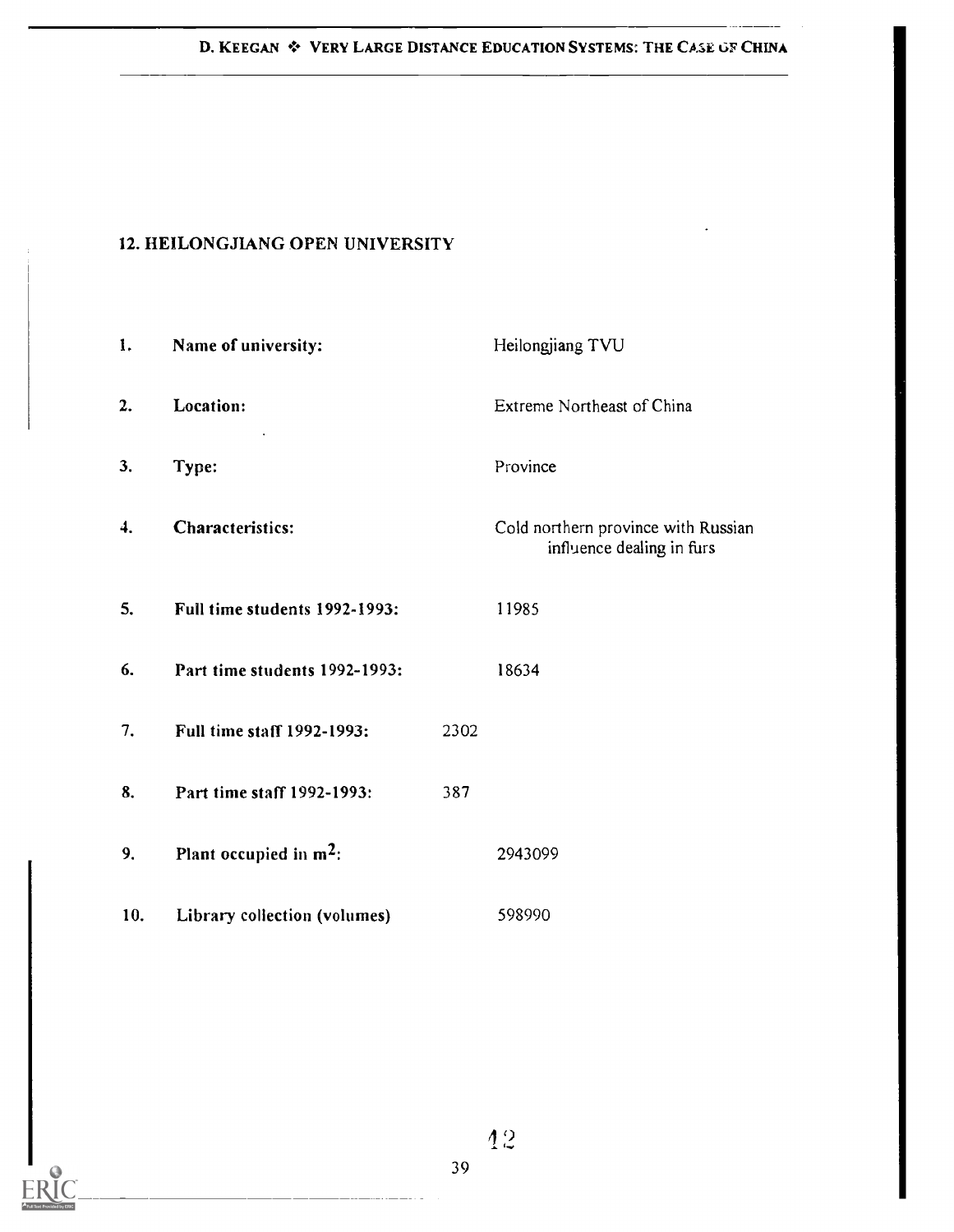ERIC

## 13. HARBIN OPEN UNIVERSITY

| 1.               | Name of university:           |     | Harbin TVU                                                                   |
|------------------|-------------------------------|-----|------------------------------------------------------------------------------|
| $\overline{2}$ . | Location:                     |     | Northeastern China                                                           |
| 3.               | Type:                         |     | Municipal                                                                    |
| 4.               | <b>Characteristics:</b>       |     | Provincial capital of Heilongjiang<br>province and important business centre |
| 5.               | Full time students 1992-1993: |     | 3336                                                                         |
| 6.               | Part time students 1992-1993: |     | 3005                                                                         |
| 7.               | Full time staff 1992-1993:    | 399 |                                                                              |
| 8.               | Part time staff 1992-1993:    | 175 |                                                                              |
| 9.               | Plant occupied in $m^2$ :     |     | 82670                                                                        |
| 10.              | Library collection (volumes)  |     | 156300                                                                       |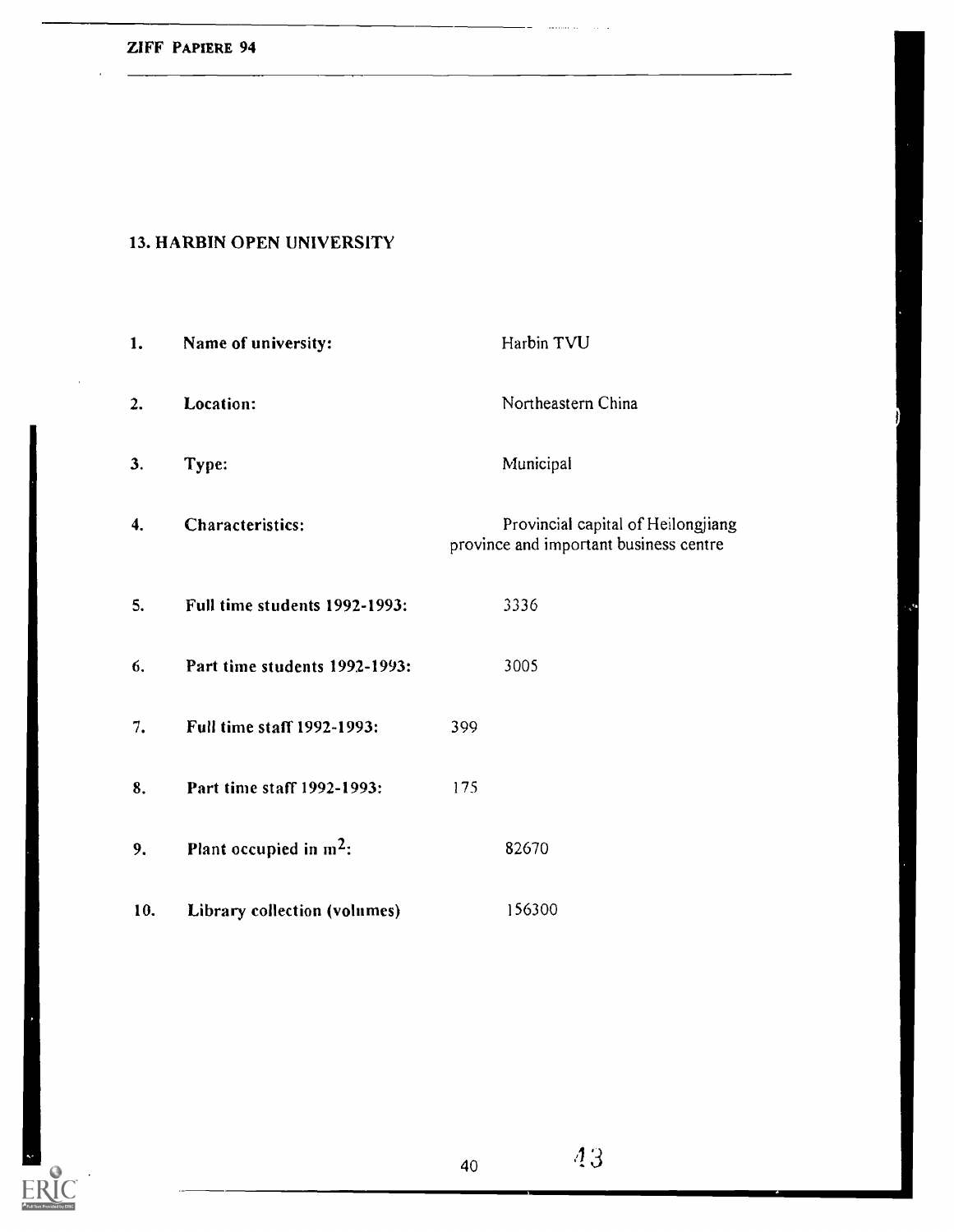#### D. KEEGAN  $\div$  VERY LARGE DISTANCE EDUCATION SYSTEMS: THE CASE OF CHINA

#### 14. SHANGHAI OPEN UNIVERSITY

 $\mathcal{A}^{\mathcal{A}}$ 

| 1.  | Name of university:           |                | Shanghai TVU                                                                                                      |
|-----|-------------------------------|----------------|-------------------------------------------------------------------------------------------------------------------|
| 2.  | Location:                     |                | South East coast                                                                                                  |
| 3.  | Type:                         |                | Municipal                                                                                                         |
| 4.  | Characteristics:              |                | Largest city in China with important<br>banking, import/export, iron and steel, industry and trade infrastructure |
| 5.  | Full time students 1992-1993: |                | 2570                                                                                                              |
| 6.  | Part time students 1992-1993: |                | 11398                                                                                                             |
| 7.  | Full time staff 1992-1993:    | 1228           |                                                                                                                   |
| 8.  | Part time staff 1992-1993:    | $\overline{0}$ |                                                                                                                   |
| 9.  | Plant occupied in $m^2$ :     |                | 127667                                                                                                            |
| 10. | Library collection (volumes)  |                | 351131                                                                                                            |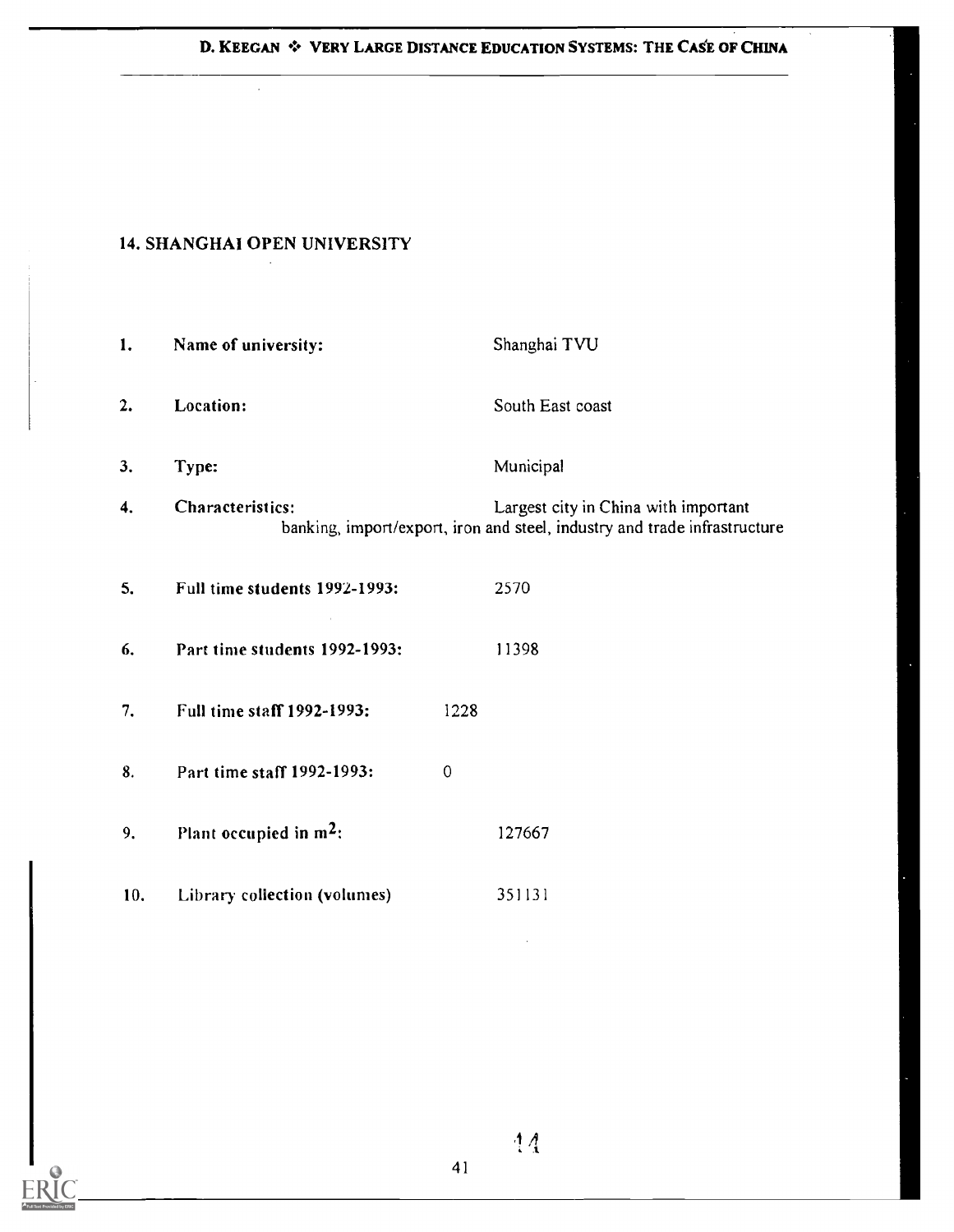$ERIC$ 

## 15. JINAGSU OPEN UNIVERSITY

| 1.  | Name of university:           |      | Jiangsu TVU                            |
|-----|-------------------------------|------|----------------------------------------|
| 2.  | Location:                     |      | Southern China                         |
| 3.  | Type:                         |      | Provincial                             |
| 4.  | <b>Characteristics:</b>       |      | Large province with agricultural trade |
| 5.  | Full time students 1992-1993: |      | 14181                                  |
| 6.  | Part time students 1992-1993: |      | 20911                                  |
| 7.  | Full time staff 1992-1993:    | 2965 |                                        |
| 8.  | Part time staff 1992-1993:    | 64   |                                        |
| 9.  | Plant occupied in $m^2$ :     |      | 436567                                 |
| 10. | Library collection (volumes)  |      | 775998                                 |

J.

 $45$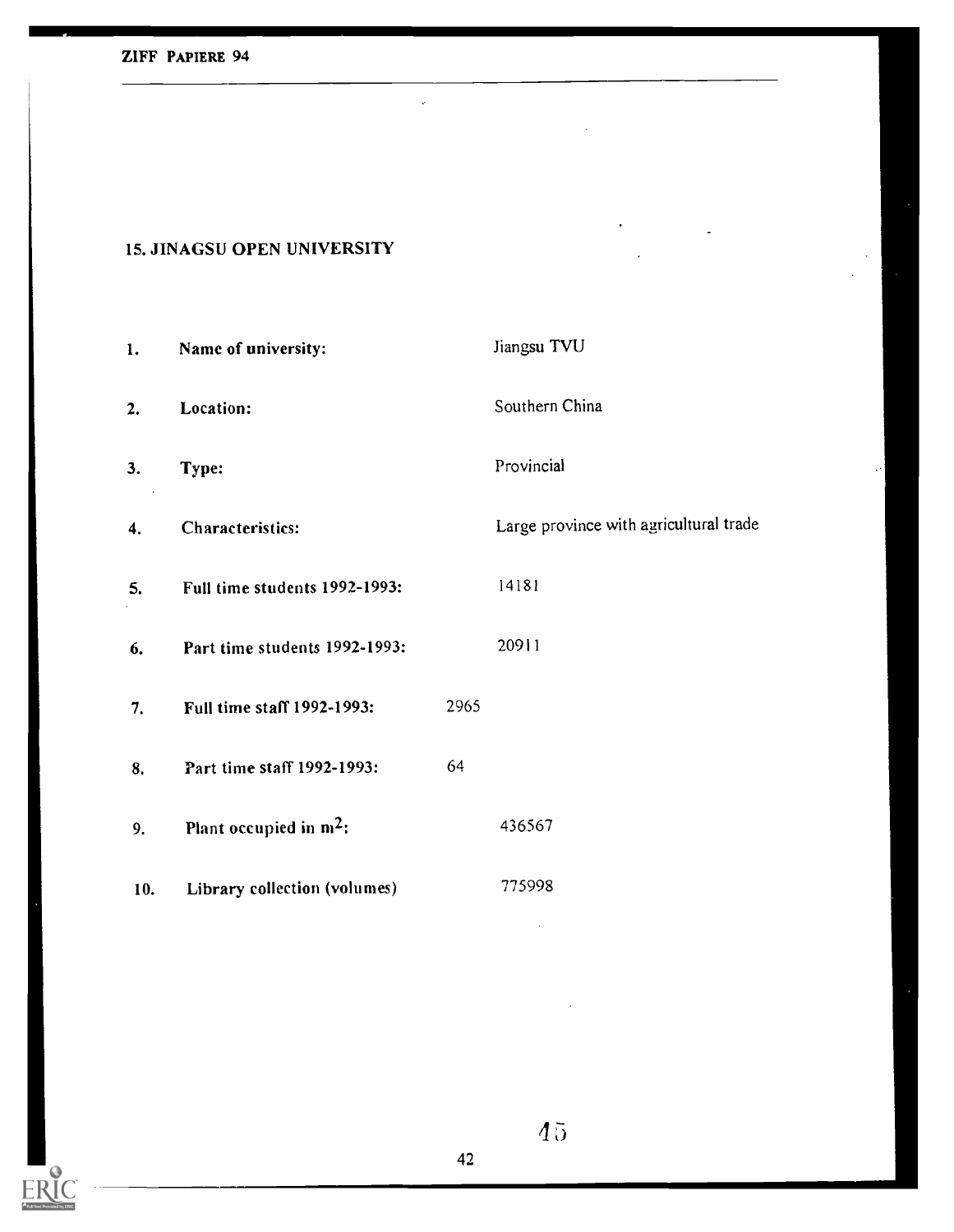$\delta$ 

J.

## 16. NANJING OPEN UNIVERSITY

| 1.  | Name of university:           | Nanjing TVU                                                                            |
|-----|-------------------------------|----------------------------------------------------------------------------------------|
| 2.  | Location:                     | Southern China                                                                         |
| 3.  | Type:                         | Municipal                                                                              |
| 4.  | Characteristics:              | Capital of Jiangsu province in important<br>rice growing area with bridge over Yangtze |
| 5.  | Full time students 1992-1993: | 2340                                                                                   |
| 6.  | Part time students 1992-1993: | 2154                                                                                   |
| 7.  | Full time staff 1992-1993:    | 625                                                                                    |
| 8.  | Part time staff 1992-1993:    | 269                                                                                    |
| 9.  | Plant occupied in $m^2$ :     | 74828                                                                                  |
| 10. | Library collection (volumes)  | 142049                                                                                 |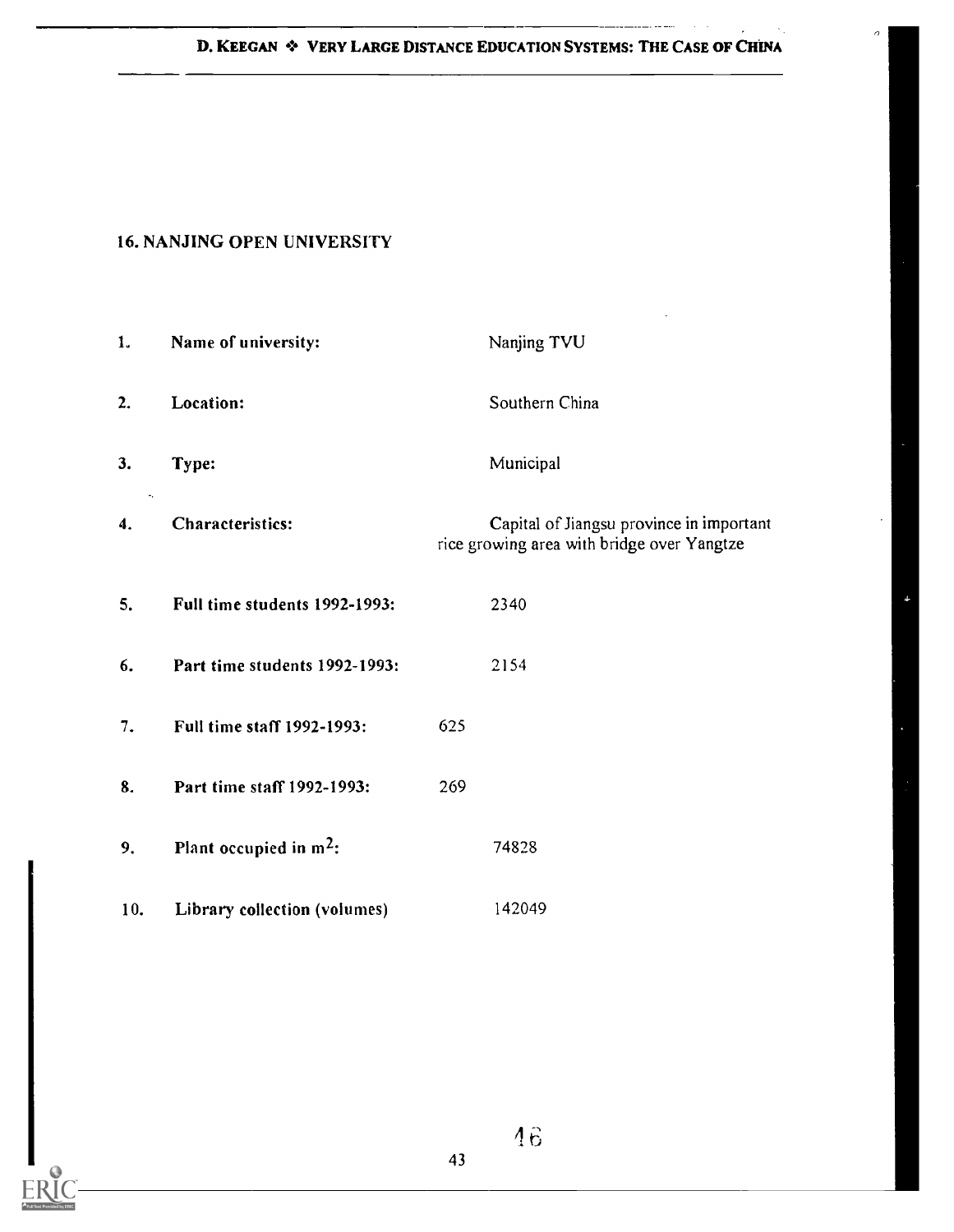## 17. ZHEJIANG OPEN UNIVERSITY

| 1.  | Name of university:           |      | Zhejiang TVU                               |
|-----|-------------------------------|------|--------------------------------------------|
| 2.  | Location:                     |      | Southern China                             |
| 3.  | Type:                         |      | Provincial                                 |
| 4.  | Characteristics:              |      | Large, agricultural, rice-growing province |
| 5.  | Full time students 1992-1993: |      | 12085                                      |
| 6.  | Part time students 1992-1993: |      | 23267                                      |
| 7.  | Full time staff 1992-1993:    | 1172 |                                            |
| 8.  | Part time staff 1992-1993:    | 365  |                                            |
| 9.  | Plant occupied in $m^2$ :     |      | 141867                                     |
| 10. | Library collection (volumes)  |      | 392061                                     |

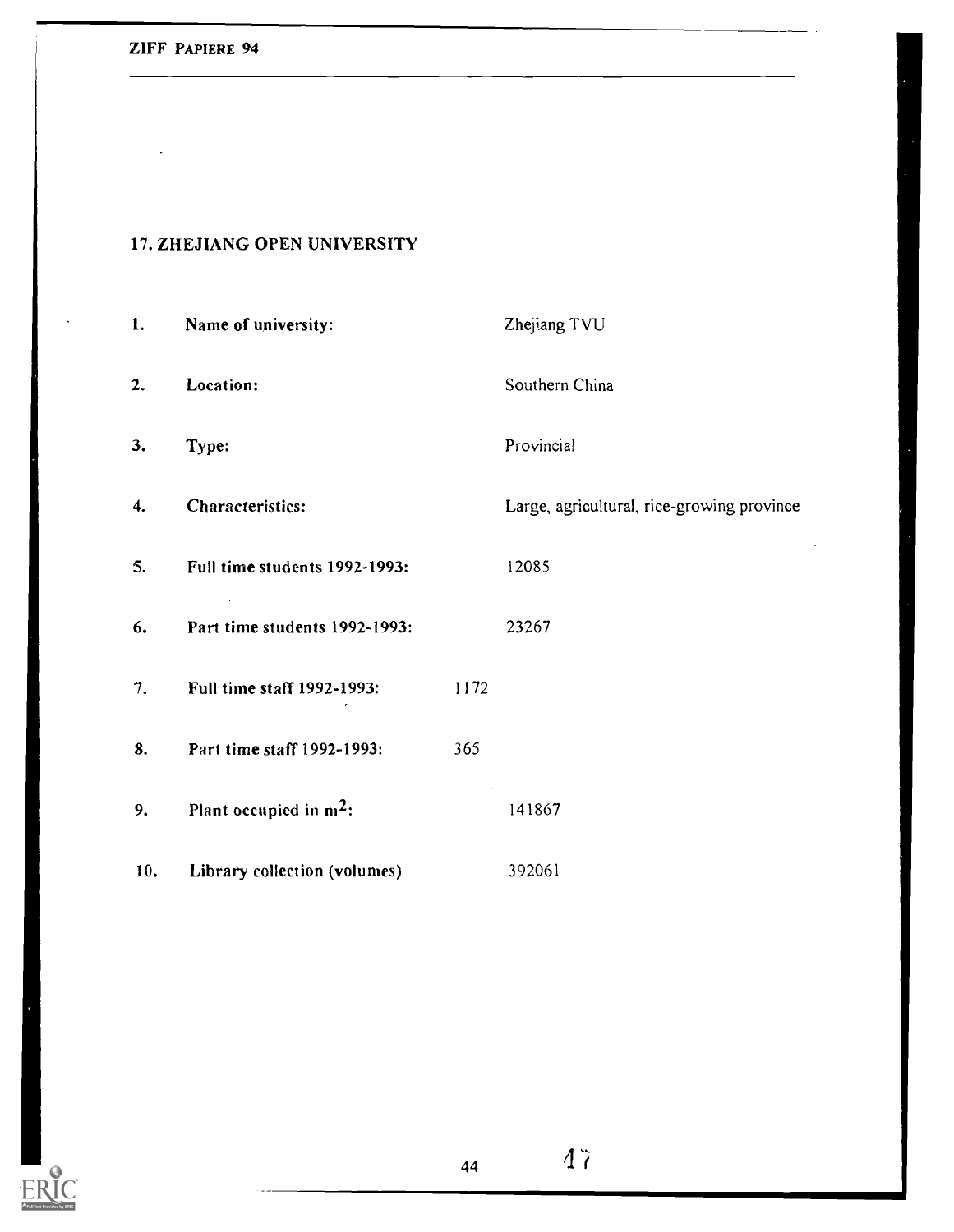### D. KEEGAN  $\triangle$  VERY LARGE DISTANCE EDUCATION SYSTEMS: THE CASE OF CHINA

......

## 18. NINGBO OPEN UNIVERSITY

| 1.  | Name of university:               | Ningbo TVU                                                                      |
|-----|-----------------------------------|---------------------------------------------------------------------------------|
| 2.  | Location:                         | Southern China                                                                  |
| 3.  | Type:                             | Municipal                                                                       |
| 4.  | <b>Characteristics:</b>           | Large industrial city with oil and<br>chemiclas industries in Zhejiang province |
| 5.  | Full time students 1992-1993:     | 2348                                                                            |
| 6.  | Part time students 1992-1993:     | 8550                                                                            |
| 7.  | <b>Full time staff 1992-1993:</b> | 167                                                                             |
| 8.  | Part time staff 1992-1993:        | 90                                                                              |
| 9.  | Plant occ $ed in m2$ :            | 13648                                                                           |
| 10. | Library collection (volumes)      | 88393                                                                           |

 $45\frac{48}{1}$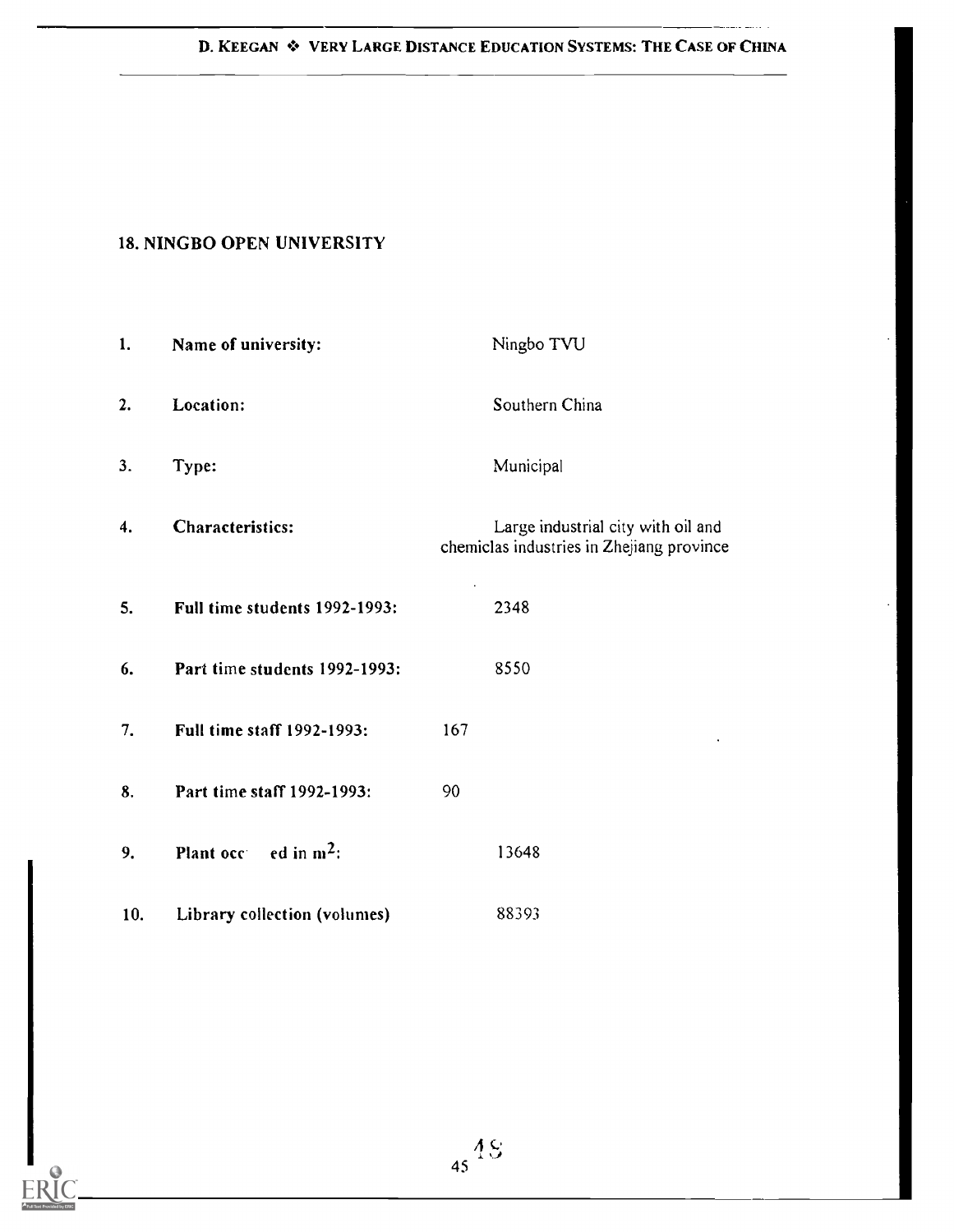## 19. ANHUI OPEN UNIVERSITY

| 1.  | Name of university:           |     | Anhui TVU                                              |
|-----|-------------------------------|-----|--------------------------------------------------------|
| 2.  | Location:                     |     | Southern China                                         |
| 3.  | Type:                         |     | Provincial                                             |
| 4.  | Characteristics:              |     | Agricultural province with industrial<br>installations |
| 5.  | Full time students 1992-1993: |     | 8569                                                   |
| 6.  | Part time students 1992-1993: |     | 4950                                                   |
| 7.  | Full time staff 1992-1993:    | 656 |                                                        |
| 8.  | Part time staff 1992-1993:    | 504 |                                                        |
| 9.  | Plant occupied in $m^2$ :     |     | 70593                                                  |
| 10. | Library collection (volumes)  |     | 218637                                                 |



49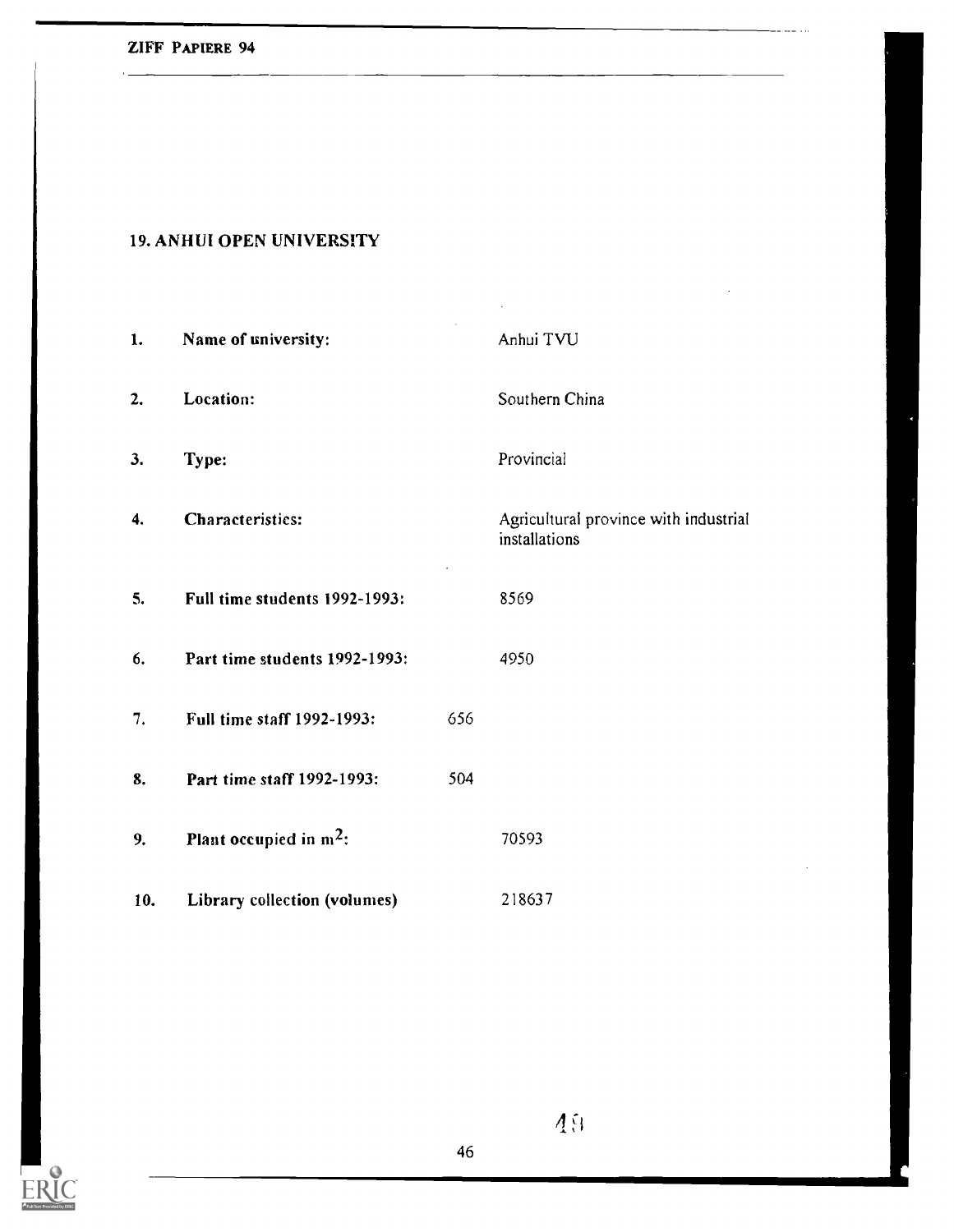D. KEEGAN  $\div$  VERY LARGE DISTANCE EDUCATION SYSTEMS: THE CASE OF CHINA

. . . . . . . . . . .

## 20. FUJIAN OPEN UNIVERSITY

| 1.  | Name of university:           |     | Fujian TVU                                     |
|-----|-------------------------------|-----|------------------------------------------------|
| 2.  | Location:                     |     | Most southerly province                        |
| 3.  | Type:                         |     | Provincial                                     |
| 4.  | Characteristics:              |     | Fast-growing, industrial and fishing<br>centre |
| 5.  | Full time students 1992-1993: |     | 7833                                           |
| 6.  | Part time students 1992-1993: |     | 9471                                           |
| 7.  | Full time staff 1992-1993:    | 678 |                                                |
| 8.  | Part time staff 1992-1993:    | 377 |                                                |
| 9.  | Plant occupied in $m^2$ :     |     | 151705                                         |
| 10. | Library collection (volumes)  |     | 201125                                         |

 $5()$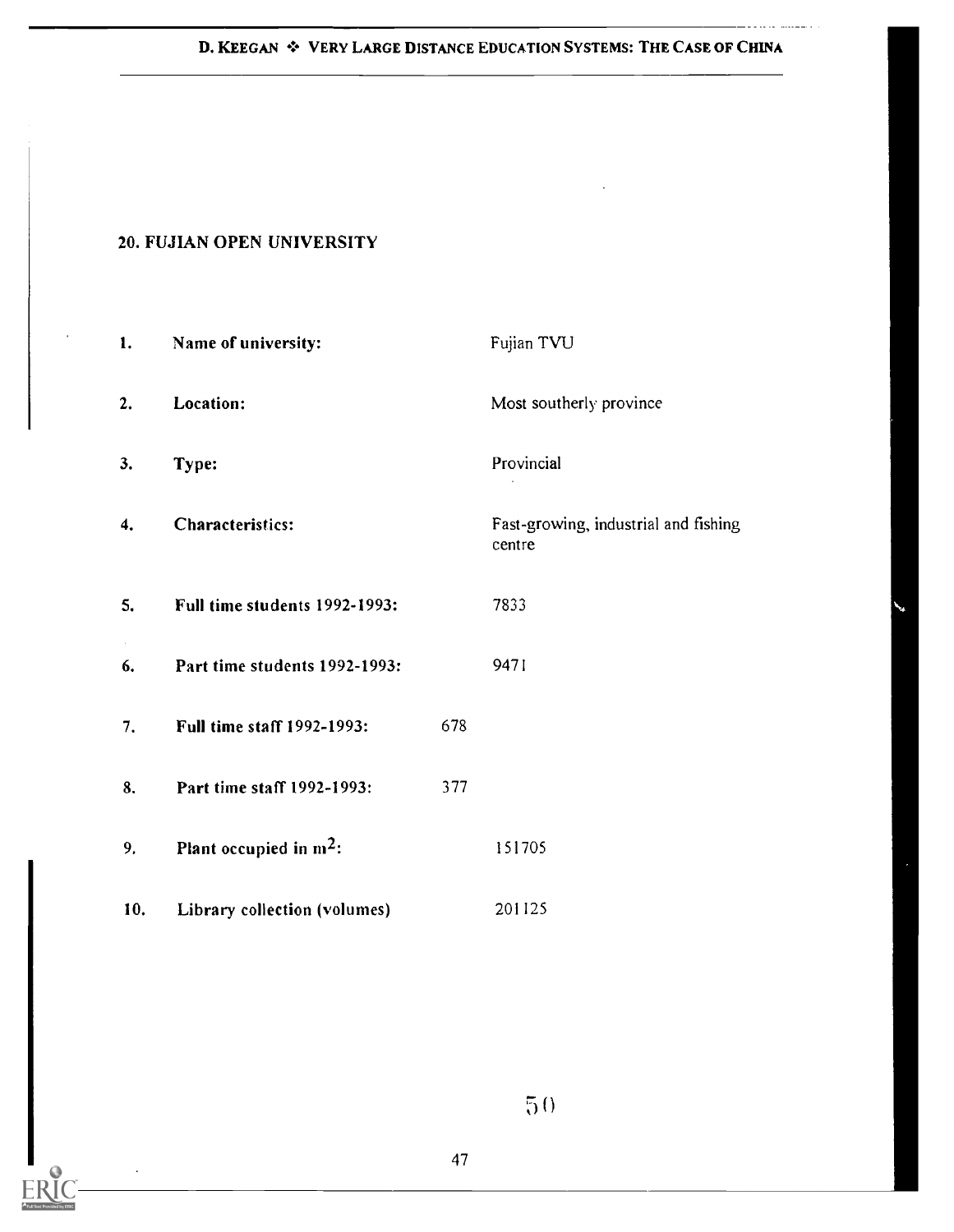$\sum_{\lambda_{\text{fullTest Provides by ERC}}}$ 

## 21. XIAMEN OPEN UNIVERSITY

. . . . . .

 $\sim$   $\sim$ 

| 1.  | Name of university:           |    | Xiamen TVU                                                    |
|-----|-------------------------------|----|---------------------------------------------------------------|
| 2.  | Location:                     |    | Southern China                                                |
| 3.  | Type:                         |    | Municipal                                                     |
| 4.  | Characteristics:              |    | Capital of Fujian province with rapid<br>property development |
| 5.  | Full time students 1992-1993: |    | 739                                                           |
| 6.  | Part time students 1992-1993: |    | 1634                                                          |
| 7.  | Full time staff 1992-1993:    | 62 |                                                               |
| 8.  | Part time staff 1992-1993:    | 28 |                                                               |
| 9,  | Plant occupied in $m^2$ :     |    | 2850                                                          |
| 10. | Library collection (volumes)  |    | 16000                                                         |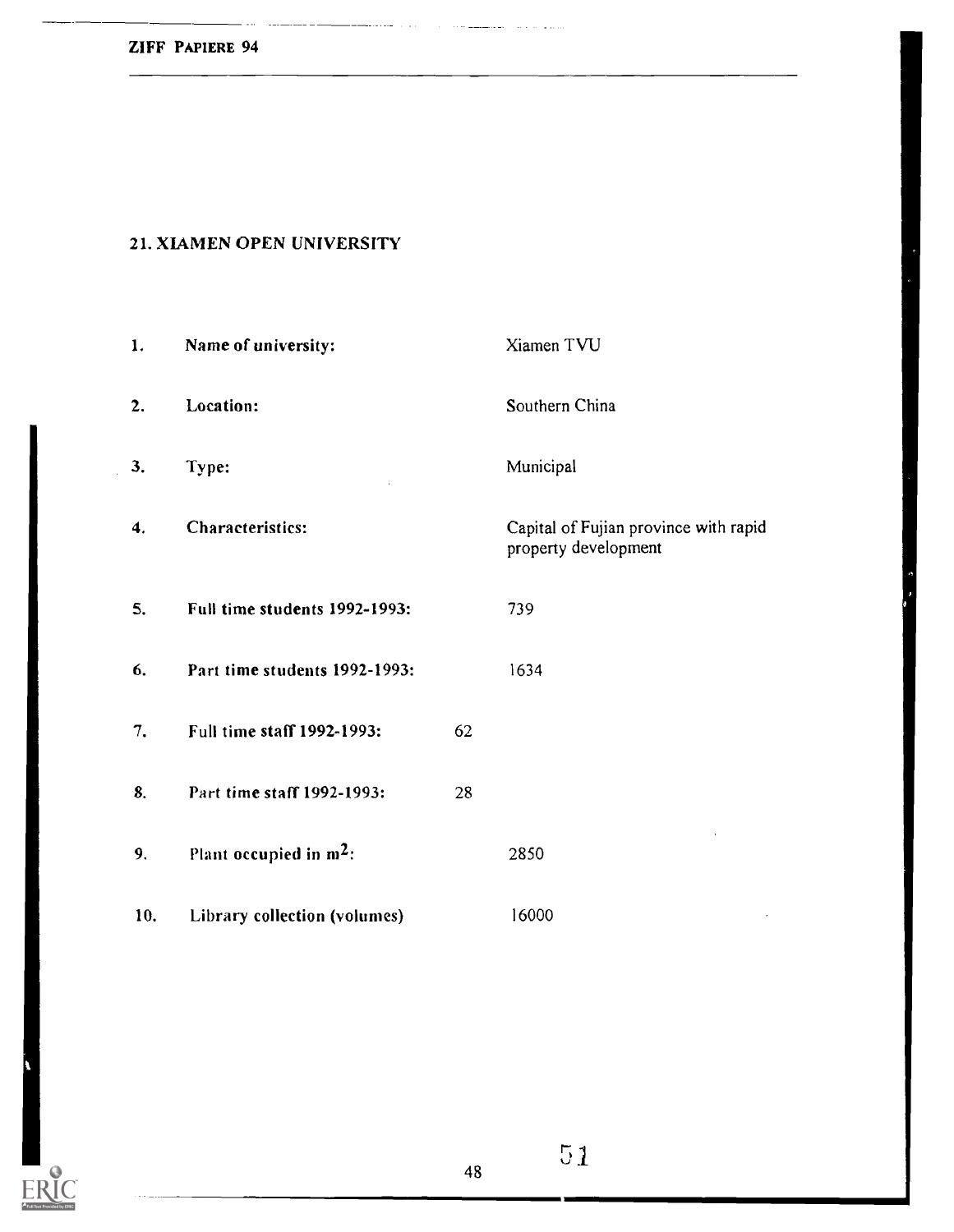a sal

## 22. JIANGXI OPEN UNIVERSITY

المستطيع المستندين المالي المتداريط

| 1.  | Name of university:                |     | Jiangxi TVU                           |
|-----|------------------------------------|-----|---------------------------------------|
| 2.  | Location:                          |     | South West China                      |
| 3.  | Type:                              |     | Provincial                            |
| 4.  | <b>Characteristics:</b>            |     | Underdeveloped, agricultural province |
| 5.  | Full time students 1992-1993:      |     | 10107                                 |
| 6.  | Part time students 1992-1993:      |     | 2981                                  |
| 7.  | Full time staff 1992-1993:         | 801 |                                       |
| 8.  | Part time staff 1992-1993:         | 848 |                                       |
| 9.  | Plant occupied in m <sup>2</sup> : |     | 116546                                |
| 10. | Library collection (volumes)       |     | 266500                                |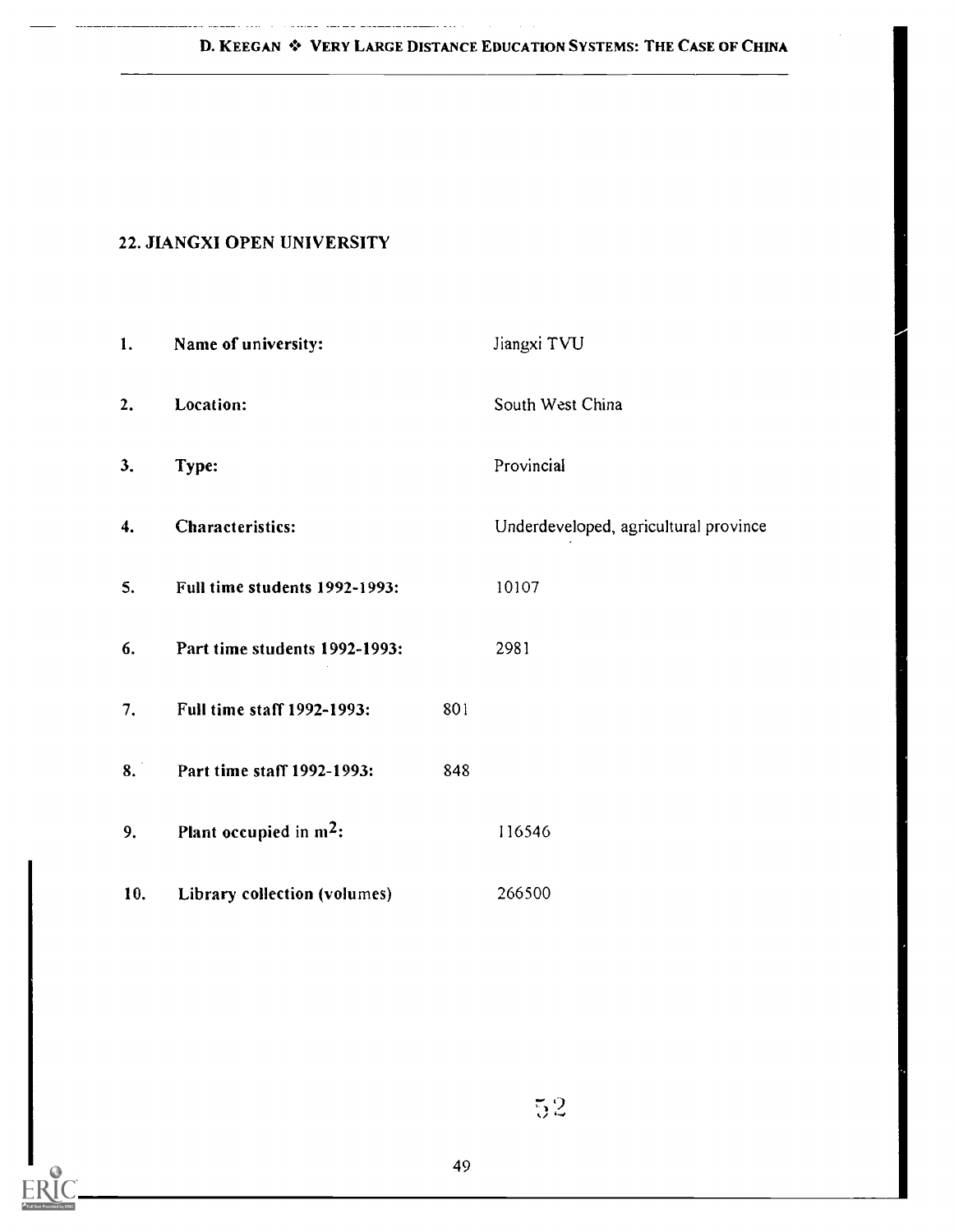#### 23. SHANDONG OPEN UNIVERSITY

1. Name of university: Shandong TVU 2. Location: Eastern China 3. Type: Provincial 4. Characteristics: Rich province with industries and fisheries  $\sim$ 5. Full time students 1992-1993: 20416 6. Part time students 1992-1993: 119621 7. Full time staff 1992-1993: 3734 8. Part time staff 1992-1993: 757 9. Plant occupied in  $m^2$ : 1096763 10. Library collection (volumes) 746915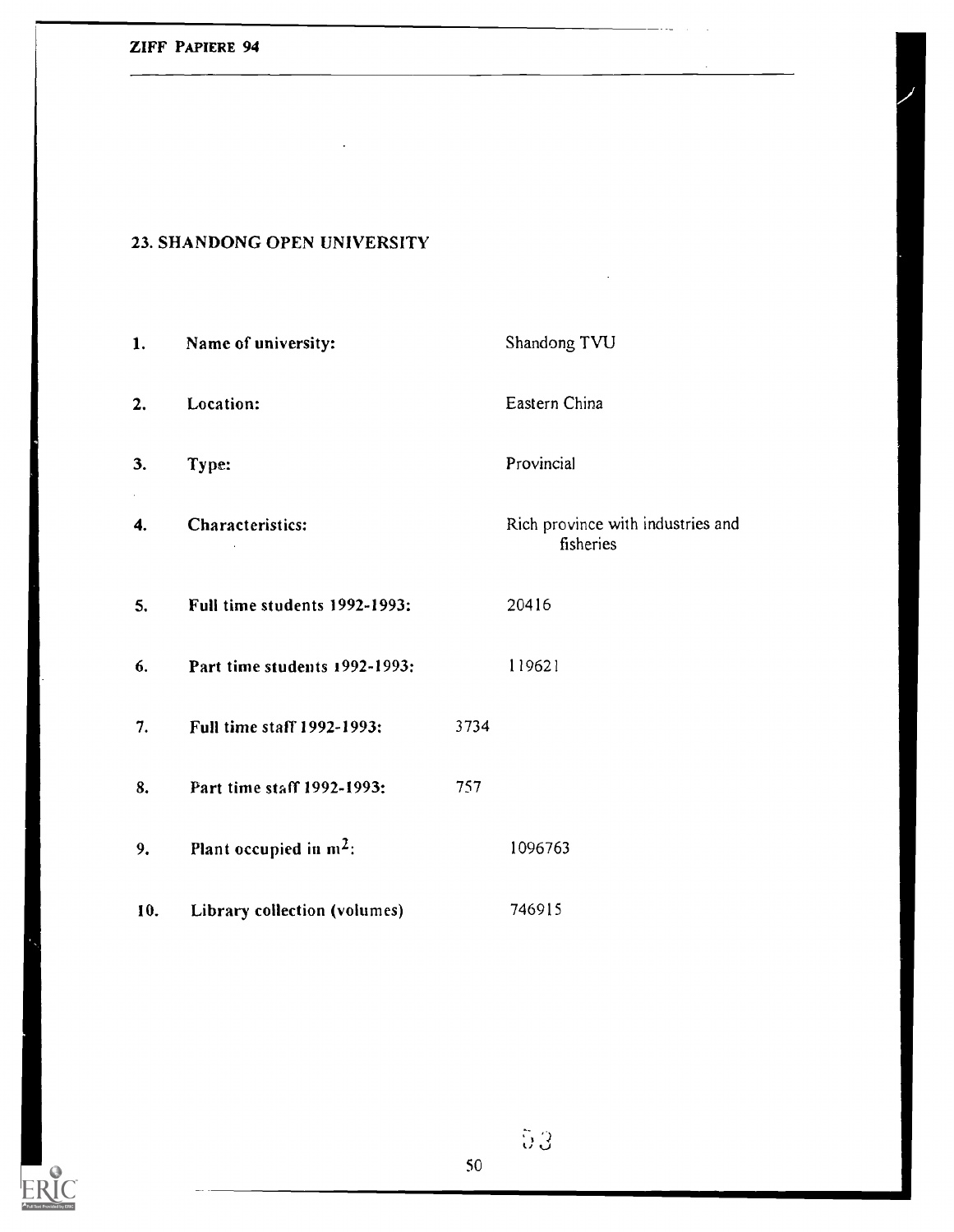## 24. QINGDAO OPEN UNIVERSITY

| 1.  | Name of university:                                               |     | Qingdao TVU                             |
|-----|-------------------------------------------------------------------|-----|-----------------------------------------|
| 2.  | Location:                                                         |     | East coast of China                     |
| 3.  | Type:                                                             |     | Municipal                               |
| 4.  | <b>Characteristics:</b><br>with coastal trade and beer production |     | Industrial centre of Shandong province, |
| 5.  | Full time students 1992-1993:                                     |     | 4052                                    |
| 6.  | Part time students 1992-1993:                                     |     | 14552                                   |
| 7.  | Full time staff 1992-1993:                                        | 382 |                                         |
| 8.  | Part time staff 1992-1993:                                        | 13  |                                         |
| 9.  | Plant occupied in $m^2$ :                                         |     | 116627                                  |
| 10. | Library collection (volumes)                                      |     | 146535                                  |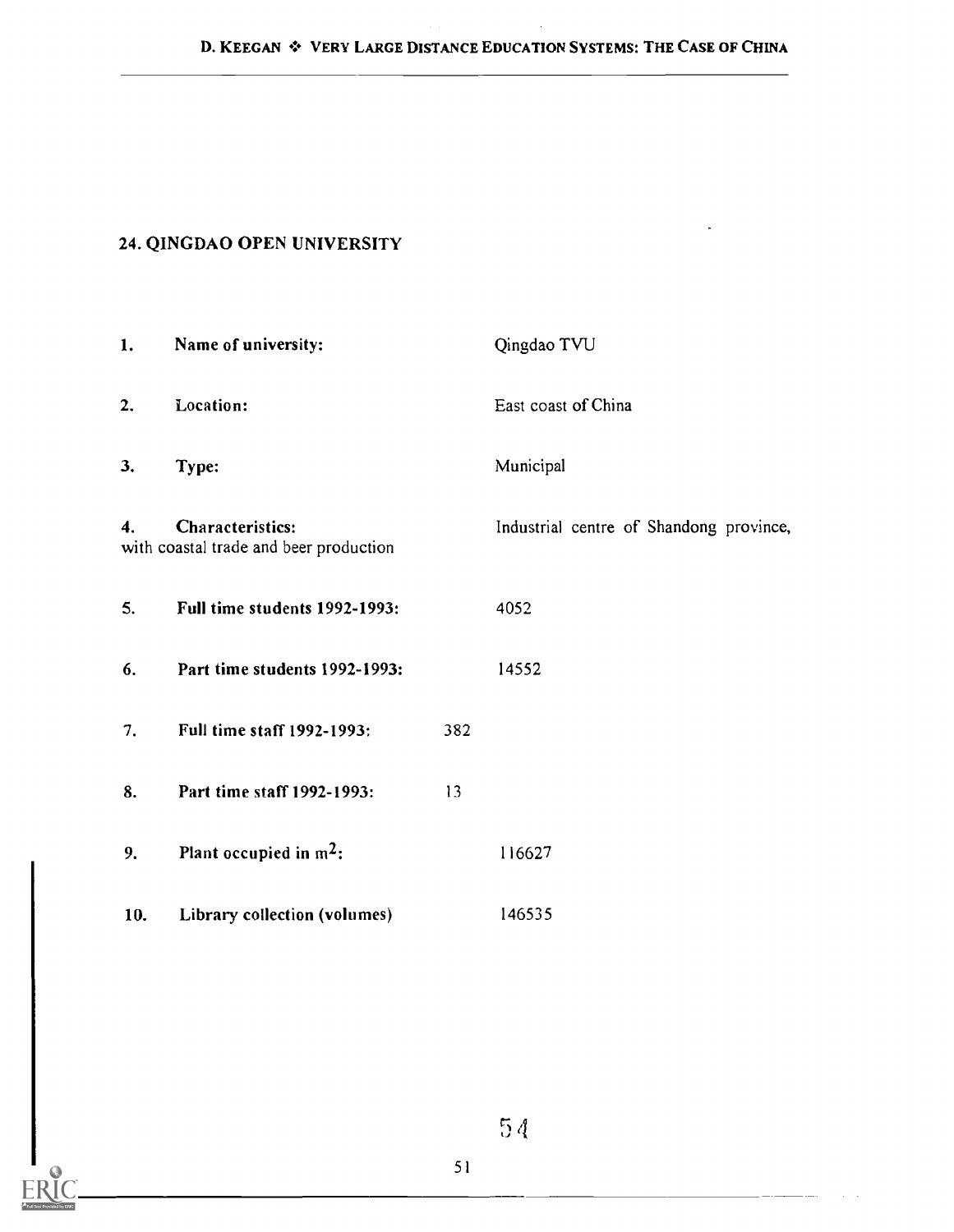#### ZIFF PAPIERE 94

ERIC

### 25. HENAN OPEN UNIVERSITY

| 1.  | Name of university:                |      | Henan TVU                   |
|-----|------------------------------------|------|-----------------------------|
| 2.  | Location:                          |      | Central China               |
| 3.  | Type:                              |      | Provincial                  |
| 4.  | Characteristics:                   |      | Rich, agricultural province |
| 5.  | Full time students 1992-1993:      |      | 17143                       |
| 6.  | Part time students 1992-1993:      |      | 24530                       |
| 7.  | Full time staff 1992-1993:         | 2188 |                             |
| 8.  | Part time staff 1992-1993:         | 918  |                             |
| 9.  | Plant occupied in m <sup>2</sup> : |      | 339952                      |
| 10. | Library collection (volumes)       |      | 846239                      |

 $52$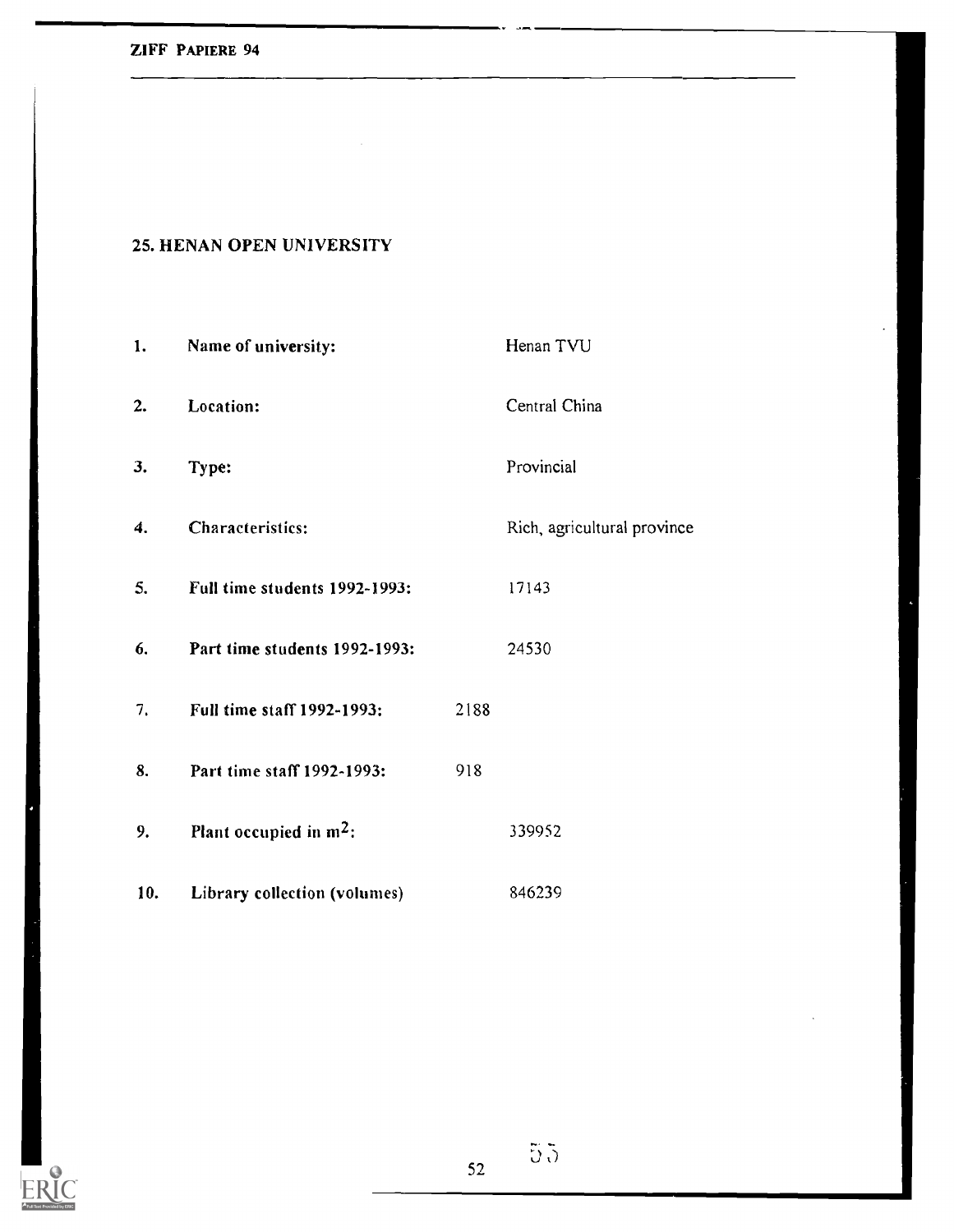#### D. KEEGAN  $\cdot$  VERY LARGE DISTANCE EDUCATION SYSTEMS: THE CASE OF CHINA

 $\sim 10^{-1}$ 

 $\mathbf{r}$ 

## 26. HUBEI OPEN UNIVERSITY

| 1.  | Name of university:           |      | Hubei TVU           |
|-----|-------------------------------|------|---------------------|
| 2.  | Location:                     |      | Central China       |
| 3.  | Type:                         |      | Province            |
| 4.  | Characteristics:              |      | Agricultural region |
| 5.  | Full time students 1992-1993: |      | 15569               |
| 6.  | Part time students 1992-1993: |      | 6728                |
| 7.  | Full time staff 1992-1993:    | 2239 |                     |
| 8.  | Part time staff 1992-1993:    | 391  |                     |
| 9.  | Plant occupied in $m^2$ :     |      | 740513              |
| 10. | Library collection (volumes)  |      | 713889              |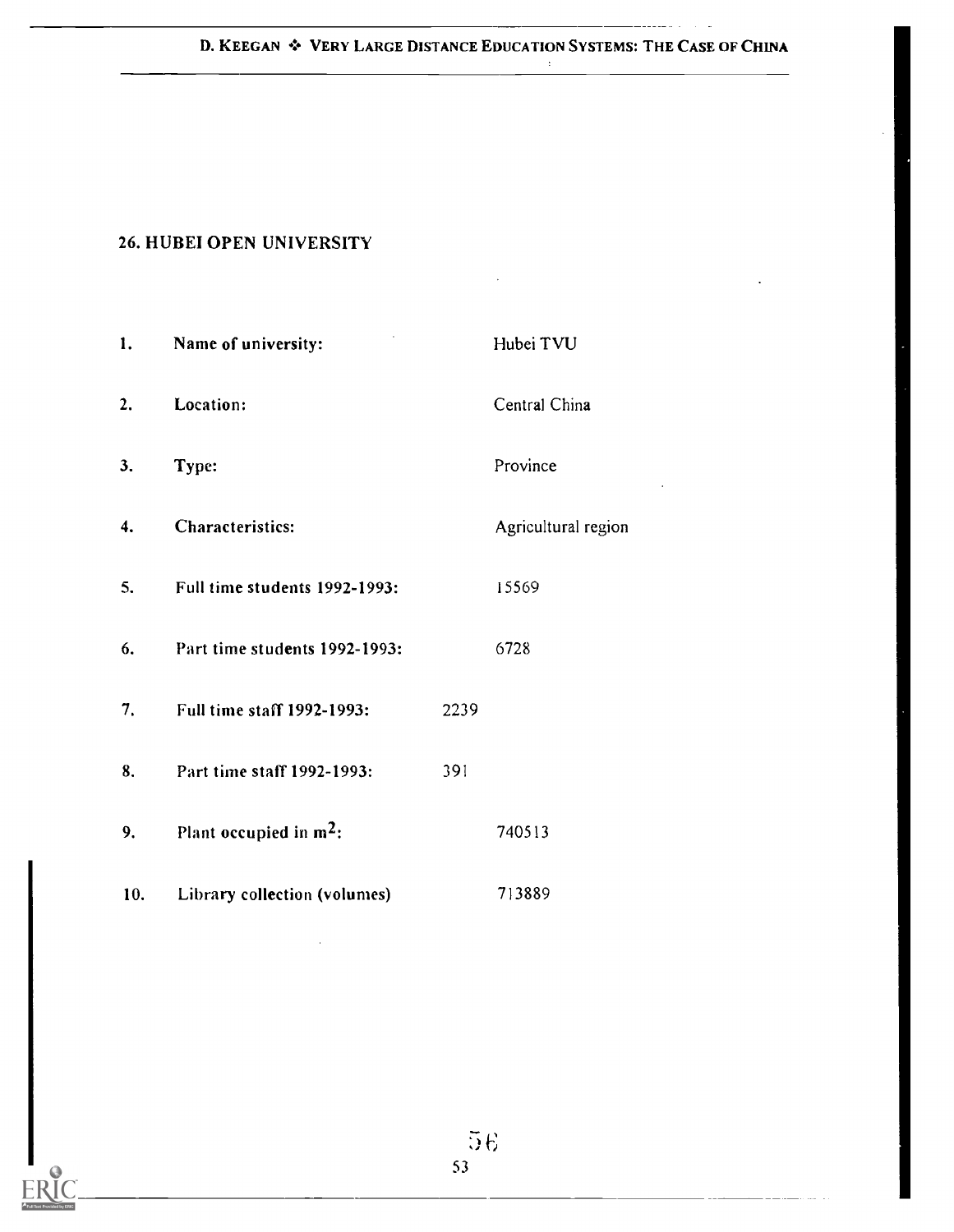## 27. WUHAN OPEN UNIVERSITY

| 1.  | Name of university:           |     | Wuhan TVU                                                 |
|-----|-------------------------------|-----|-----------------------------------------------------------|
| 2.  | Location:                     |     | South Central China                                       |
| 3.  | Type:                         |     | Municipal                                                 |
| 4.  | <b>Characteristics:</b>       |     | Rich capital of Hubei province in hot and<br>humid region |
| 5.  | Full time students 1992-1993: |     | 2136                                                      |
| 6.  | Part time students 1992-1993: |     | 561                                                       |
| 7.  | Full time staff 1992-1993:    | 910 |                                                           |
| 8.  | Part time staff 1992-1993:    | 41  |                                                           |
| 9.  | Plant occupied in $m^2$ :     |     | 102811                                                    |
| 10. | Library collection (volumes)  |     | 259526                                                    |



57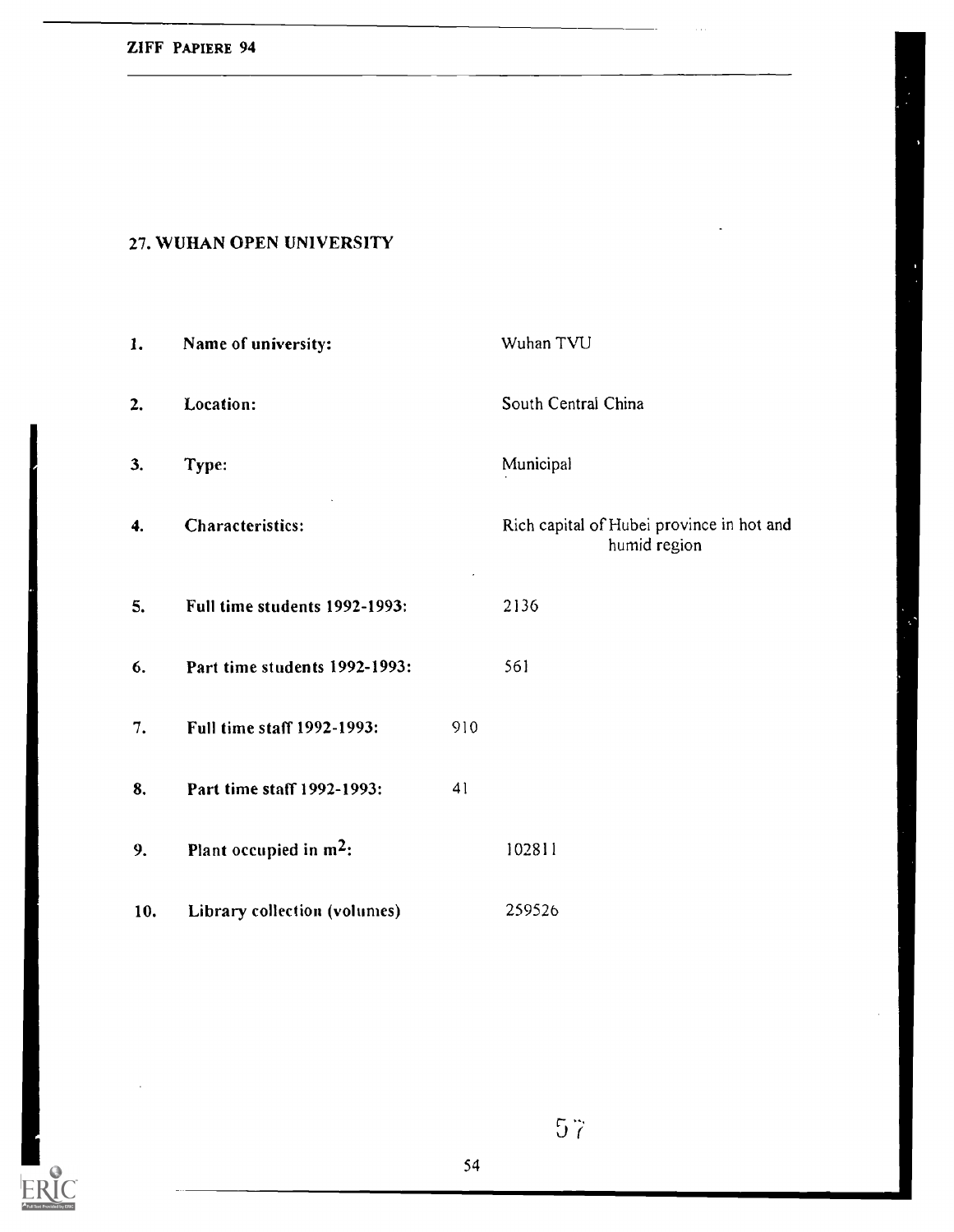D. KEEGAN  $\div$  VERY LARGE DISTANCE EDUCATION SYSTEMS: THE CASE OF CHINA

## 28. HUNAN OPEN UNIVERITY

الداريات للمحلول

| 1.             | Name of university:           |     | Hunan TVU             |
|----------------|-------------------------------|-----|-----------------------|
| $\mathbf{2}$ . | Location:                     |     | South West China      |
| 3.             | Type:                         |     | Provincial            |
| 4.             | <b>Characteristics:</b>       |     | Agricultural province |
| 5.             | Full time students 1992-1993: |     | 20694                 |
| 6.             | Part time students 1992-1993: |     | 4550                  |
| 7.             | Full time staff 1992-1993:    | 993 |                       |
| 8.             | Part time staff 1992-1993:    | 827 |                       |
| 9.             | Plant occupied in $m^2$ :     |     | 285829                |
| 10.            | Library collection (volumes)  |     | 260922                |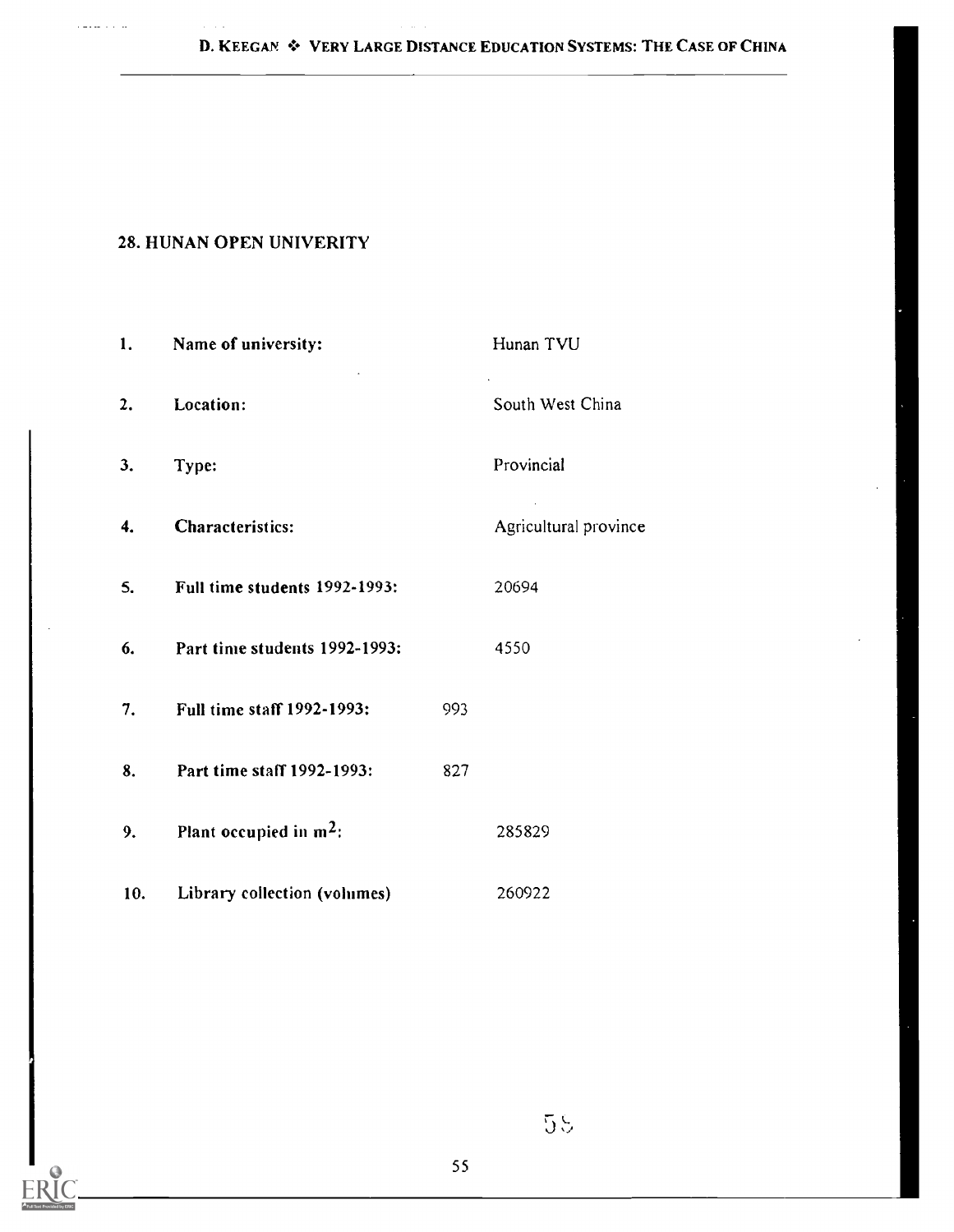## 29. GUANGDONG OPEN UNIVERSITY

| 1.  | Name of university:           |      | Guangdong TVU                                                                                               |
|-----|-------------------------------|------|-------------------------------------------------------------------------------------------------------------|
| 2.  | Location:                     |      | Southern China                                                                                              |
| 3.  | Type:                         |      | Provincial                                                                                                  |
| 4.  | <b>Characteristics:</b>       |      | One of the richest provinces with<br>important trade, light industry, heavy industry and rice growing areas |
| 5.  | Full time students 1992-1993: |      | 17861                                                                                                       |
| 6.  | Part time students 1992-1993: |      | 16154                                                                                                       |
| 7.  | Full time staff 1992-1993:    | 1950 |                                                                                                             |
| 8.  | Part time staff 1992-1993:    | 931  |                                                                                                             |
| 9.  | Plant occupied in $m^2$ :     |      | 447923                                                                                                      |
| 10. | Library collection (volumes)  |      | 596766                                                                                                      |



 $5\bar{3}$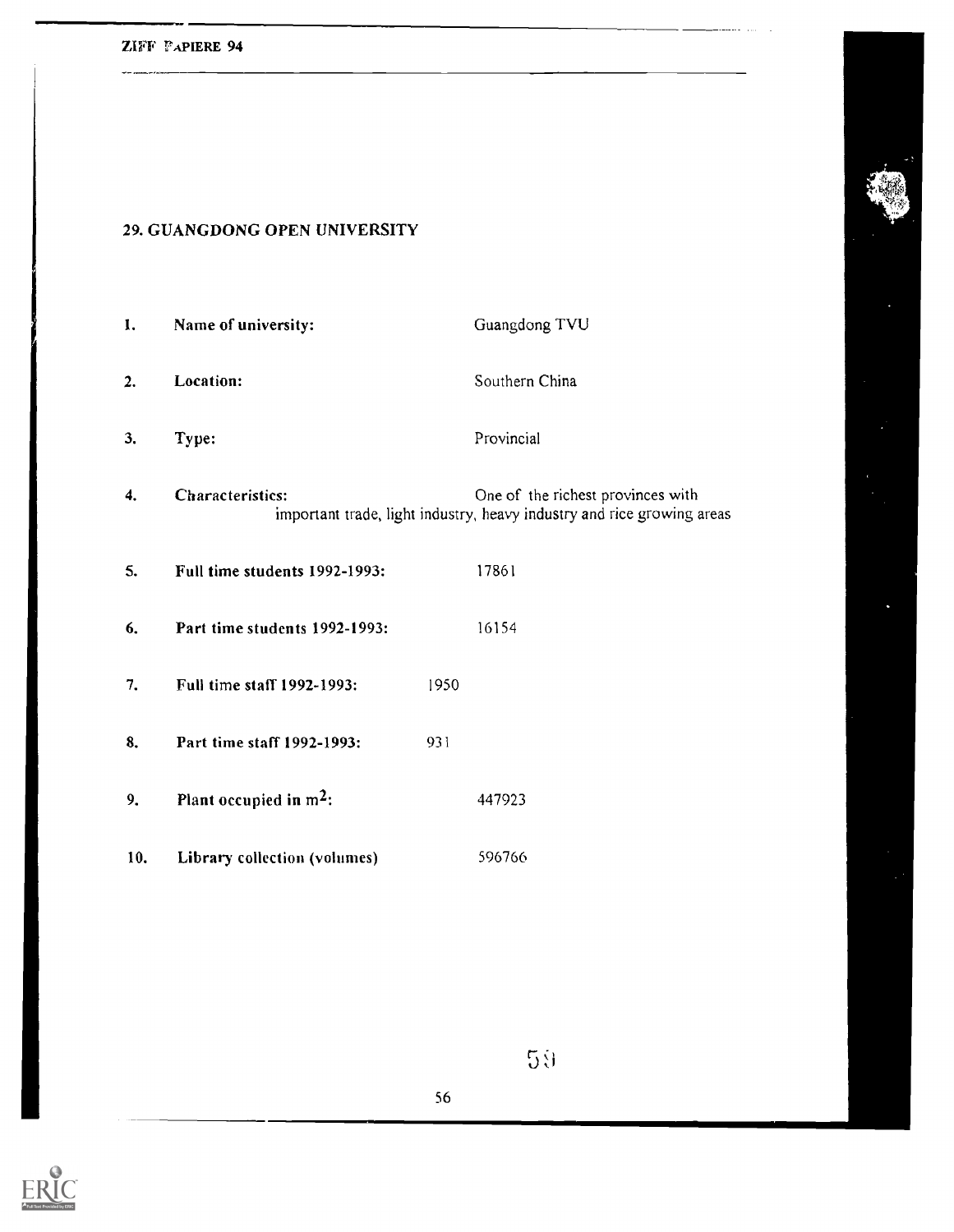$\cdot$ 

 $\sim$   $\sim$ 

## 30. GUANGZHOU OPEN UNIVERSITY

| 1.  | Name of university:           |     | Guangzhou TVU                                                            |
|-----|-------------------------------|-----|--------------------------------------------------------------------------|
| 2.  | Location:                     |     | Southern China                                                           |
| 3.  | Type:                         |     | Municipal                                                                |
| 4.  | Characteristics:              |     | Provincial capital of Guangdong<br>province, rich and rapidly developing |
| 5.  | Full time students 1992-1993: |     | 2341                                                                     |
| 6.  | Part time students 1992-1993: |     | 4221                                                                     |
| 7.  | Full time staff 1992-1993:    | 223 |                                                                          |
| 8.  | Part time staff 1992-1993:    | 247 |                                                                          |
| 9.  | Plant occupied in $m^2$ :     |     | 10020                                                                    |
| 10. | Library collection (volumes)  |     | 76980                                                                    |

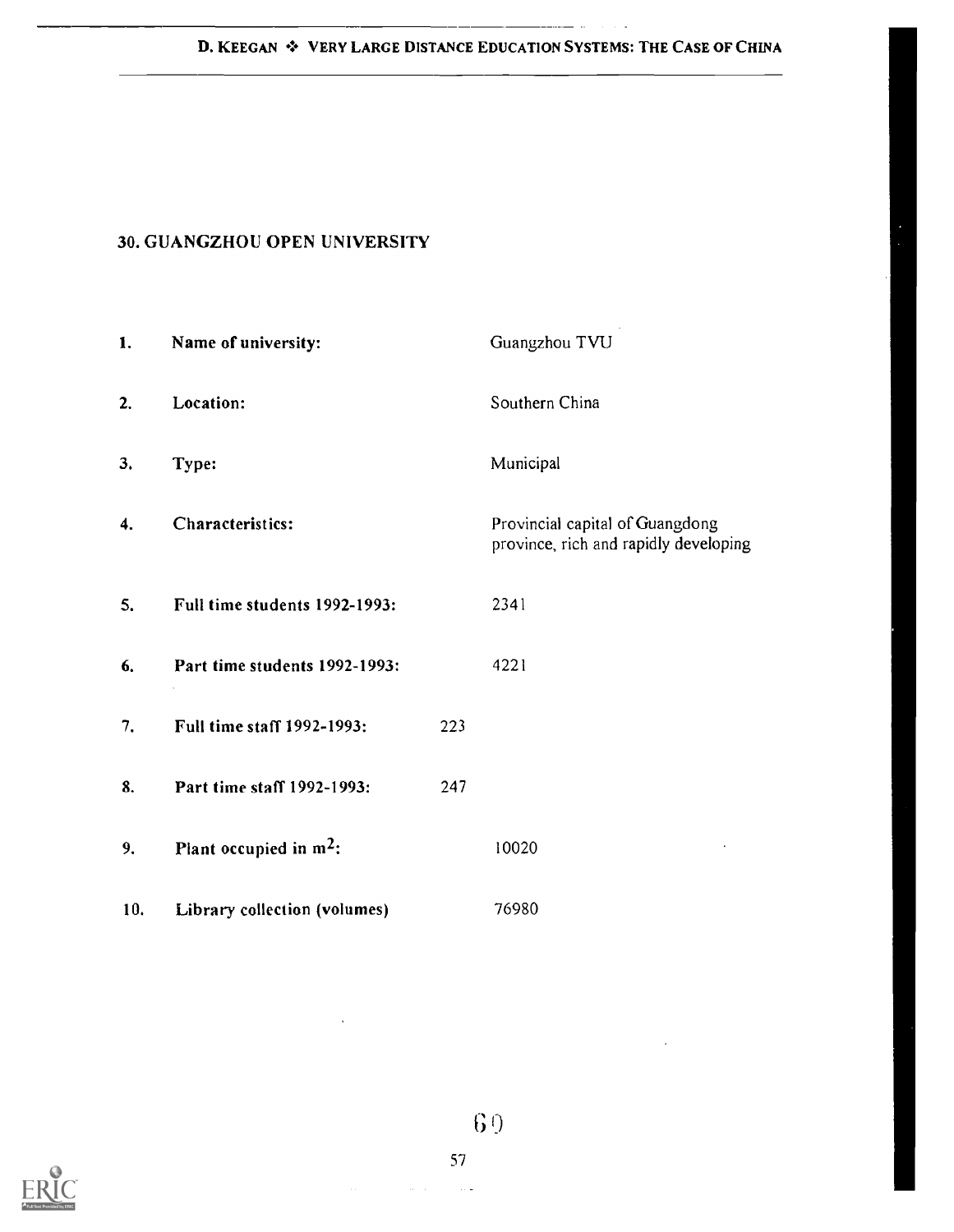|--|

 $\sum_{\mathbf{F} \in \mathbf{R}^{\text{intra}} \text{ Perioded by EHC}}$ 

#### 31. SHENZHEN OPEN UNIVERSITY

| 1.  | , Name of university:         |             | Shenzhen TVU                                                                                  |
|-----|-------------------------------|-------------|-----------------------------------------------------------------------------------------------|
| 2.  | Location:                     |             | Southern China                                                                                |
| 3.  | Type:                         |             | Special economic zone                                                                         |
| 4.  | Characteristics:              |             | Rapidly developing economic zone with<br>industrial, tourism, hotel and trade infrastructures |
| 5.  | Full time students 1992-1993: |             | 22111                                                                                         |
| 6.  | Part time students 1992-1993: |             | 1278                                                                                          |
| 7.  | Full time staff 1992-1993:    | 134         |                                                                                               |
| 8.  | Part time staff 1992-1993:    | $\mathbf 0$ |                                                                                               |
| 9.  | Plant occupied in $m^2$ :     |             | 5000                                                                                          |
| 10. | Library collection (volumes)  |             | 25700                                                                                         |

 $6\,\mathrm{J}$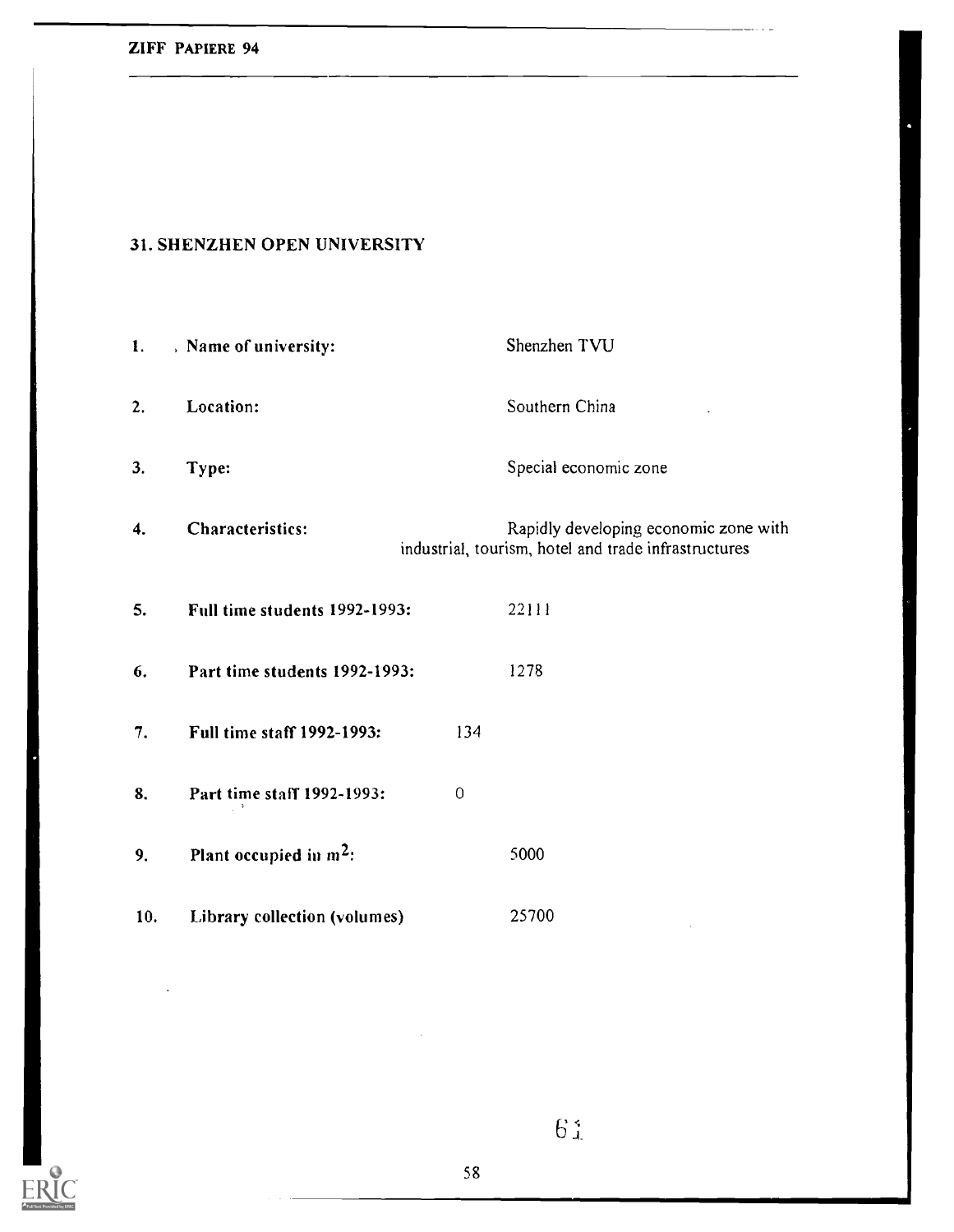# D. KEEGAN  $\clubsuit$  VERY LARGE DISTANCE EDUCATION SYSTEMS: THE CASE OF CHINA

 $\frac{1}{2}$  and  $\frac{1}{2}$  and  $\frac{1}{2}$  and  $\frac{1}{2}$  and  $\frac{1}{2}$ 

## 32. GUANGXI OPEN UNIVERSITY

 $\ddot{\phantom{a}}$ 

| 1.  | Name of university:           |     | Guangxi TVU                         |  |
|-----|-------------------------------|-----|-------------------------------------|--|
| 2.  | Location:                     |     | Southern China                      |  |
| 3.  | Type:                         |     | Provincial                          |  |
| 4.  | Characteristics:              |     | Agricultural and tourism industries |  |
| 5.  | Full time students 1992-1993: |     | 10941                               |  |
| 6.  | Part time students 1992-1993: |     | 1506                                |  |
| 7.  | Full time staff 1992-1993:    | 742 |                                     |  |
| 8.  | Part time staff 1992-1993:    | 347 |                                     |  |
| 9.  | Plant occupied in $m^2$ :     |     | 104714                              |  |
| 10. | Library collection (volumes)  |     | 382069                              |  |

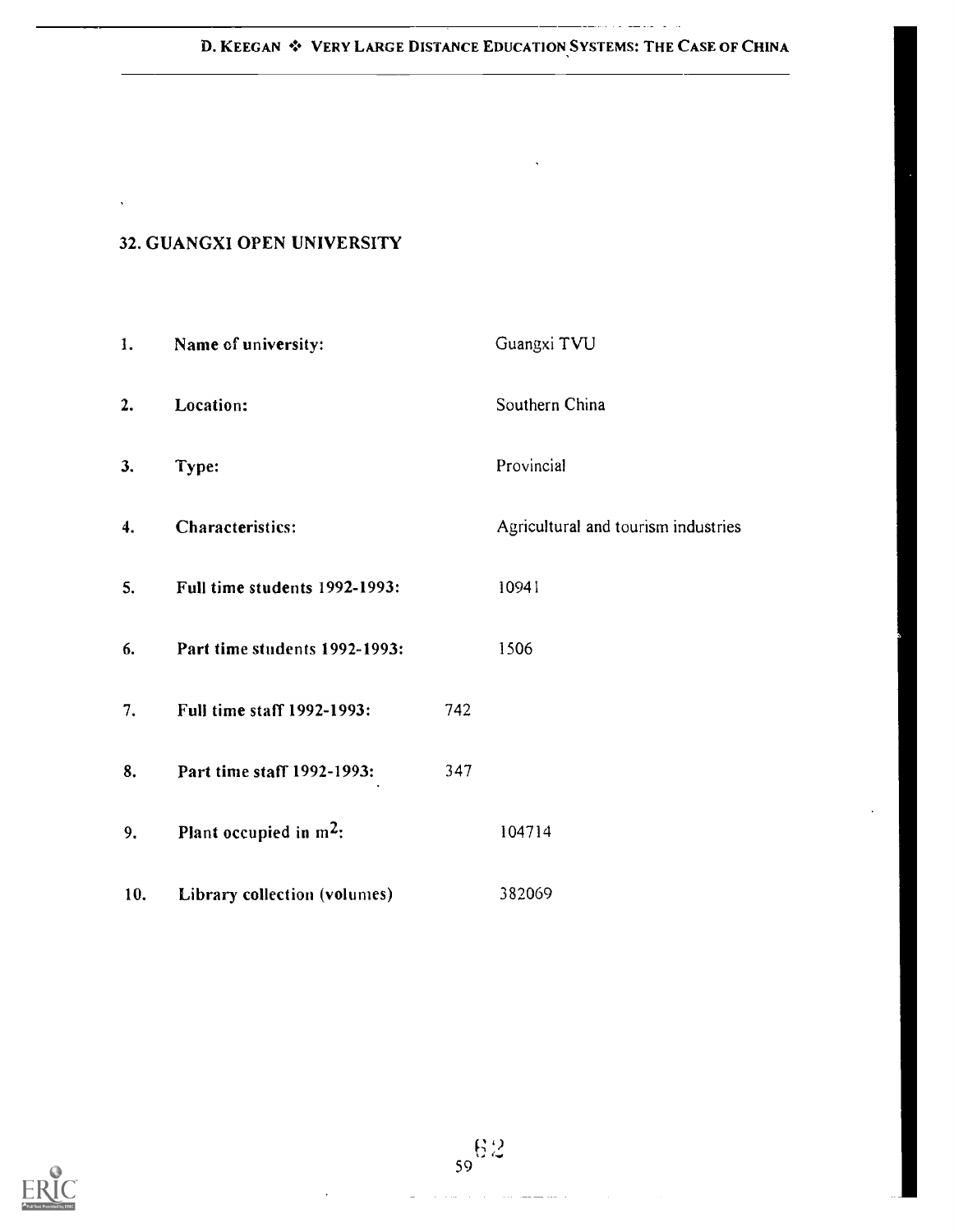ERIC

## 33. HAINAN OPEN UNIVERSITY

| 1.  | Name of university:           |             | Hainan TVU                                                                                                   |
|-----|-------------------------------|-------------|--------------------------------------------------------------------------------------------------------------|
| 2.  | Location:                     |             | Southern China, island                                                                                       |
| 3.  | Type:                         |             | Special economic zone                                                                                        |
| 4.  | <b>Characteristics:</b>       |             | Rapidly developing island economy with<br>import/export trade, fisheries, computing and property development |
| 5.  | Full time students 1992-1993: |             | 412                                                                                                          |
| 6.  | Part time students 1992-1993: |             | 854                                                                                                          |
| 7.  | Full time staff 1992-1993:    | 96          |                                                                                                              |
| 8.  | Part time staff 1992-1993:    | $\mathbf 0$ |                                                                                                              |
| 9.  | Plant occupied in $m^2$ :     | $\epsilon$  | 62737                                                                                                        |
| 10. | Library collection (volumes)  |             | 19449                                                                                                        |

 $\overline{\mathbf{g}}_0$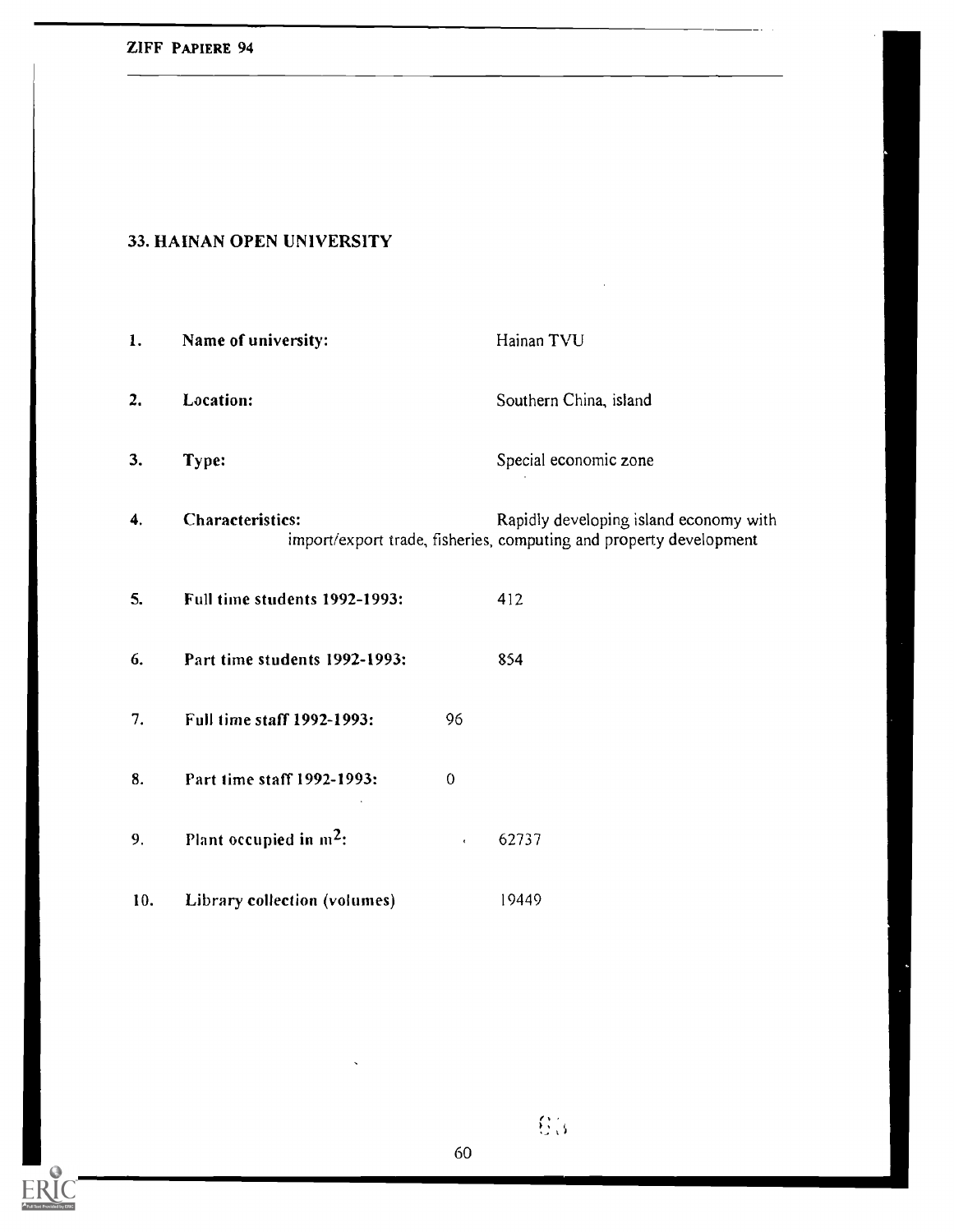## 34. SICHUAN OPEN UNIVERSITY

| 1.  | Name of university:           |      | Sichuan TVU                                                    |
|-----|-------------------------------|------|----------------------------------------------------------------|
| 2.  | Location:                     |      | South Central China                                            |
| 3.  | Type:                         |      | Provincial                                                     |
| 4.  | Characteristics:              |      | Mountainous and agricultural province<br>with large population |
| 5.  | Full time students 1992-1993: |      | 24563                                                          |
| 6.  | Part time students 1992-1993: |      | 9613                                                           |
| 7.  | Full time staff 1992-1993:    | 1083 |                                                                |
| 8.  | Part time staff 1992-1993:    | 1450 |                                                                |
| 9.  | Plant occupied in $m^2$ :     |      | 264622                                                         |
| 10. | Library collection (volumes)  |      | 263949                                                         |



 $\cdot$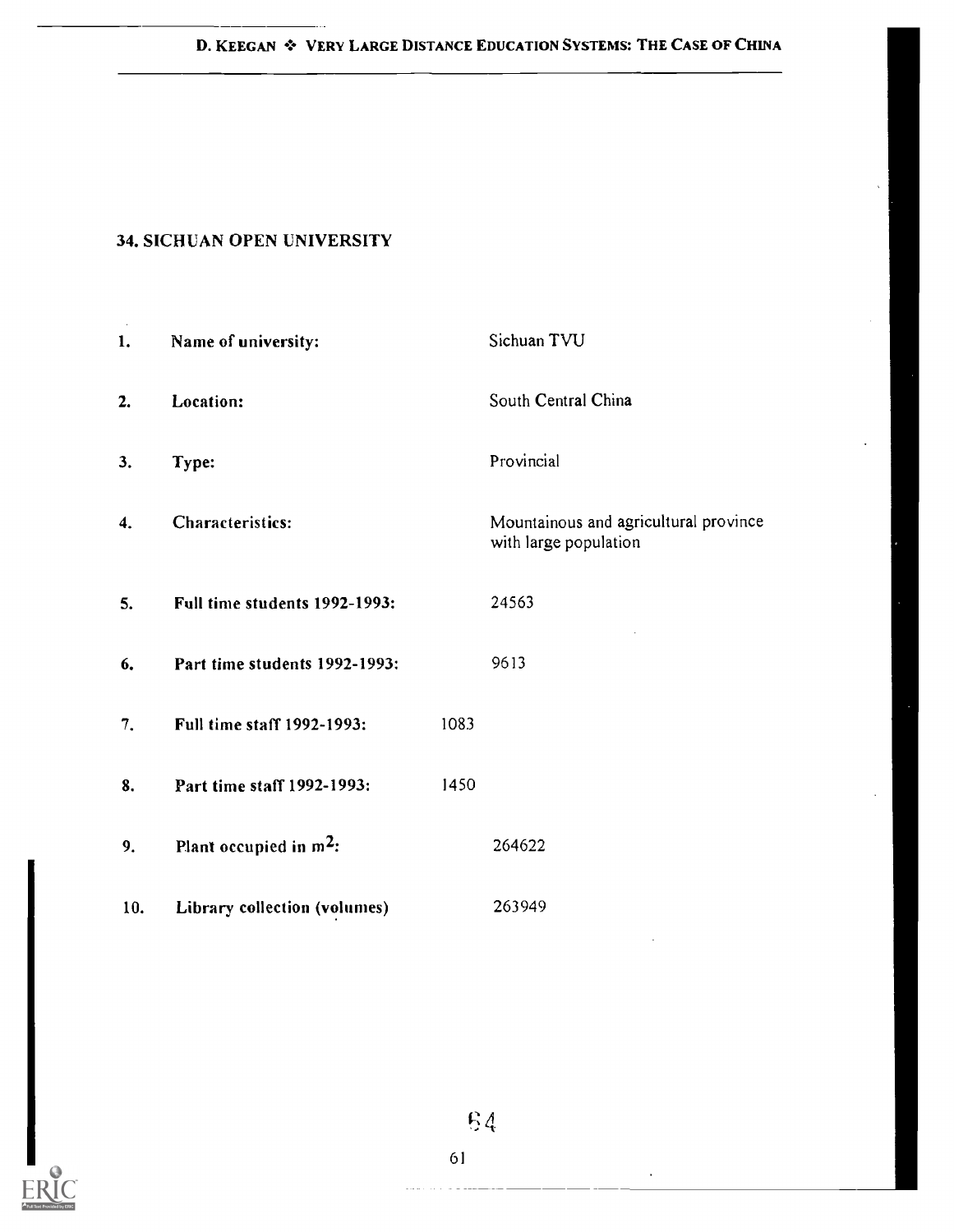## 35. CHENGDU OPEN UNIVERSITY

 $\bar{\mathcal{A}}$ 

| 1.  | Name of university:           |             | Chengdu TVU                                                                            |
|-----|-------------------------------|-------------|----------------------------------------------------------------------------------------|
| 2.  | Location:                     |             | South Central China                                                                    |
| 3.  | Type:                         |             | Municipal                                                                              |
| 4.  | <b>Characteristics:</b>       |             | Provincial capital of Sichuan; industrial<br>centre with large iron and steel industry |
| 5.  | Full time students 1992-1993: |             | 5608                                                                                   |
| 6.  | Part time students 1992-1993: |             | 17180                                                                                  |
| 7.  | Full time staff 1992-1993:    | 82          |                                                                                        |
| 8.  | Part time staff 1992-1993:    | $\mathbf 0$ |                                                                                        |
| 9.  | Plant occupied in $m^2$ :     |             | 7877                                                                                   |
| 10. | Library collection (volumes)  |             | 32000                                                                                  |



 $\sqrt{65}$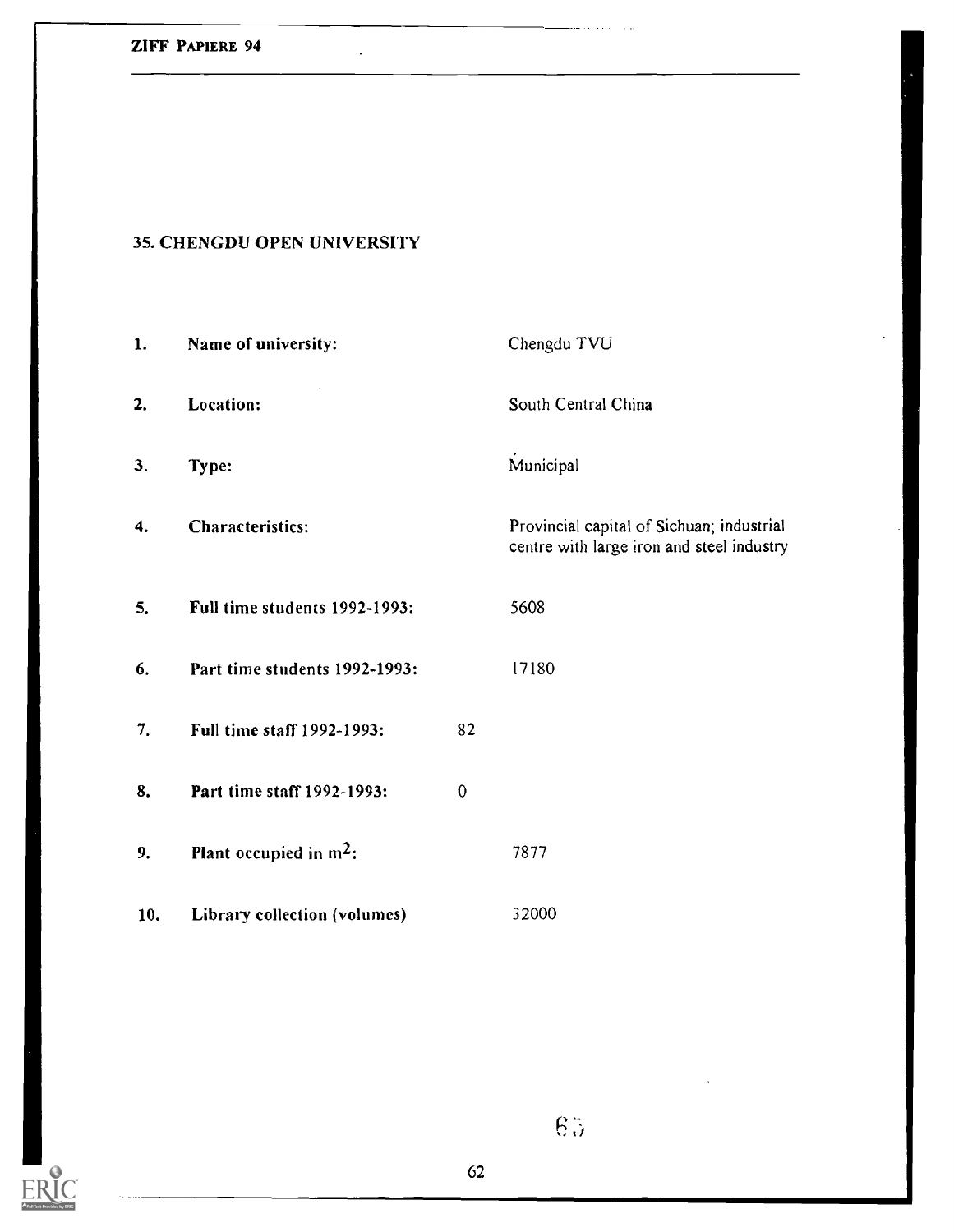.........

## 36. CHONGQING OPEN UNIVERSITY

| 1.  | Name of university:           |     | Chongqing TVU                                                                 |  |
|-----|-------------------------------|-----|-------------------------------------------------------------------------------|--|
| 2.  | Location:                     |     | Sichuan province                                                              |  |
| 3.  | Type:                         |     | Municipal                                                                     |  |
| 4.  | <b>Characteristics:</b>       |     | Large industrial city in Sichuan province,<br>hilly, foggy, shipping industry |  |
| 5.  | Full time students 1992-1993: |     | 7648                                                                          |  |
| 6.  | Part time students 1992-1993: |     | 2835                                                                          |  |
| 7.  | Full time staff 1992-1993:    | 136 |                                                                               |  |
| 8.  | Part time staff 1992-1993:    | 64  |                                                                               |  |
| 9.  | Plant occupied in $m^2$ :     |     | 22934                                                                         |  |
| 10. | Library collection (volumes)  |     | 20437                                                                         |  |



 $68$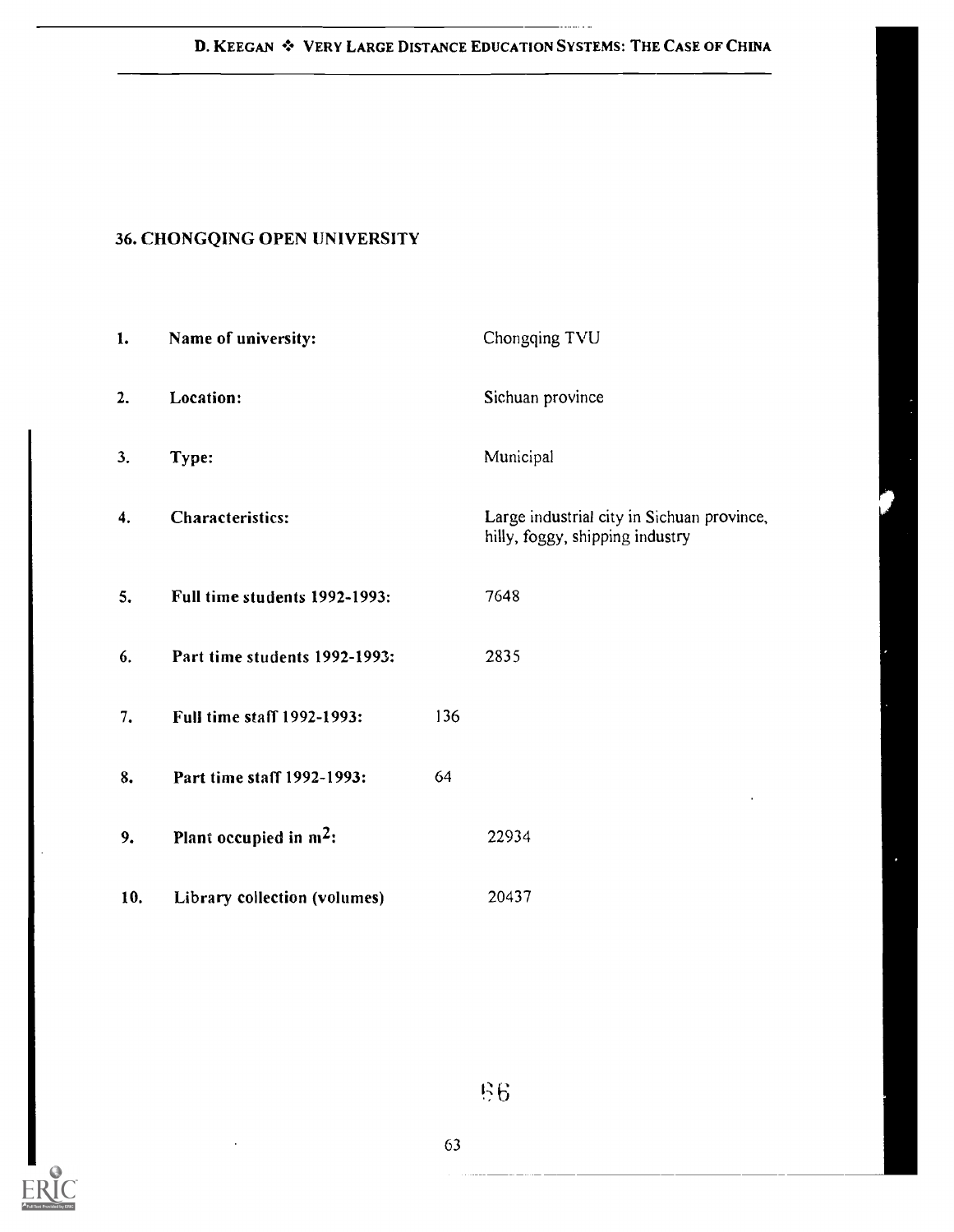# ZIFF PAPIERE 94

 $ERIC$ 

## 37. GUIZHOU OPEN UNIVERSITY

| 1.  | Name of university:           | Guizhou TVU                                                                             |
|-----|-------------------------------|-----------------------------------------------------------------------------------------|
| 2.  | Location:                     | Western China                                                                           |
| 3.  | Type:                         | Provincial                                                                              |
| 4.  | Characteristics:              | Underdeveloped area with railways,<br>mechanical engineering, iron and steel industries |
| 5.  | Full time students 1992-1993: | 5618                                                                                    |
| 6.  | Part time students 1992-1993  | 3856                                                                                    |
| 7.  | Full time staff 1992-1993:    | 948                                                                                     |
| 8.  | Part time staff 1992-1993:    | 320                                                                                     |
| 9.  | Plant occupied in $m^2$ :     | 90784                                                                                   |
| 10. | Library collection (volumes)  | 405749                                                                                  |

 $67$ 

ç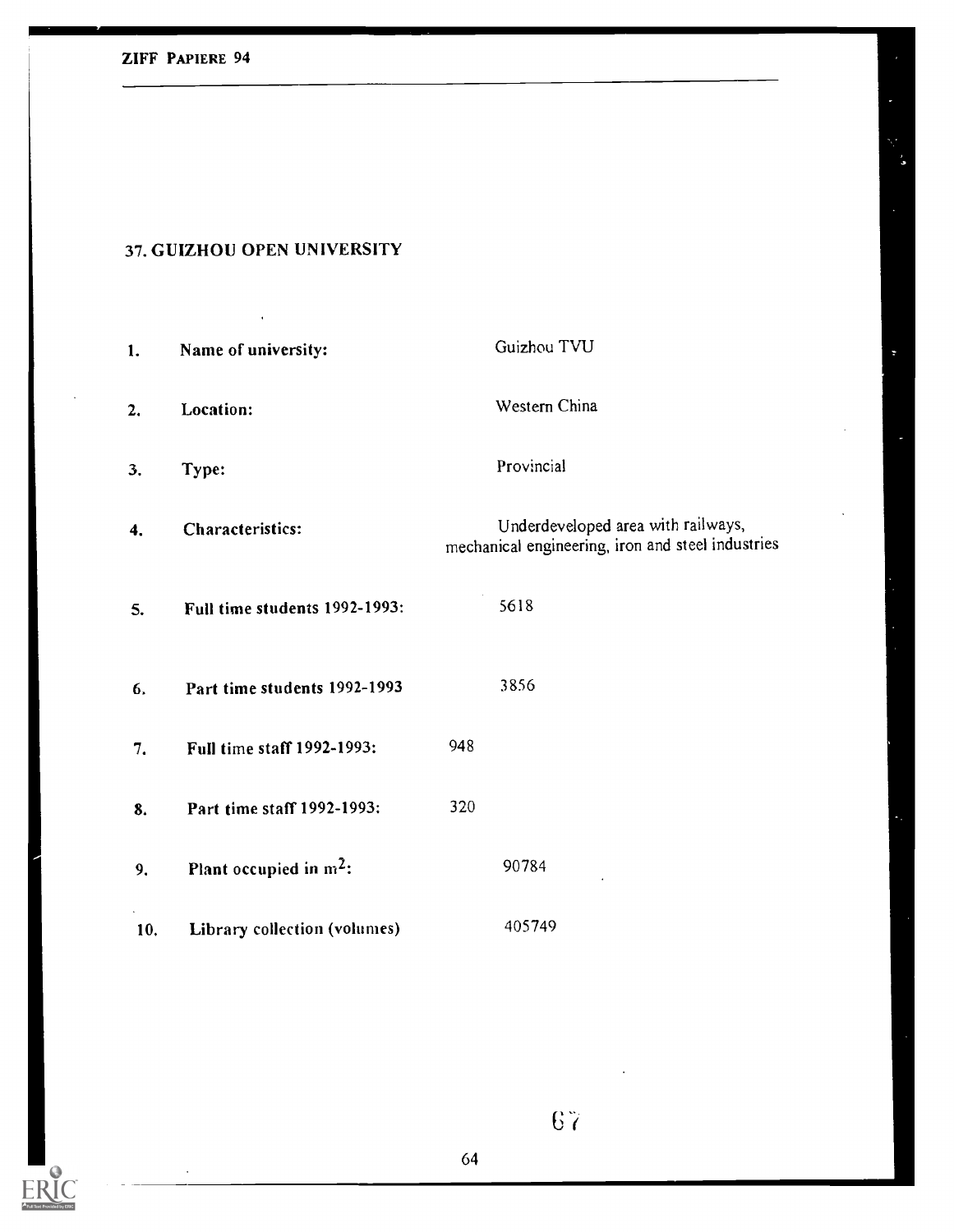## D. KEEGAN  $\div$  VERY LARGE DISTANCE EDUCATION SYSTEMS: THE CASE OF CHINA

 $\frac{1}{2} \left( \frac{1}{2} \right) \left( \frac{1}{2} \right) \left( \frac{1}{2} \right) \left( \frac{1}{2} \right) \left( \frac{1}{2} \right) \left( \frac{1}{2} \right) \left( \frac{1}{2} \right) \left( \frac{1}{2} \right) \left( \frac{1}{2} \right) \left( \frac{1}{2} \right) \left( \frac{1}{2} \right) \left( \frac{1}{2} \right) \left( \frac{1}{2} \right) \left( \frac{1}{2} \right) \left( \frac{1}{2} \right) \left( \frac{1}{2} \right) \left( \frac$ 

## 38. YUNNAN OPEN UNIVERSITY

| 1.  | Name of university:           |     | Yunnan TVU              |  |
|-----|-------------------------------|-----|-------------------------|--|
| 2.  | Location:                     |     | Southern China          |  |
| 3.  | Type:                         |     | Provincial              |  |
| 4.  | Characteristics:              |     | Agriculture and tourism |  |
| 5.  | Full time students 1992-1993: |     | 5484                    |  |
| 6.  | Part time students 1992-1993: |     | 31908                   |  |
| 7.  | Full time staff 1992-1993:    | 570 |                         |  |
| 8.  | Part time staff 1992-1993:    | 25  |                         |  |
| 9.  | Plant occupied in $m^2$ :     |     | 358120                  |  |
| 10. | Library collection (volumes)  |     | 126476                  |  |



 $\mathfrak{g} \mathfrak{g}$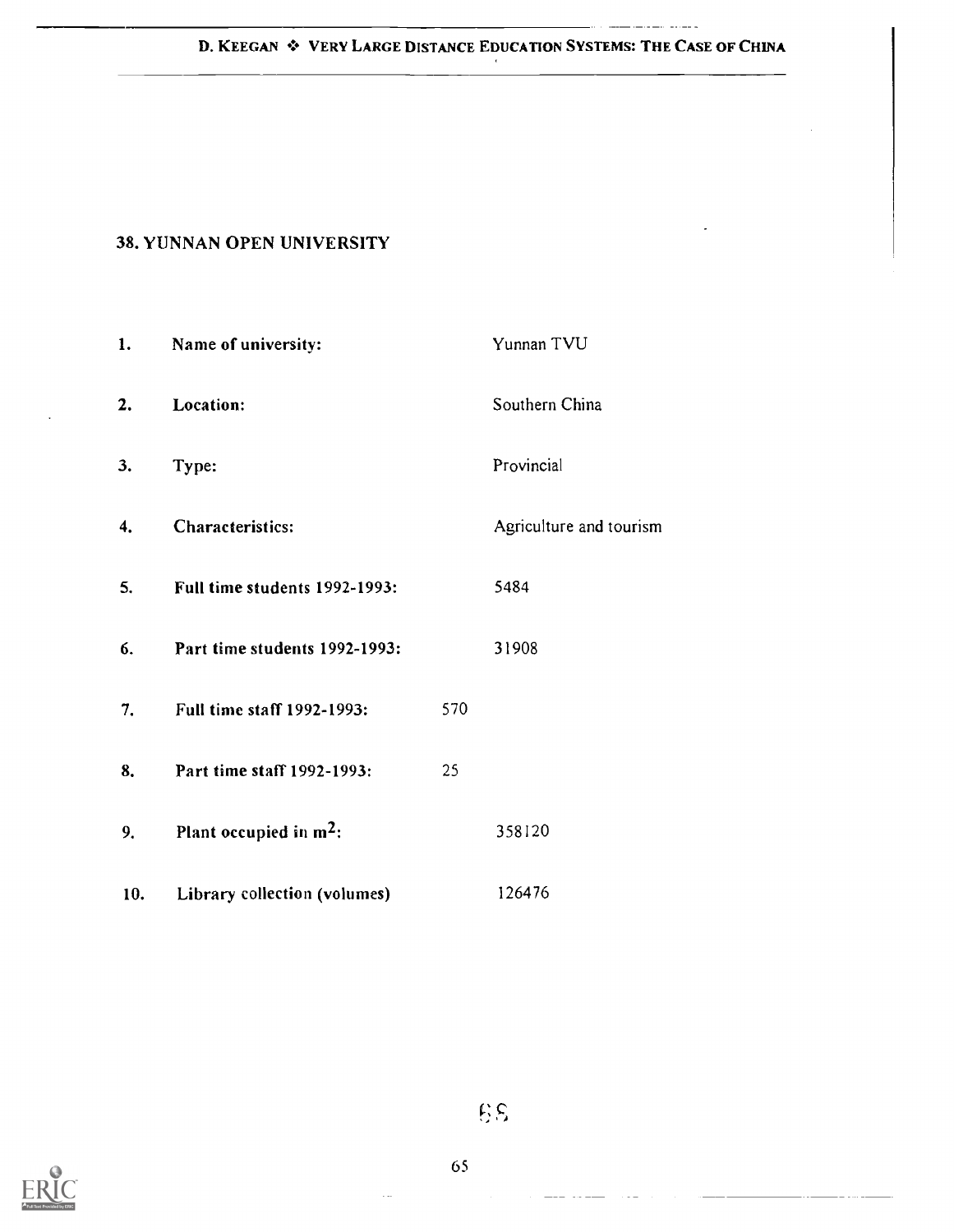## ZIFF PAPIERE 94

## 39. SHAANXI OPEN UNIVERSITY

| 1.  | Name of university:                      |      | Shaanxi TVU                                                                     |
|-----|------------------------------------------|------|---------------------------------------------------------------------------------|
| 2.  | Location:                                |      | Western China                                                                   |
| 3.  | Type:                                    |      | Provincial                                                                      |
| 4.  | Characteristics:                         |      | Underdeveloped dry semi-desert area<br>with engineering and industrial projects |
| 5.  | Full time students 1992-1993:            |      | 8639                                                                            |
| 6.  | Part time students 1992-1993:            |      | 1542                                                                            |
| 7.  | Full time staff 1992-1993:               | 1622 |                                                                                 |
| 8.  | Part time staff 1992-1993:               | 656  |                                                                                 |
| 9.  | <b>Plant occupied in m<sup>2</sup></b> : |      | 380852                                                                          |
| 10. | Library collection (volumes)             |      | 609206                                                                          |



69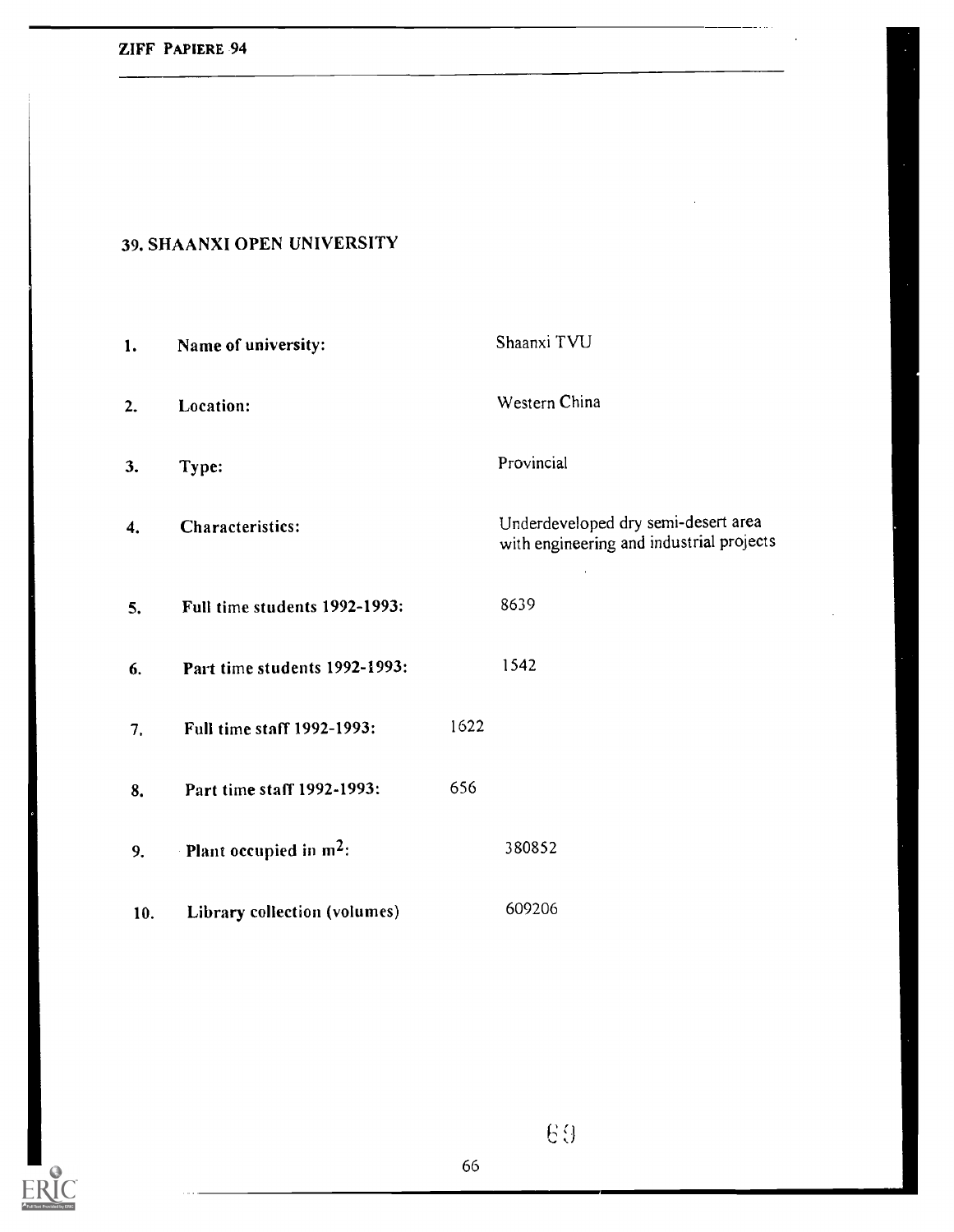#### D. KEEGAN \* VERY LARGE DISTANCE EDUCATION SYSTEMS: THE CASE OF CHINA

المدامة

## 40. XIAN OPEN UNIVERSITY

| 1.  | Name of university:           |     | Xian TVU                                                                        |
|-----|-------------------------------|-----|---------------------------------------------------------------------------------|
| 2.  | Location:                     |     | Central Western China                                                           |
| 3.  | Type:                         |     | Municipal                                                                       |
| 4.  | Characteristics:              |     | Capital of Shaanxi province in area with<br>industrial and tourist developments |
| 5.  | Full time students 1992-1993: |     | 2160                                                                            |
| 6.  | Part time students 1992-1993: |     | 3197                                                                            |
| 7.  | Full time staff 1992-1993:    | 421 |                                                                                 |
| 8.  | Part time staff 1992-1993:    | 359 |                                                                                 |
| 9.  | Plant occupied in $m^2$ :     |     | 20627                                                                           |
| 10. | Library collection (volumes)  |     | 609206                                                                          |



 $70 -$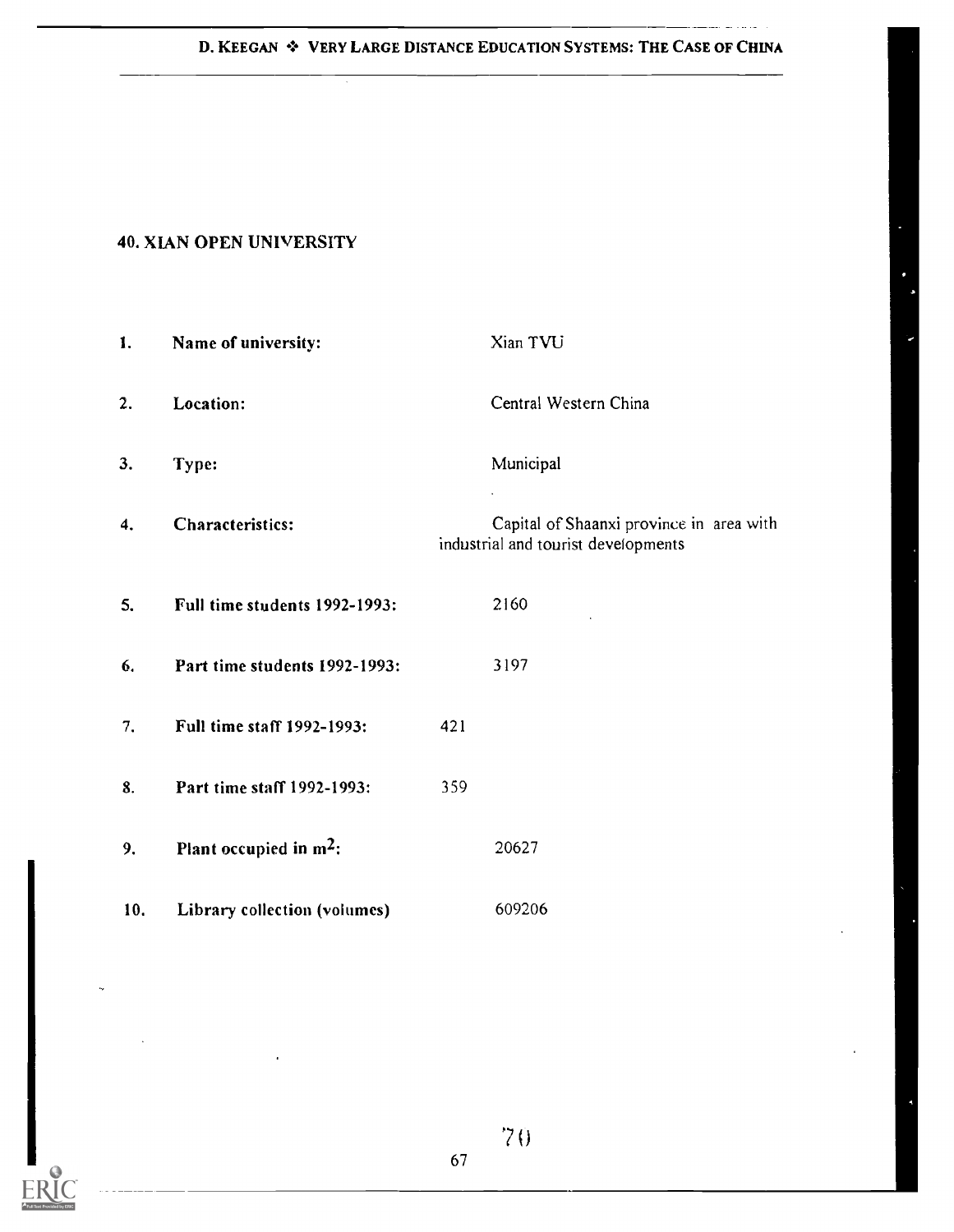الداريان والموارد ويتوسطون والمستحدث المستمع فتقتدمني

 $\hat{\mathcal{A}}$ 

## 41. GANSU OPEN UNIVERSITY

 $\label{eq:3} \phi_{\rm{eff}} = \phi_{\rm{eff}} - \phi_{\rm{eff}} - \phi_{\rm{eff}} \phi_{\rm{eff}} + \phi_{\rm{eff}} - \phi_{\rm{eff}}$ 

| 1.                 | Name of university:                |     | Gansu TVU     |
|--------------------|------------------------------------|-----|---------------|
| $\mathbf{2}$ .     | Location:                          |     | Western China |
| 3.                 | Type:                              |     | Provincial    |
| $\boldsymbol{4}$ . | Characteristics:                   |     | Farming area  |
| 5.                 | Full time students 1992-1993:      |     | 4319          |
| 6.                 | Part time students 1992-1993:      |     | 4362          |
| 7.                 | Full time staff 1992-1993:         | 595 |               |
| 8.                 | Part time staff 1992-1993:         | 67  |               |
| 9.                 | Plant occupied in m <sup>2</sup> : |     | 123901        |
| 10.                | Library collection (volumes)       |     | 159048        |

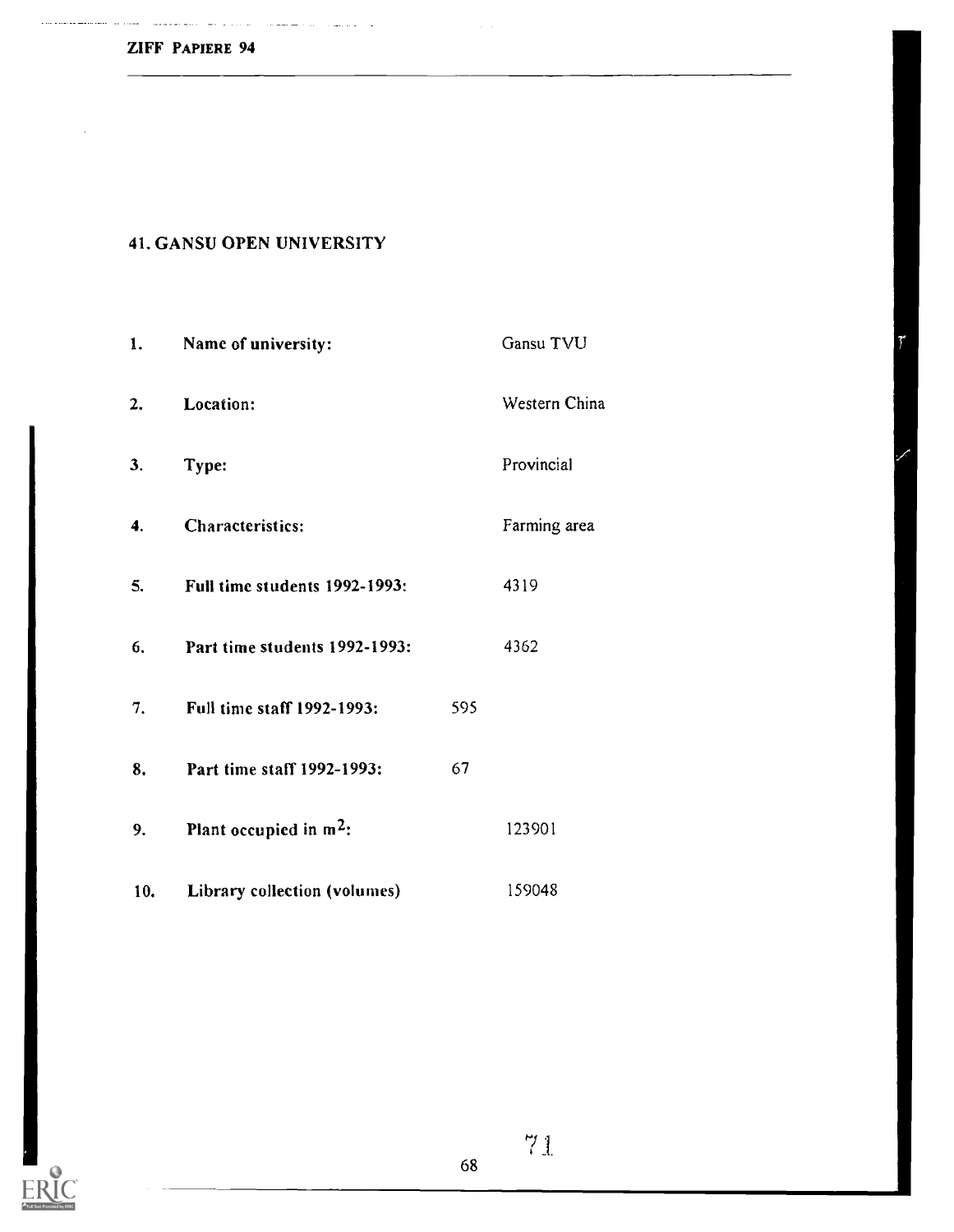#### D. KEEGAN  $\div$  VERY LARGE DISTANCE EDUCATION SYSTEMS: THE CASE OF CHINA

#### 42. QINGIIAI OPEN UNIVERSITY

 $\overline{\mathscr{S}}$ 

1. Name of university: Cinghai TVU 2. Location: Western China 3. Type: Provincial 4. Characteristics: Semidesert mountainous region 5. Full time students 1992-1993: 488 6. Part time students 1992-1993: 125 7. Full time staff 1992-1993: 86 8. Part time staff 1992-1993: 36 9. Plant occupied in  $m^2$ : 11334 10. Library collection (volumes) 13639



7 2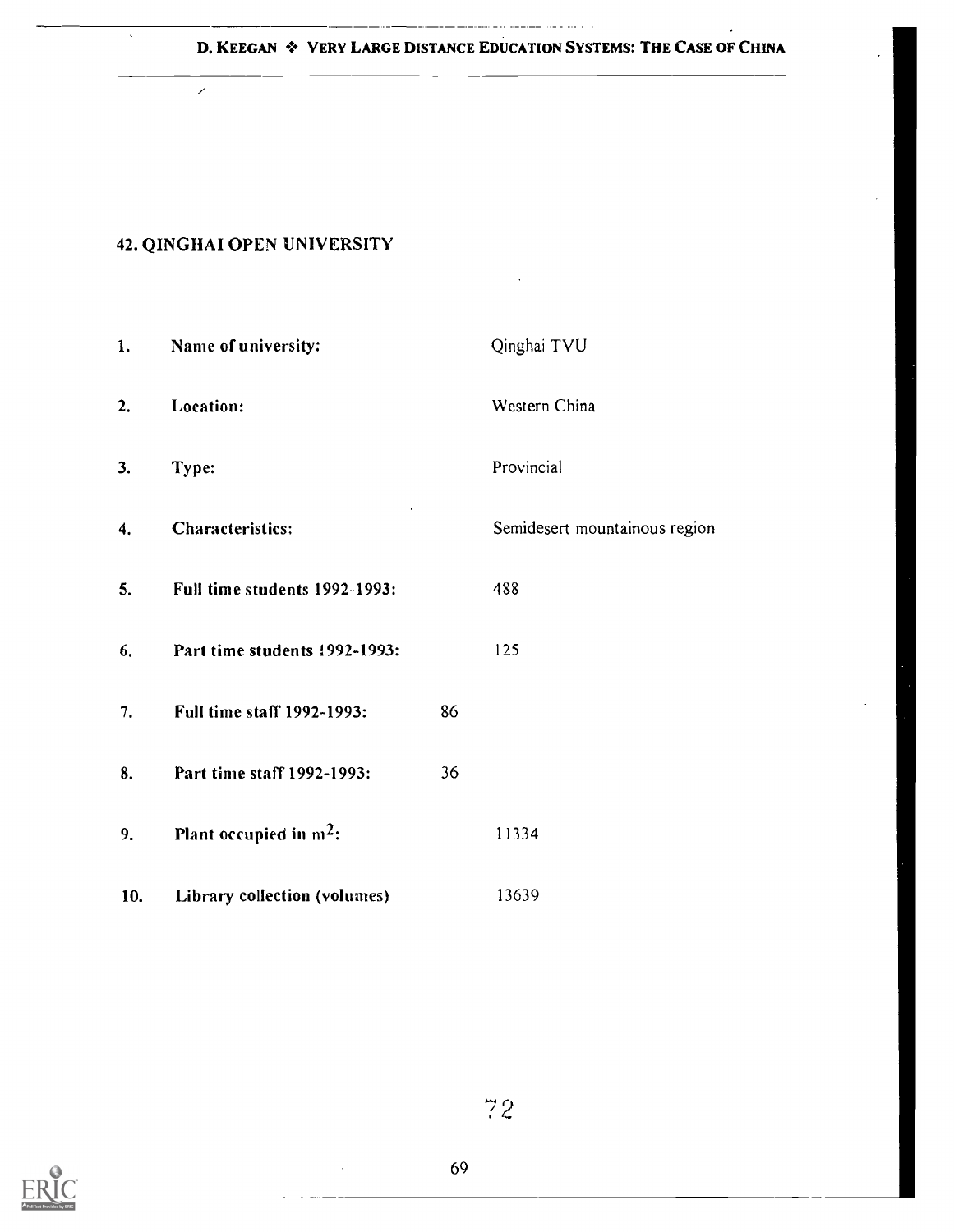# 43. NINGXIA OPEN UNIVERSITY

| 1.  | Name of university:           |     | Ningxia TVU                                                                                  |
|-----|-------------------------------|-----|----------------------------------------------------------------------------------------------|
| 2.  | Location:                     |     | Western China                                                                                |
| 3.  | Type:                         |     | Municipal                                                                                    |
| 4.  | <b>Characteristics:</b>       |     | Capital of Qinghai province with<br>electricity, aluminum and light industrial installations |
| 5.  | Full time students 1992-1993: |     | 1731                                                                                         |
| 6.  | Part time students 1992-1993: |     | 3920                                                                                         |
| 7.  | Full time staff 1992-1993:    | 293 |                                                                                              |
| 8.  | Part time staff 1992-1993:    | 55  |                                                                                              |
| 9.  | Plant occupied in $m^2$ :     |     | 66147                                                                                        |
| 10. | Library collection (volumes)  |     | 104939                                                                                       |

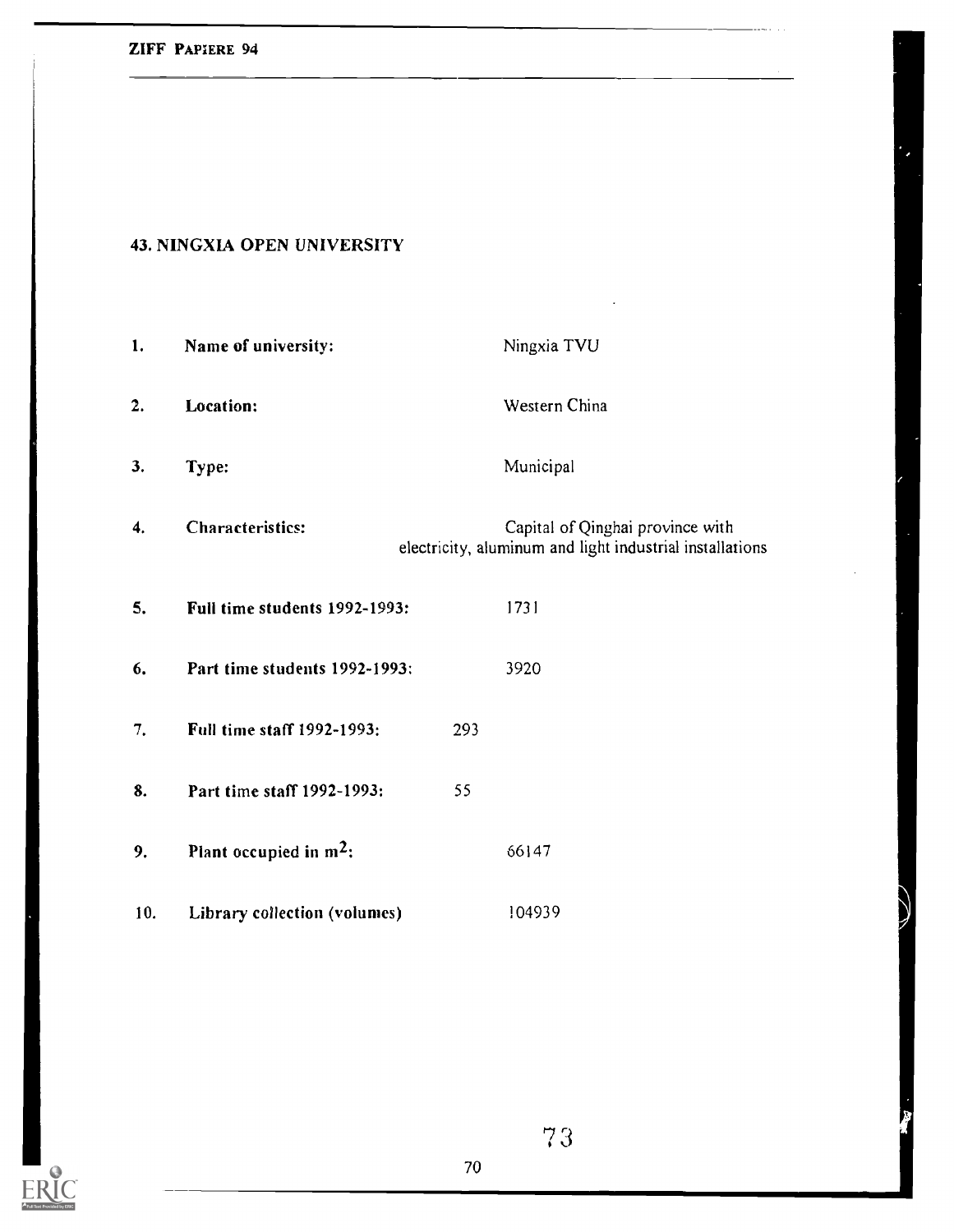### D. KEEGAN  $\clubsuit$  VERY LARGE DISTANCE EDUCATION SYSTEMS: THE CASE OF CHINA

 $\sim 1000$   $\mu$ 

### 44. XINJIANG OPEN UNIVERSITY

 $\bar{\star}$ 

| 1.  | Name of university:           |      | Xinjiang TVU                            |
|-----|-------------------------------|------|-----------------------------------------|
| 2.  | Location:                     |      | North Western China                     |
| 3.  | Type:                         |      | Autonomous Region                       |
| 4.  | Characteristics:              |      | Mountainous, semi-desert farming region |
| 5.  | Full time students 1992-1993: |      | 6471                                    |
| 6.  | Part time students 1992-1993: |      | $\mathbf 0$                             |
| 7.  | Full time staff 1992-1993:    | 1122 |                                         |
| 8.  | Part time staff 1992-1993:    | 124  |                                         |
| 9.  | Plant occupied in $m^2$ :     |      | 326394                                  |
| 10. | Library collection (volumes)  |      | 334141                                  |

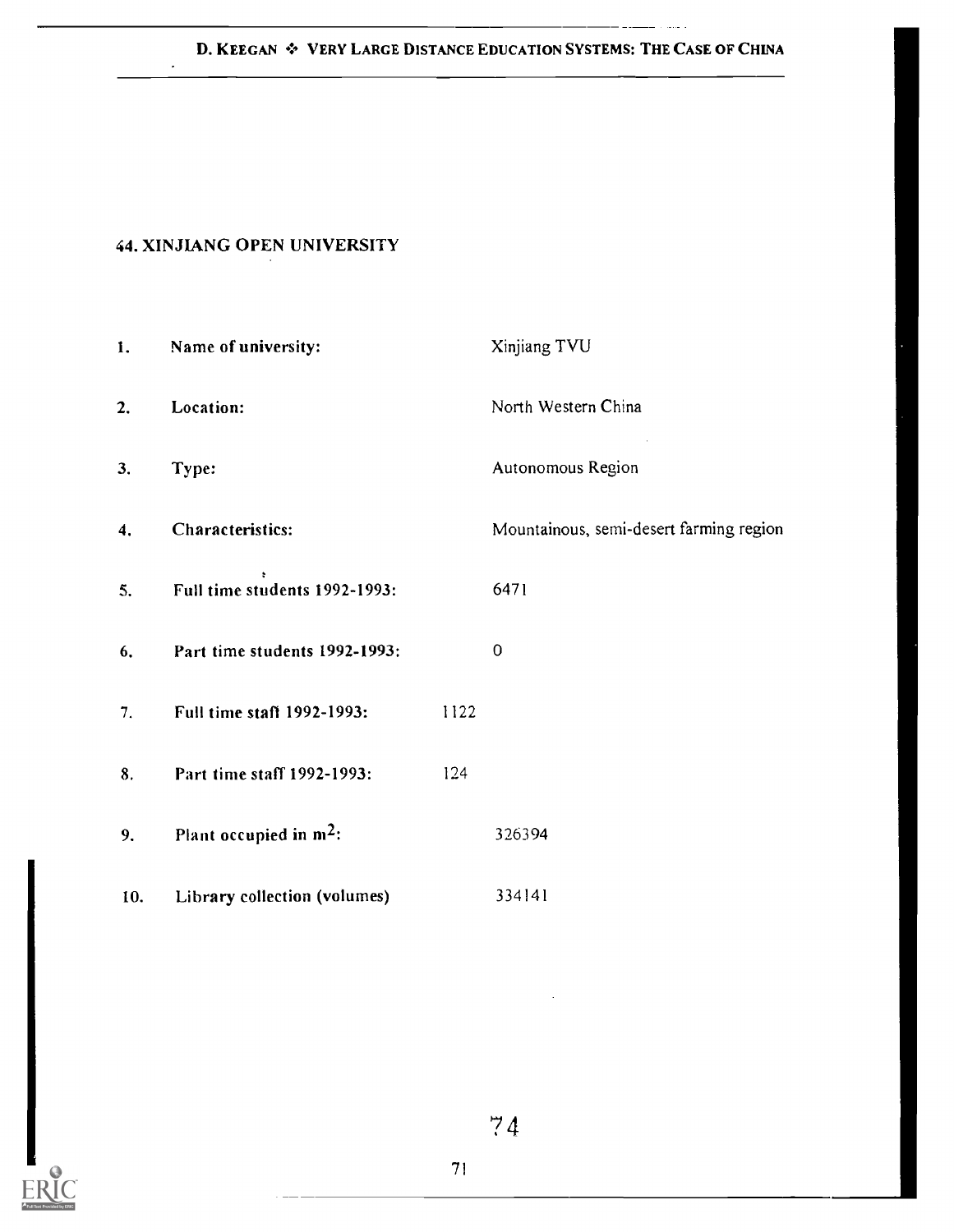## 8. REFERENCES

Beijing TVU (1984) Beijing Guangbo Dianshi Gaodeng Jiaoyu *. (Research in university* level distance education conference proceedings) (In Chinese) Beijing: Beijing TVU

CRTVU (1989) China Radio and TV University. Beijing: CRTVU

CRTVU (1993) Education statistics yearbook of radio and TV University in China 1992- 1993. Beijing: CRTVU (In Chinese with some English translations)

Coombs P (1985) The world crisis in education. Oxford:OUP

Chen, L F (1963) Das Fernstudium in der Volksrepublik China. In Peters O (ed) (1971) Texte zum Hochschulfernstudium. Weinheim: Beltz, 221-229

Dieuzeide H (1975) Les enjeux politiques. In Henry F et Kaye A (eds) L'education à domicile. Quebec: Téléuniversité, 33-55

Fuwen G (1991) The challenge of distance education in China. American Journal of Distance Education, 5,2,54-58

Guan S (1984) Banchu juyou zhongguo he difong tese de guangbo dianshi daxue. In Research in university level distance education conference proceedings. Beijing: Beijing TVU, 4-8

Hawkridge D and McCormick R (1983) China's television universities. British Journal of Educational Technology, 14,3,160-173

Hawkridge D (1988) Distance education and the World Bank. British Journal of Educational 'Technology, 19,2,84-95

Hawkridge D (1990) Evaluating the World Bank project to develop the television universities and new polytechnics of the People's Republic of China. London: The British Council

Hawkridge D and Chen J (1990) Evaluating a World Bank project: the Chinese television universities. International Journal of Educational Development, 11,2,135-148

Jiangsu Radio and Television University (1989) Prospectus. Jinagsu: Jiangsu TVU

KeeganD (1990) Foundations of distance education. London: Routledge

Keegan D and Rumble G (1982) Introduction to the DTUs, Characteristics of the DTUs, Evaluation of the distance teaching universities. In Rumble G and Harry K (eds) The distance teaching universities. London: Croom Helm, 9-14,15-31,204-224,225-249



 $75$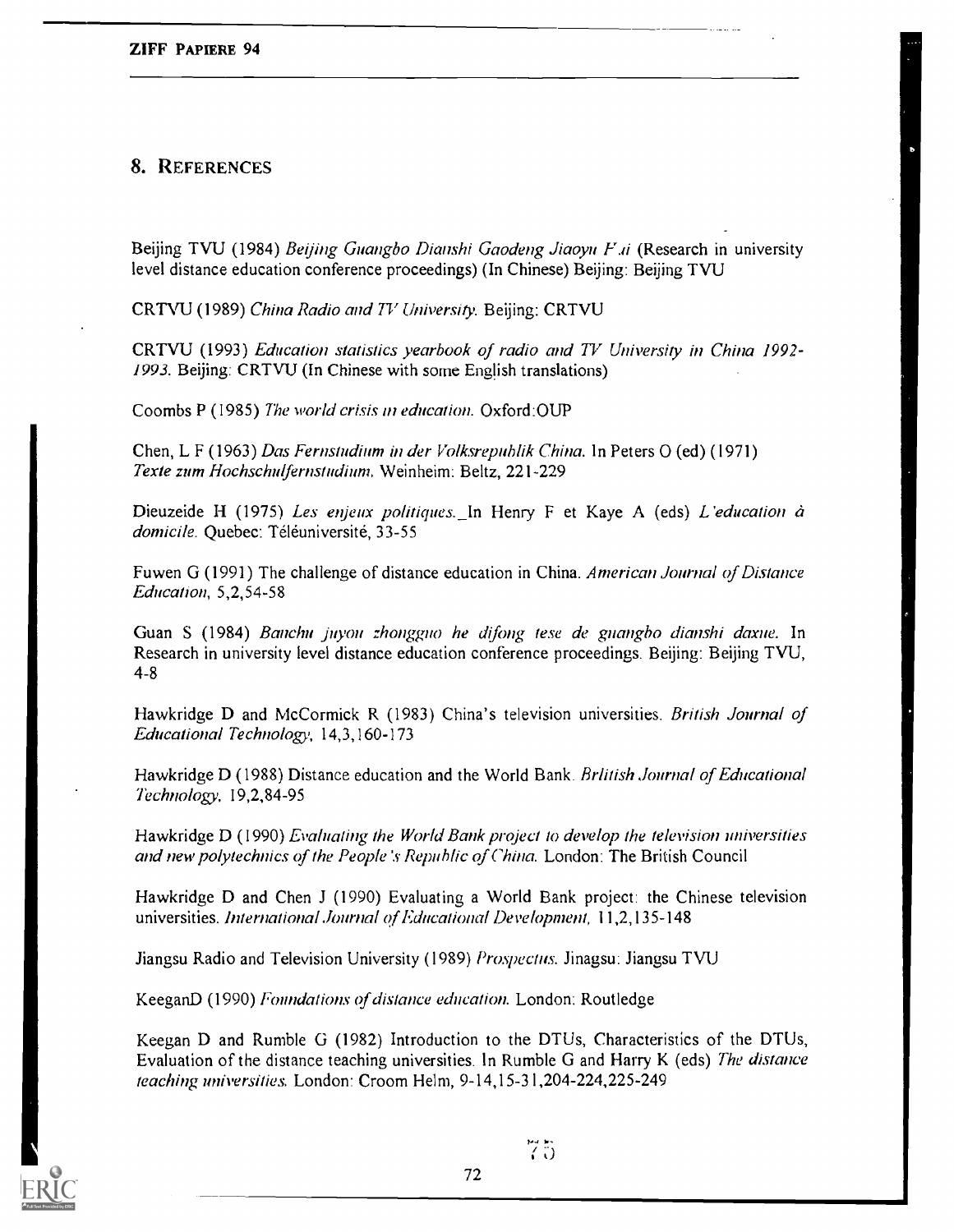Ma W and Hawkridge D (1994) China's changing policy and practice in television education 1978-1993. International Journal of Educational Development (in press)

McCormick R (1980) The Chinese Television University The Chinese Quarterly, 81,129-136

McCormick R (1982) The Central Broadcasting and Television University, People's Republic of China. In Rumble G and Harry K (eds) The distance teaching universities. London: Croom Helm, 54-71

McCormick R (1985) Students' views on study at the RTVs in China. British Journal of Educational Technology, 16,2,84-101

McCormick R. (1986) The radio and television universities and the development of higher education in China. The China Quarterly, 105, 72-94

McCormick R (1992) Distance eduation in the PRC. Unpublished PhD thesis. The Open University

Peters O (1971) Texte zum Hochschulfernstudium. Weinheim: Beltz

Rumble G and Harry K (1982) The distance teaching universities. London: Croom Helm

Rumble G (1992) The competitive vulnerability of distance teaching universities. Open Learning, 7,2,31-47

Shenzen TVU (1989) Admission regulaltions. Shenzhen: Shenzen TVU

Unesco (1990) Development in distance education in Asia: an analysis of five case studies. Paris: Unesco

Wei R (1991) China's network of radio and television universities. American Journal of Distance Education, 5,2,59-63

Wei R and Tong Y (1994) Radio and  $TV$  universities: the mainstream of China's adult and distance higher education. Nanjing: Jilin Press

 $Xie X (ed) (1991)$  Papers presented at international symposium on distance higher education (Beijing I989) Beijing: CRTVU (in Chinese and English)

Yu Hexun (1992) Current situation and trends in higher education at a distance in China. Paper to 16th ICDE World Conference, Oslo

Yu Xu (1986) A look at some aspects of distance education in the People's Republic of China. Distance Education, 7,1,89-110

You Q (1992) Present features and developing tendencies of distance education in China. ICDL database, Milton Keynes

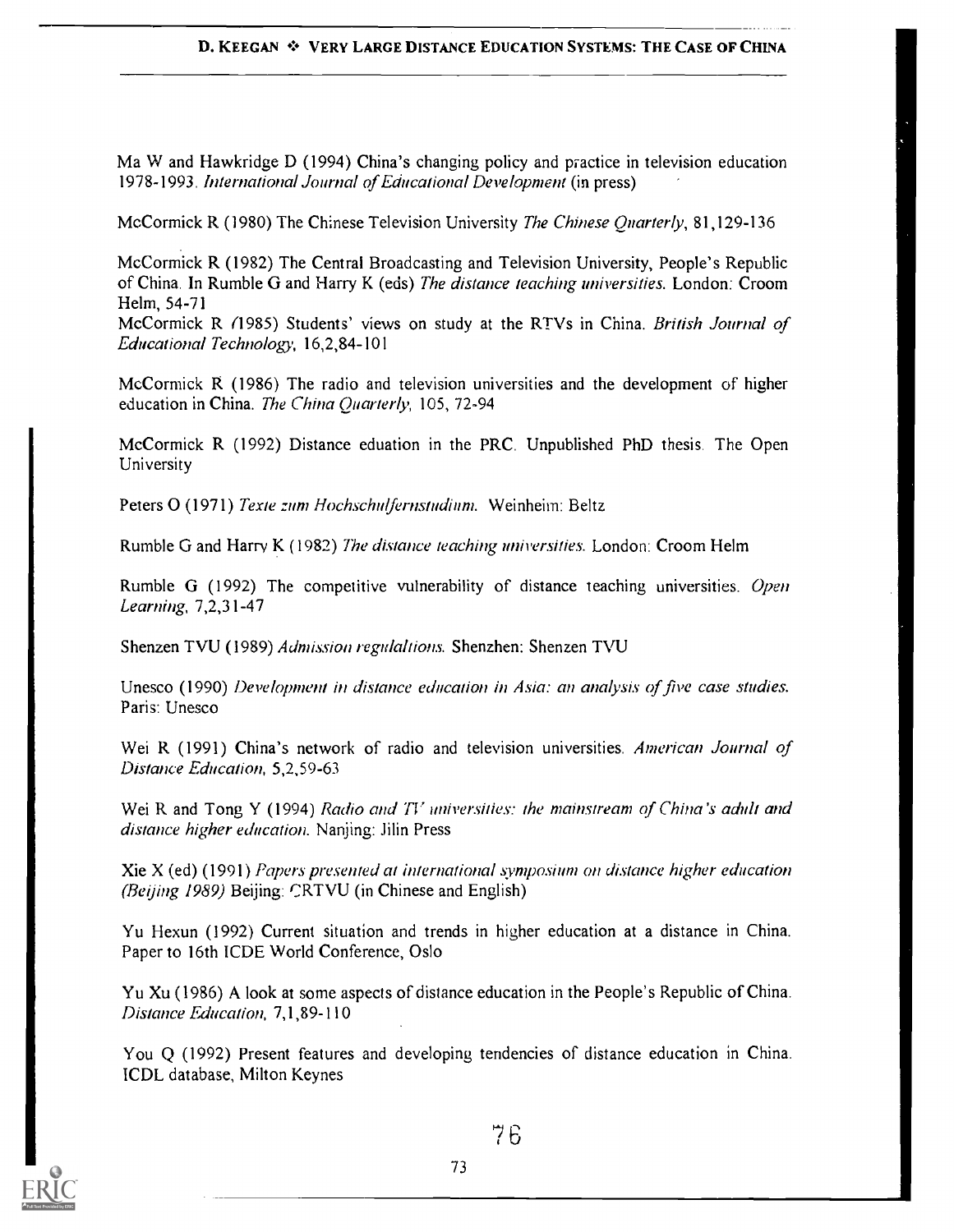Zhao Y and Mu  $X$  (1988) A case study taken under the Unesco project on the study of Asian institutions making large scale use of communications technology for educational purposes. Beijing: CRTVU

Zhao Y (1988) China: its distance higher education system. Prospects, 18,2,217-228

Zhao Y (1992) Position and role of China's radio and television universities. ICDE Conference paper, Oslo

Zhong W (1990) The development of Chinese radio and TV universities in adult higher education. International Journal of University Adult Education 29,2,30-42

Zhong W (1993) Chinese distance education as it enters the 1990s. Toronto: OISE

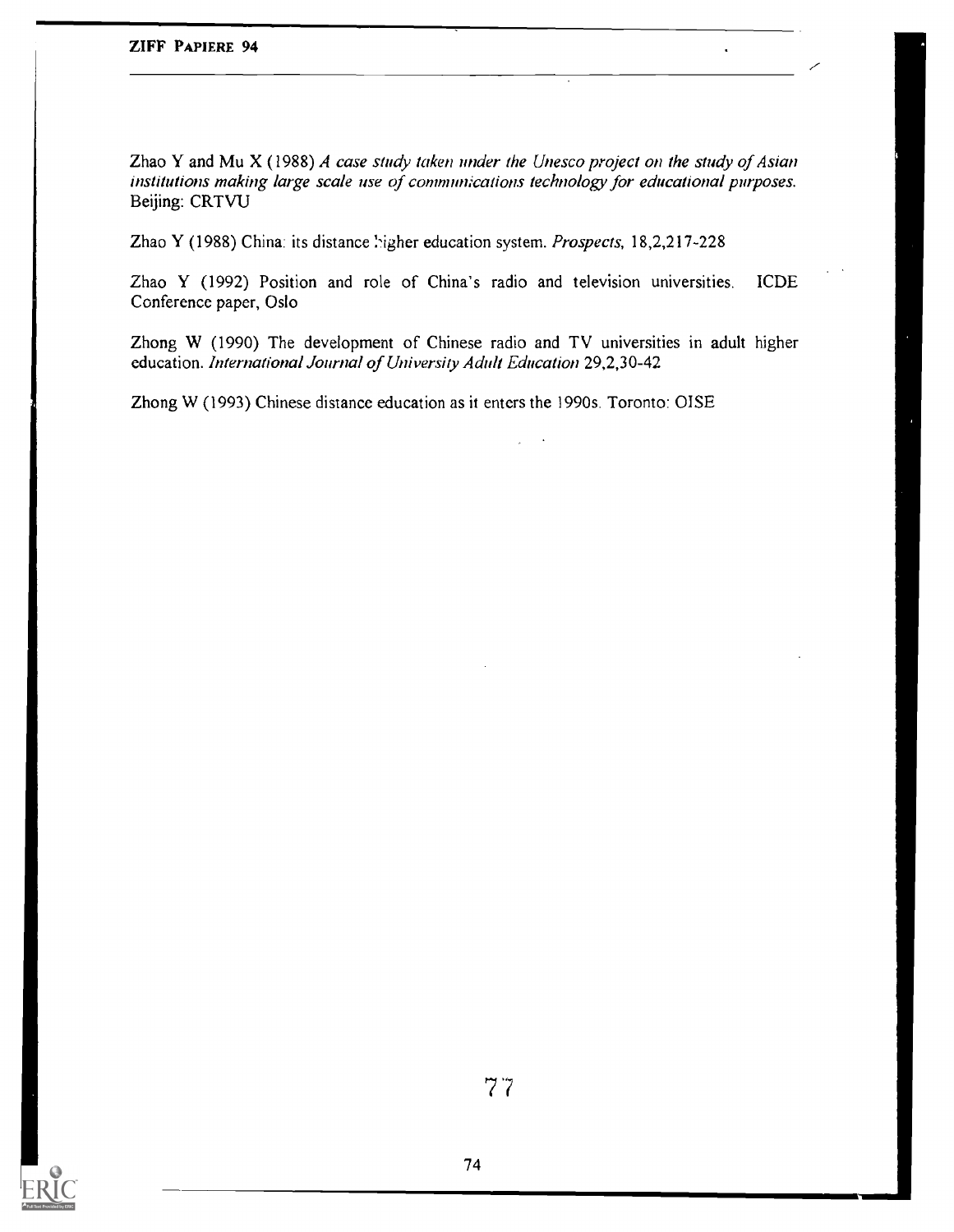

# ZIFF PAP1ERE 94

# Appendix to Desmond Keegan

Very Large Distance Education Systems : The Case of China

|                                                                     | <b>Page</b>     |
|---------------------------------------------------------------------|-----------------|
| Figure 1 - China: provinces, municipalities and autonomous regions  | <b>6 a</b>      |
| Figure 2 - Five levels of administration                            | 16 a            |
| Figure 3 - Statistics on Radio and TV Universities                  | 71a             |
| Figure 4 - Statistics on Radio and TV Universities                  | 71 <sub>b</sub> |
| Figure 5 - Instructional systems approach of Jinagsu TVU            | 22a             |
| Figure 6 - A typology of distance teaching systems by Keegan (1990) | 24 a            |

Zentrales Institut für Fernstudienforschung Hagen, September 1994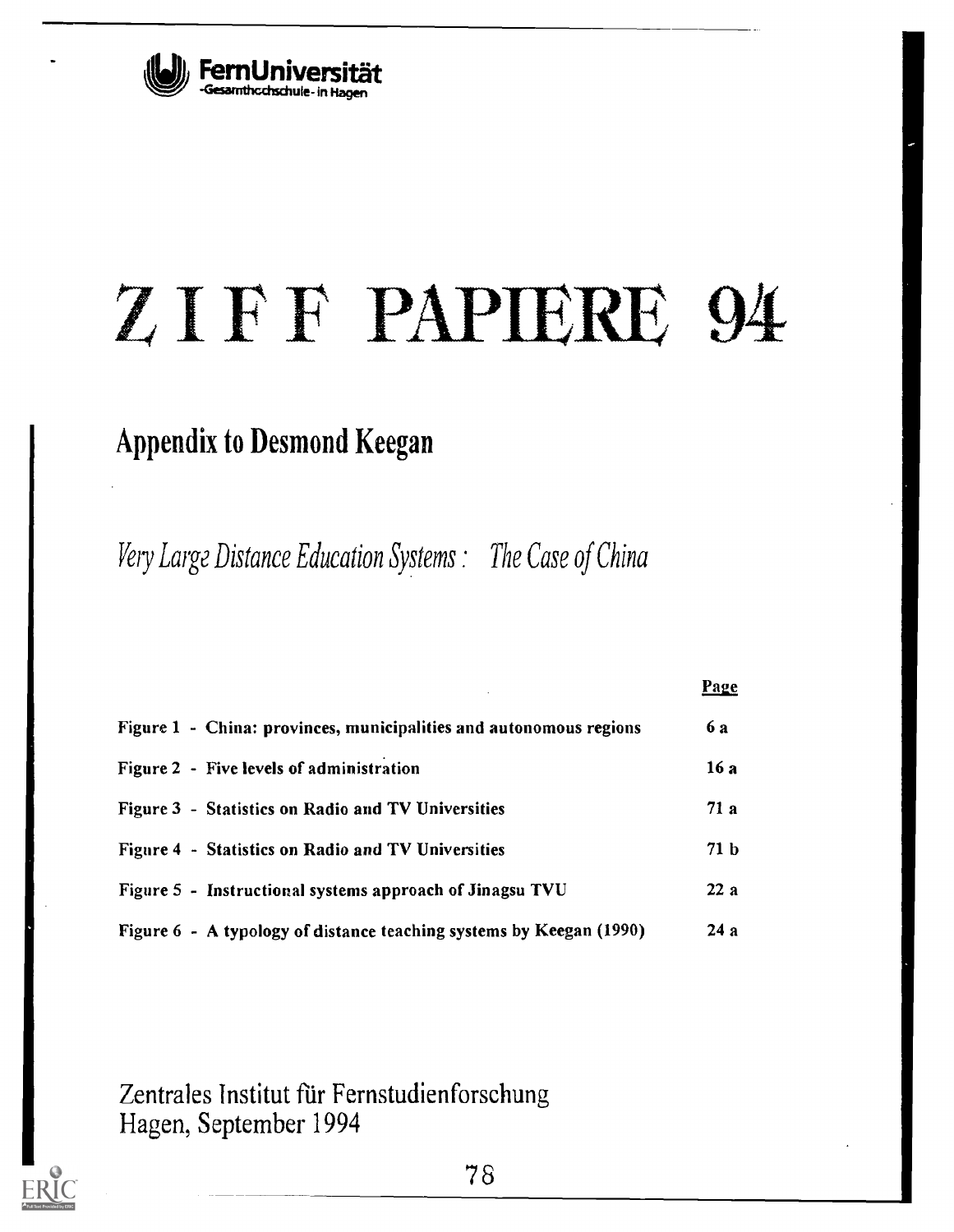

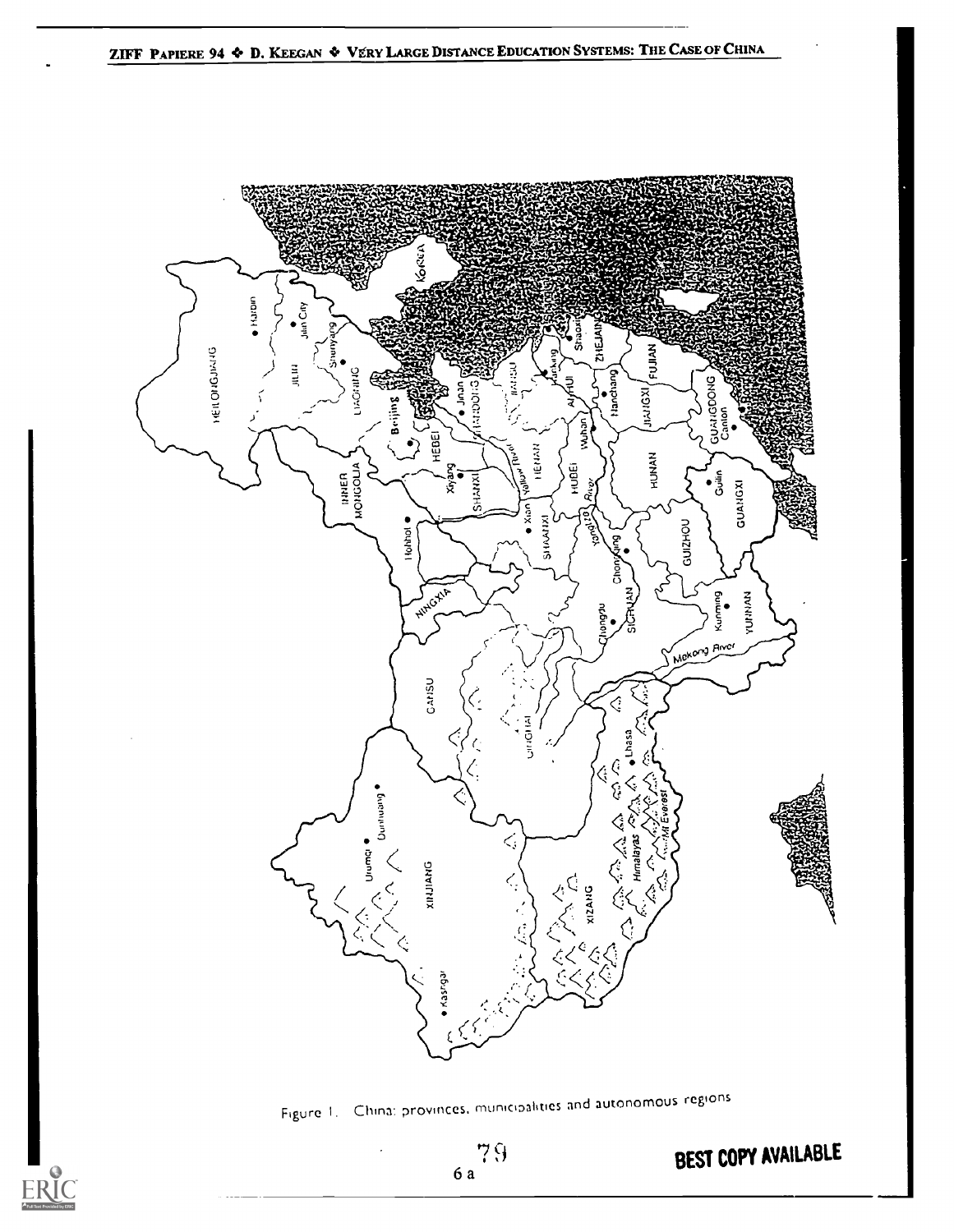

BEST COPY AVAILABLE

 $S_{16a}$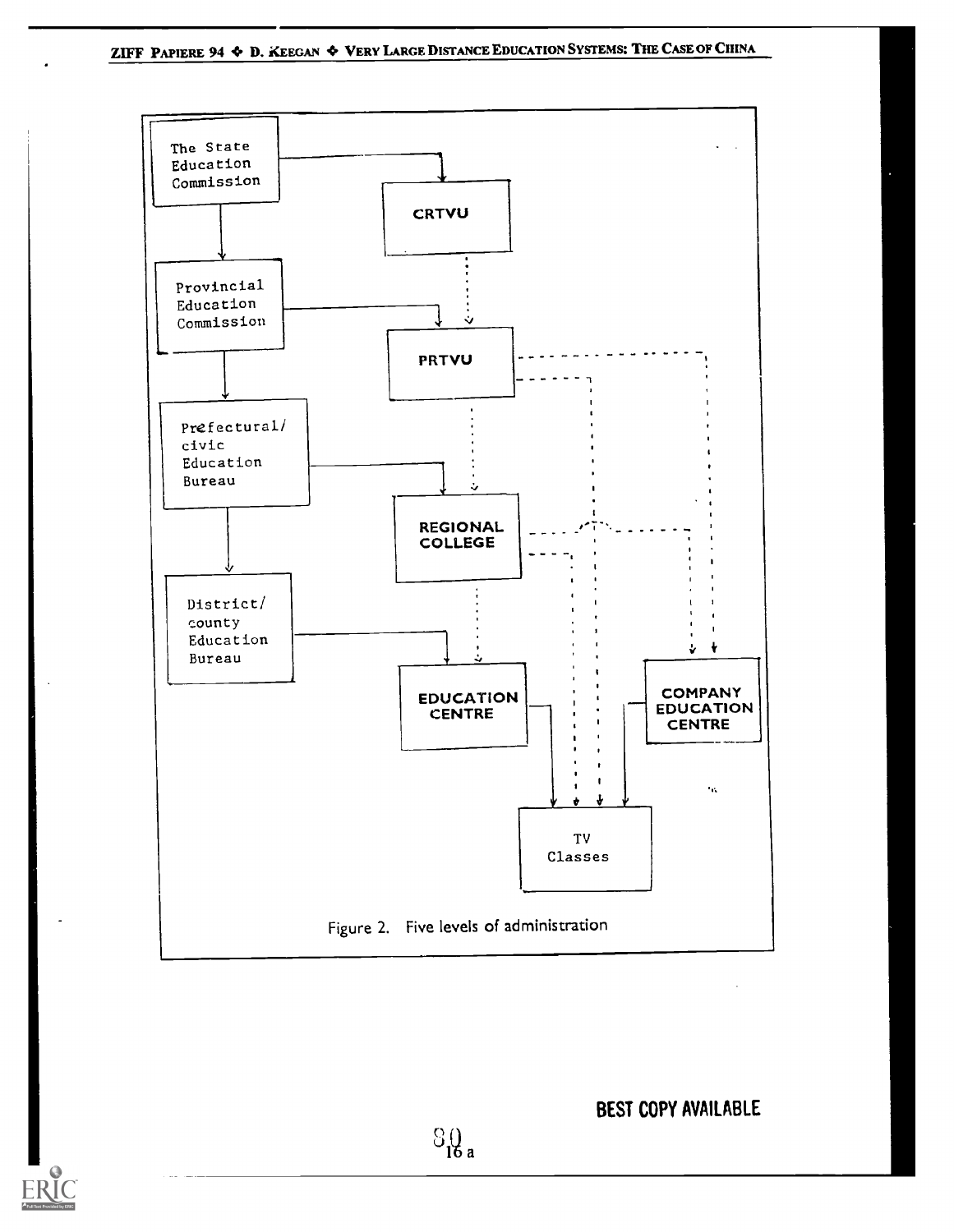

Figure 5. Instructional systems approach of Jinagsu TVU by Wei R and Tong Y (1994)

BEST COPY AVAILABLE

31 22 a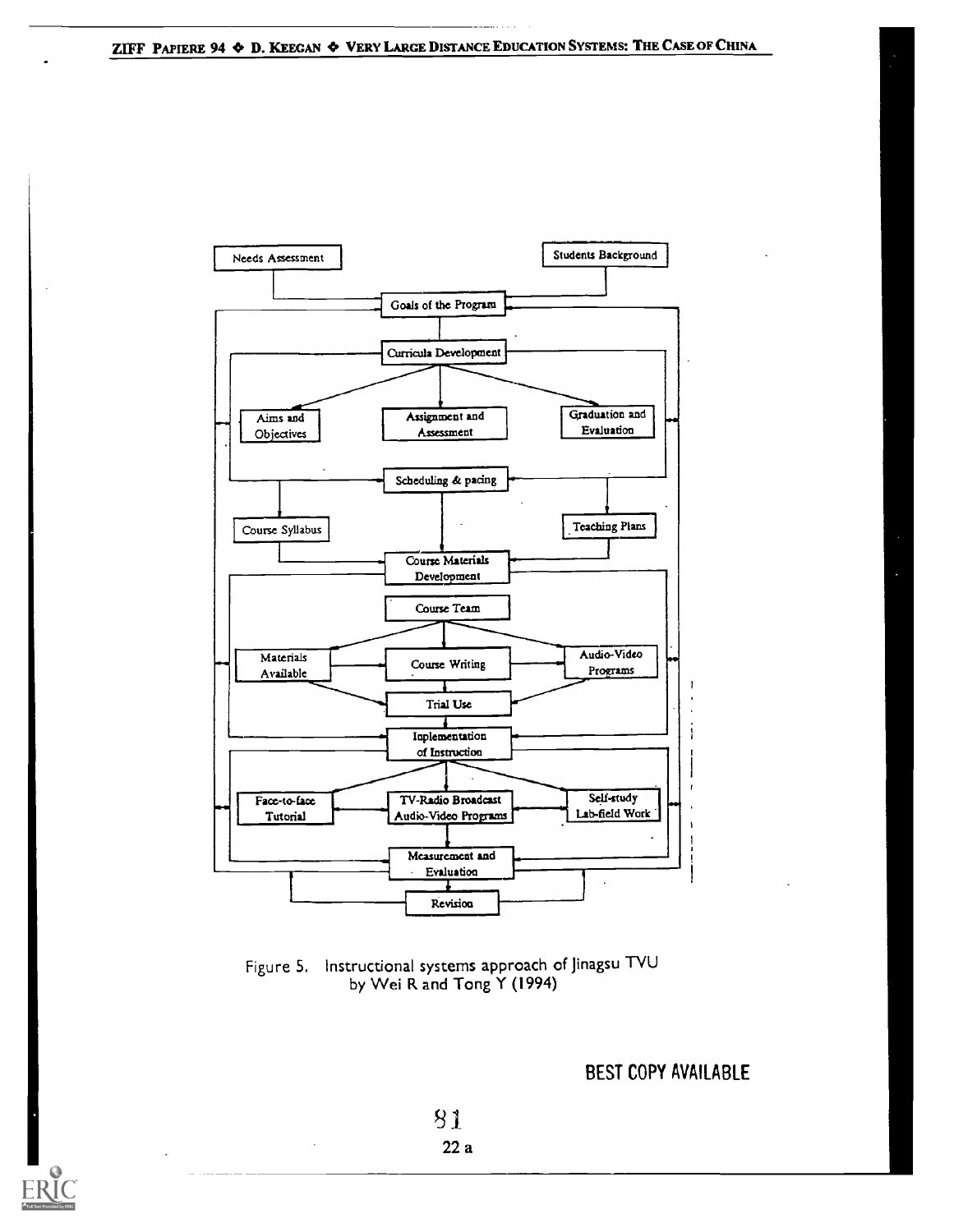

### Figure 6. A typology of distance teaching systems by Keegan (1990)



24 a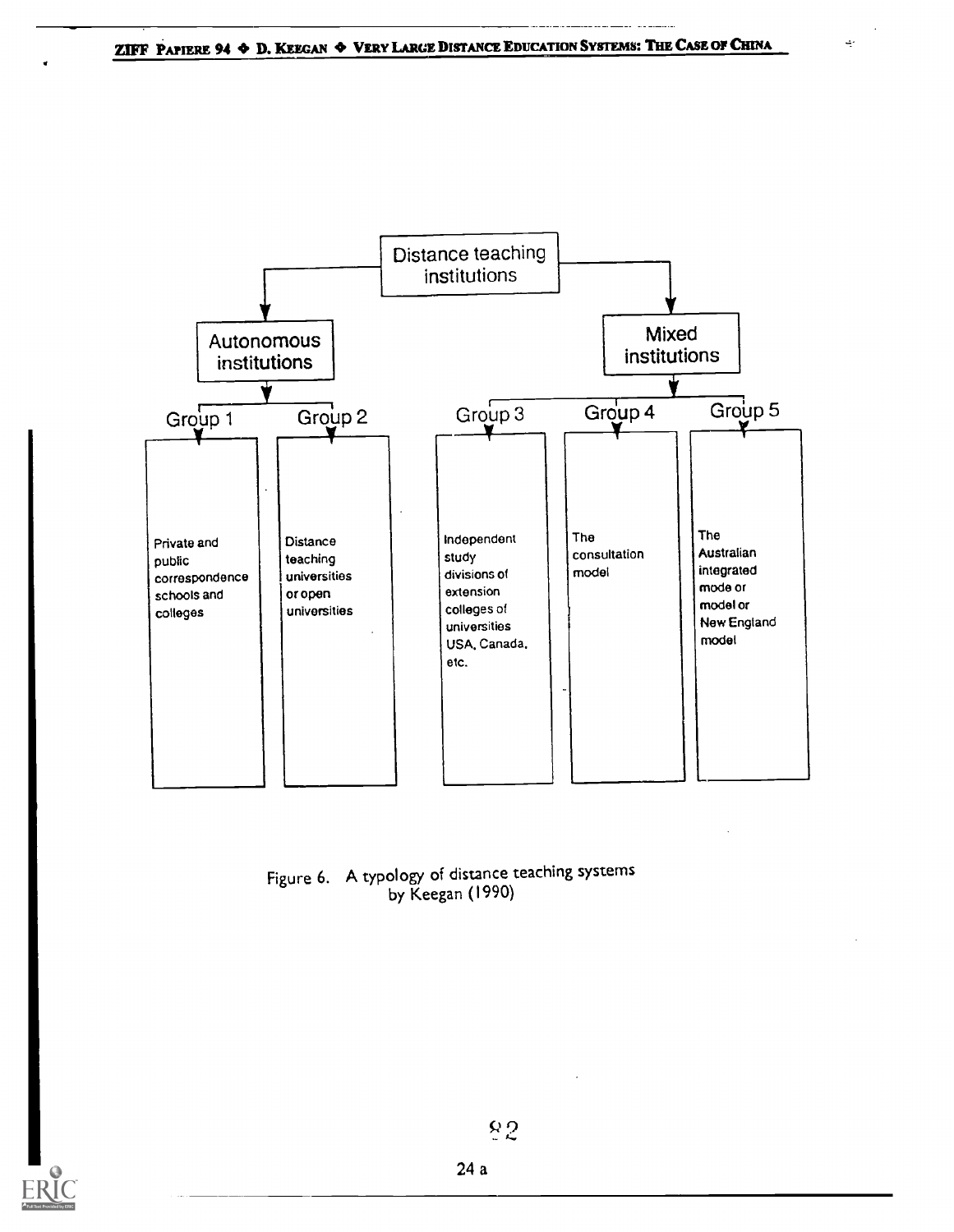|                            |    |           | Ø<br>Fixed         | ۵Ś.<br>定<br>쨠<br>Assets | 值:<br>(万元)<br>(In 10,000 RMB Yuan)               |                                     |
|----------------------------|----|-----------|--------------------|-------------------------|--------------------------------------------------|-------------------------------------|
|                            |    |           |                    |                         | 教 学 仪 器 设 备 资 产 值                                |                                     |
|                            |    | 슘<br>it   | 仑<br>ť2            |                         | <b>Teaching Equipment and Instruments</b><br>共   | 41                                  |
|                            |    |           | ጅ ጦ ໃሴ             | it                      | Of                                               | Which:                              |
|                            |    | Total     | School<br>building | Subtotal                | 电板胶条<br>Equipment for Audio-<br>Visual Education | 实验设备<br>Equipment for<br>Experiment |
| ä.<br>Total                | it | 178022.49 | 118901.06          | 42463.88                | 27891.00                                         | 12337.53                            |
| 中央电大<br><sub>CRTVU</sub>   |    | 5674.40   | 812.70             | 4060.70                 | 2856.00                                          | 404.00                              |
| d<br>Beyng                 | 京  | 6095.60   | 4295.52            | 1268.90                 | 1000.90                                          | 268.00                              |
| 天<br>Tianjin               | 津  | 4514.93   | 3058.50            | 849.88                  | 478.74                                           | 371.14                              |
| 河<br>Heber                 | ٦t | 8996.79   | 6030.07            | 2101.31                 | 880.96                                           | 1162.63                             |
| LLI<br>Shanxi              | 西  | 1883.82   | 1283.75            | 428.55                  | 293.08                                           | 82.97                               |
| 内 蒙 古<br>Inner Mongona     |    | 2831.33   | 1659.57            | 829.52                  | 660.52                                           | 70.10                               |
| 辽<br>Liaoning              | 구  | 5914.51   | 3625.59            | 1472.19                 | 1070.27                                          | 175.92                              |
| 沈  <br><sub>Shenvang</sub> | 阳  | 1101.62   | 287.23             | 630.13                  | 269.76                                           | 176.11                              |
| 大<br>Dalian                | 迋  | 1440.32   | 1000.00            | 440.32                  | 400.00                                           | 24.22                               |
| 吉<br>Jaio                  | 林  | 3796.86   | 3114.10            | 569.60                  | 485.90                                           | 83.70                               |
| 长   看<br>Changchun         | 舂  | 481.24    | 177.65             | 235.96                  | 145.59                                           | 90.37                               |
| 黒龙江<br>Heilongiang         |    | 10526.67  | 7388.31            | 2098.99                 | 1630.39                                          | 395.93                              |
| 哈尔滨<br><sup>Harbin</sup>   |    | 2237.14   | 1704.95            | 359.47                  | 286.74                                           | 71.73                               |
| 上<br>Shanghài              | 渪  | 4212.88   | 2550.03            | 1290.07                 | 675.18                                           | 541.46                              |
| 江<br>Jiangsu               | 苏  | 12509.65  | 9226.35            | 2638.22                 | 1567.32                                          | 1027.26                             |
| 南<br>Nanjing               | 京  | 2158.00   | 1572.00            | 552.00                  | 355.00                                           | 197.00                              |
| 浙<br>Zhejiang              | 江  | 3977.82   | 2066.54            | 1570.84                 | 1054.04                                          | 446.59                              |
| 宁<br>Ningbo                | 洝  | 826.94    | 468.46             | 271.59                  | 124.56                                           | 147.03                              |
| 安<br>Anhui                 | 破  | 2745,69   | 1918.00            | 575.85                  | 456.56                                           | 91.52                               |
| 揊<br>Fujian                | 迀  | 3363.91   | 2372.74            | 860.04                  | 729.82                                           | 127.52                              |
| 厦<br>Xiāmem                | IJ | 365.00    | 206.20             | 112.30                  | 97.80                                            | 14.50                               |
| 江<br>Jiangxi               | 西  | 3396.42   | 2594.19            | 660.39                  | 559.31                                           | 101.08                              |

### 广播电视大学固定资产<mark>情况及其它</mark><br>Supplementary Data on Radio & TV University 十二、

Figure 3. Statistics on Radio and TV Universities



BEST COPY AVAILABLE

Ť

 $71a$ 

 $83$